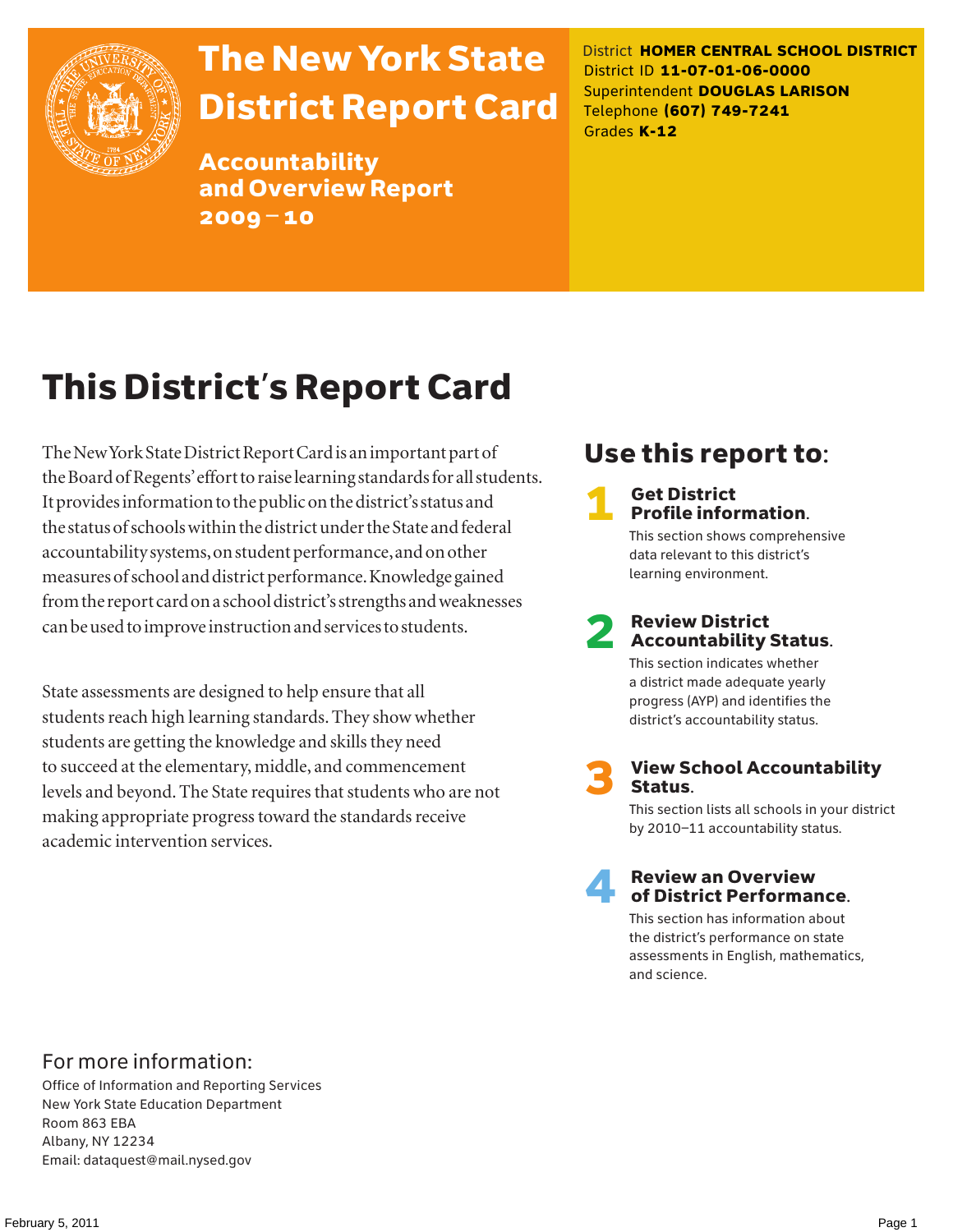### District Profile

This section shows comprehensive data relevant to this school district's learning environment, including information about enrollment, average class size, and teacher qualifications.

### Enrollment

|                            | $2007 - 08$ | 2008-09 | $2009 - 10$ |
|----------------------------|-------------|---------|-------------|
| Pre-K                      | $\Omega$    | 0       | 0           |
| Kindergarten               | 123         | 139     | 148         |
| Grade 1                    | 133         | 139     | 138         |
| Grade 2                    | 147         | 163     | 137         |
| Grade 3                    | 150         | 159     | 168         |
| Grade 4                    | 162         | 161     | 157         |
| Grade 5                    | 172         | 176     | 162         |
| Grade 6                    | 158         | 177     | 170         |
| <b>Ungraded Elementary</b> | 36          | 0       | 0           |
| Grade 7                    | 179         | 168     | 172         |
| Grade 8                    | 190         | 183     | 168         |
| Grade 9                    | 205         | 206     | 205         |
| Grade 10                   | 184         | 182     | 184         |
| Grade 11                   | 160         | 165     | 161         |
| Grade 12                   | 186         | 163     | 169         |
| <b>Ungraded Secondary</b>  | 0           | 0       | 0           |
| Total K-12                 | 2185        | 2181    | 2139        |

### Enrollment Information

*Enrollment* counts are as of Basic Educational Data System (BEDS) day, which is typically the first Wednesday of October of the school year. Students who attend BOCES programs on a part-time basis are included in a district's enrollment. Students who attend BOCES on a full-time basis or who are placed full time by the district in an out-of-district placement are not included in a district's enrollment. Students classified by districts as "pre-first" are included in first grade counts.

### Average Class Size

|                      | $2007 - 08$ | $2008 - 09$ | $2009 - 10$ |
|----------------------|-------------|-------------|-------------|
| <b>Common Branch</b> | 20          | 19          | 19          |
| Grade 8              |             |             |             |
| English              | 19          | 18          | 17          |
| <b>Mathematics</b>   | 19          | 18          | 16          |
| Science              | 19          | 18          | 17          |
| Social Studies       | 19          | 18          | 17          |
| Grade 10             |             |             |             |
| English              | 17          | 20          | 18          |
| <b>Mathematics</b>   | 15          | 12          | 16          |
| Science              | 17          | 16          | 15          |
| Social Studies       | 21          | 15          | 14          |

### Average Class Size Information

*Average Class Size* is the total registration in specified classes divided by the number of those classes with registration. *Common Branch* refers to self-contained classes in Grades 1–6.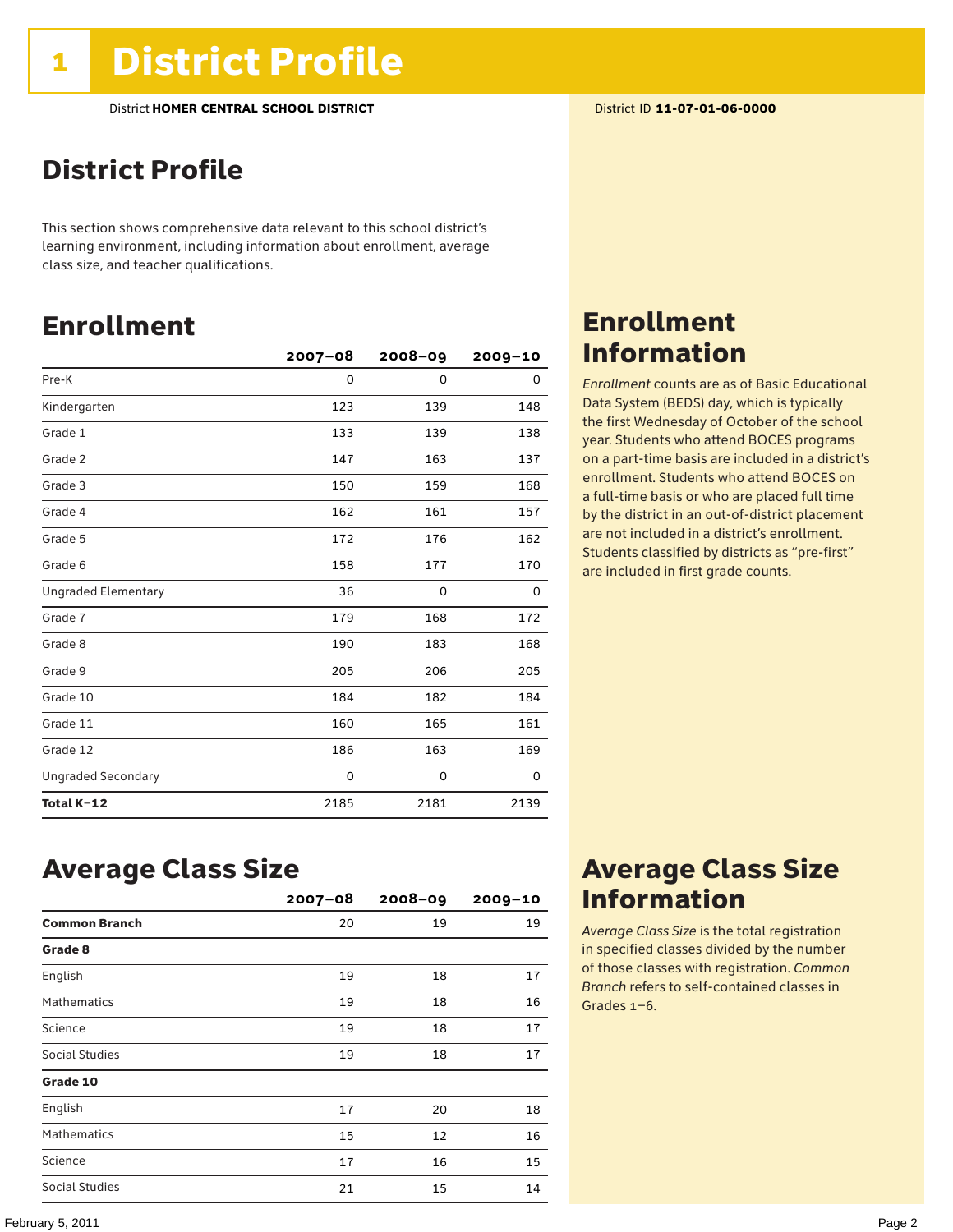### Demographic Factors

|                                  |      | $2007 - 08$ |              | $2008 - 09$ |              | $2009 - 10$ |  |
|----------------------------------|------|-------------|--------------|-------------|--------------|-------------|--|
|                                  | #    | %           | #            | %           | #            | %           |  |
| Eligible for Free Lunch          | 396  | 18%         | 393          | 18%         | 455          | 21%         |  |
| Reduced-Price Lunch              | 156  | 7%          | 219          | 10%         | 150          | 7%          |  |
| Student Stability*               |      | N/A         |              | N/A         |              | N/A         |  |
| Limited English Proficient       | 5    | 0%          | 4            | 0%          | 6            | 0%          |  |
| <b>Racial/Ethnic Origin</b>      |      |             |              |             |              |             |  |
| American Indian or Alaska Native | 0    | 0%          | $\mathbf{1}$ | 0%          | $\mathbf{1}$ | 0%          |  |
| <b>Black or African American</b> | 11   | 1%          | 13           | 1%          | 19           | 1%          |  |
| Hispanic or Latino               | 15   | 1%          | 11           | 1%          | 13           | 1%          |  |
| Asian or Native                  | 22   | 1%          | 22           | 1%          | 20           | 1%          |  |
| Hawaiian/Other Pacific Islander  |      |             |              |             |              |             |  |
| White                            | 2127 | 97%         | 2126         | 97%         | 2085         | 97%         |  |
| Multiracial                      | 10   | 0%          | 8            | 0%          | $\mathbf{1}$ | 0%          |  |

 \* Available only at the school level.

### Attendance and Suspensions

|                            |     | $2006 - 07$   |     | $2007 - 08$   | $2008 - 09$ |     |
|----------------------------|-----|---------------|-----|---------------|-------------|-----|
|                            | #   | $\frac{1}{2}$ | #   | $\frac{0}{0}$ | #           | %   |
| Annual Attendance Rate     |     | 96%           |     | 96%           |             | 95% |
| <b>Student Suspensions</b> | 105 | 5%            | 126 | 6%            | 111         | 5%  |

### Demographic Factors Information

*Eligible for Free Lunch* and *Reduced*-*Price Lunch* percentages are determined by dividing the number of approved lunch applicants by the Basic Educational Data System (BEDS) enrollment in full-day Kindergarten through Grade 12. *Eligible for Free Lunch* and *Limited English Proficient* counts are used to determine *Similar Schools* groupings within a *Need*/*Resource Capacity* category.

### Attendance and Suspensions Information

*Annual Attendance Rate* is determined by dividing the school district's total actual attendance by the total possible attendance for a school year. A district's actual attendance is the sum of the number of students in attendance on each day the district's schools were open during the school year. Possible attendance is the sum of the number of enrolled students who should have been in attendance on each day schools were open during the school year. *Student Suspension* rate is determined by dividing the number of students who were suspended from school (not including in-school suspensions) for one full day or longer anytime during the school year by the Basic Educational Data System (BEDS) day enrollments for that school year. A student is counted only once, regardless of whether the student was suspended one or more times during the school year.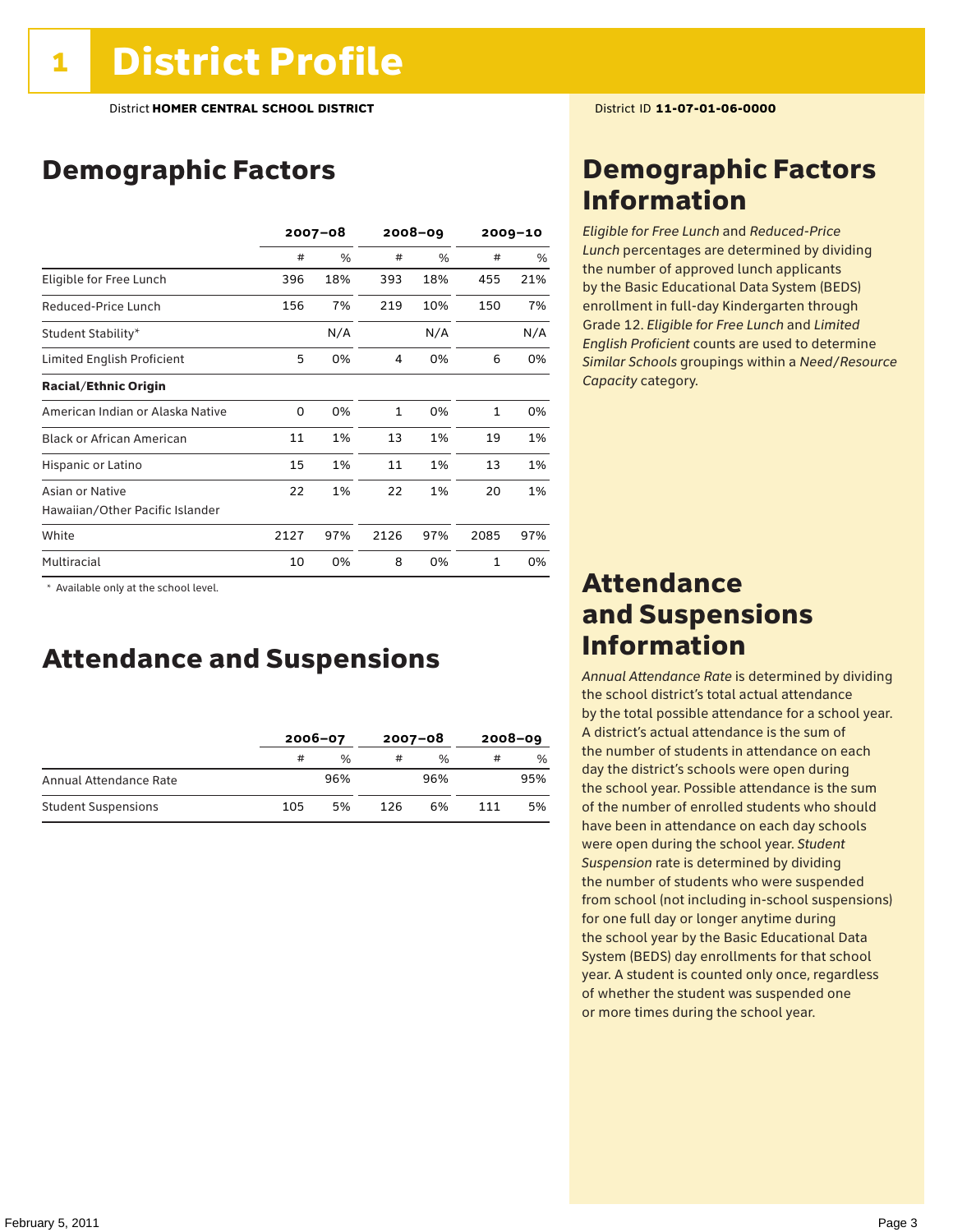### Teacher Qualifications

|                                                                             | 2007-08 | $2008 - 09$ | $2009 - 10$ |
|-----------------------------------------------------------------------------|---------|-------------|-------------|
| <b>Total Number of Teachers</b>                                             | 195     | 194         | 190         |
| Percent with No Valid<br><b>Teaching Certificate</b>                        | 1%      | 0%          | 0%          |
| Percent Teaching Out<br>of Certification                                    | 2%      | 1%          | 0%          |
| Percent with Fewer Than<br>Three Years of Experience                        | 7%      | 6%          | 5%          |
| Percentage with Master's Degree<br>Plus 30 Hours or Doctorate               | 8%      | 8%          | 6%          |
| <b>Total Number of Core Classes</b>                                         | 491     | 467         | 471         |
| Percent Not Taught by Highly Qualified<br><b>Teachers in This District</b>  | 3%      | 0%          | 0%          |
| Percent Not Taught by Highly Qualified<br>in High-Poverty Schools Statewide | 10%     | 8%          | 6%          |
| Percent Not Taught by Highly Qualified<br>in Low-Poverty Schools Statewide  | 1%      | 1%          | 1%          |
| <b>Total Number of Classes</b>                                              | 642     | 627         | 626         |
| Percent Taught by Teachers Without<br>Appropriate Certification             | 3%      | 1%          | 0%          |

### Teacher Turnover Rate

|                                                                       | $2006 - 07$ | 2007-08 | 2008-09 |
|-----------------------------------------------------------------------|-------------|---------|---------|
| Turnover Rate of Teachers with Fewer<br>than Five Years of Experience | 12%         | 13%     | 7%      |
| Turnover Rate of All Teachers                                         | 13%         | 12%     | 10%     |

### Staff Counts

|                                       | $2007 - 08$ | $2008 - 09$ | $2009 - 10$ |
|---------------------------------------|-------------|-------------|-------------|
| <b>Total Other Professional Staff</b> | 23          | 25          | 27          |
| Total Paraprofessionals*              | 70          | 70          | 72          |
| <b>Assistant Principals</b>           |             |             |             |
| Principals                            | 5           |             |             |

\* Not available at the school level.

### Teacher Qualifications Information

The *Percent Teaching Out of Certification* is the percent doing so more than on an incidental basis; that is, the percent teaching for more than five periods per week outside certification.

*Core Classes* are primarily K-6 common branch, English, mathematics, science, social studies, art, music, and foreign languages. To be *Highly Qualified*, a teacher must have at least a Bachelor's degree, be certified to teach in the subject area, and show subject matter competency. A teacher who taught one class outside of the certification area(s) is counted as Highly Qualified provided that 1) the teacher had been determined by the school or district through the HOUSSE process or other state-accepted methods to have demonstrated acceptable subject knowledge and teaching skills and 2) the class in question was not the sole assignment reported. Credit for incidental teaching does not extend beyond a single assignment. Independent of Highly Qualified Teacher status, any assignment for which a teacher did not hold a valid certificate still registers as teaching out of certification. High-poverty and low-poverty schools are those schools in the upper and lower quartiles, respectively, for percentage of students eligible for a free or reduced-price lunch.

### Teacher Turnover Rate Information

*Teacher Turnover Rate* for a specified school year is the number of teachers in that school year who were not teaching in the following school year divided by the number of teachers in the specified school year, expressed as a percentage.

### Staff Counts Information

*Other Professionals* includes administrators, guidance counselors, school nurses, psychologists, and other professionals who devote more than half of their time to non-teaching duties. Teachers who are shared between buildings within a district are reported on the district report only.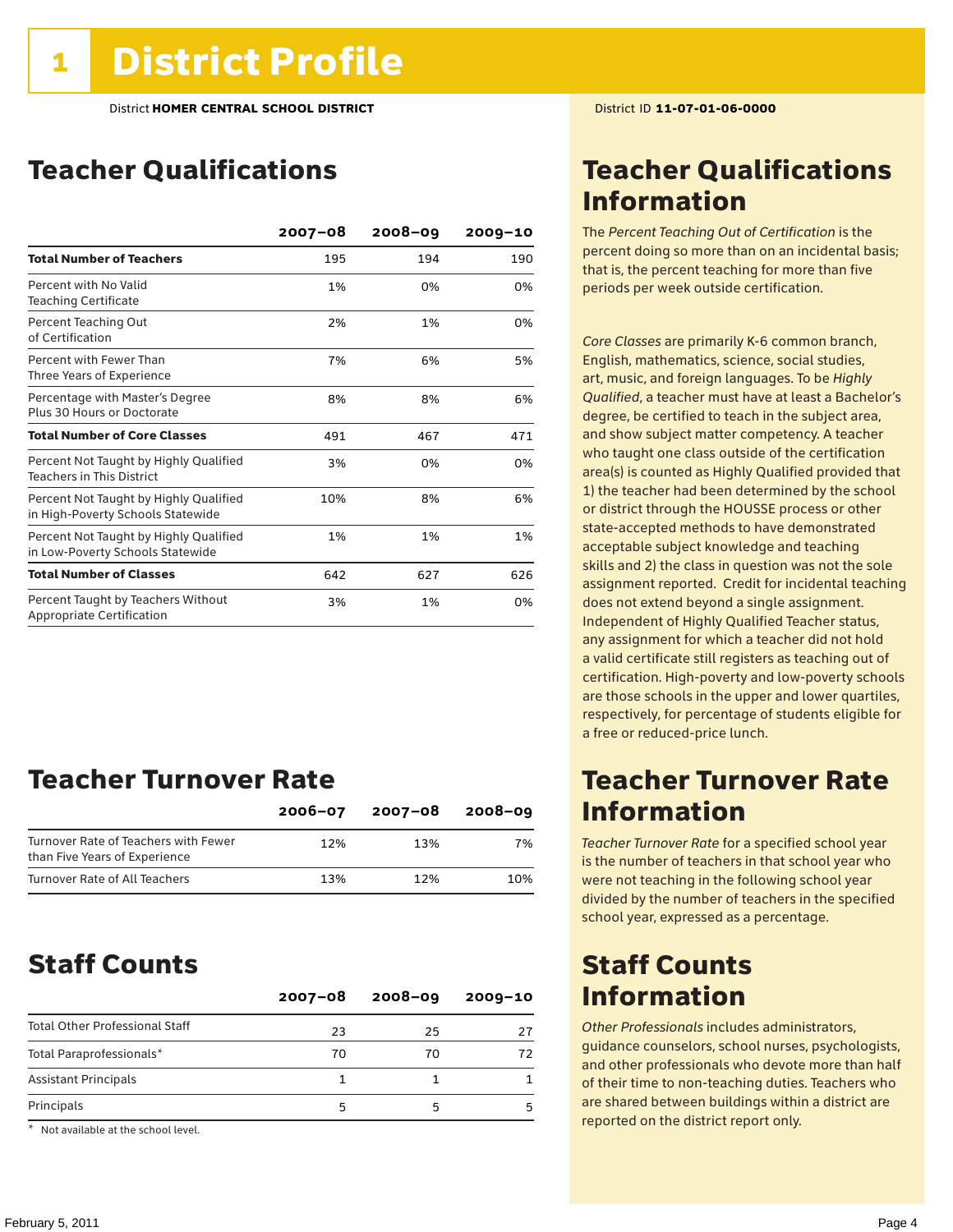### Understanding How Accountability Works in New York State

The federal No Child Left Behind (NCLB) Act requires that states develop and report on measures of student proficiency in 1) English language arts (ELA), in 2) mathematics, and on 3) a third indicator. In New York State in 2009–10, the third indicator is science at the elementary/middle level and graduation rate at the secondary level. Schools or districts that meet predefined goals on these measures are making Adequate Yearly Progress (AYP).



For more information about accountability in New York State, visit: http://www.p12.nysed.gov/irts/accountability/.

#### 1 English Language Arts (ELA)

To make AYP in ELA, every accountability group must make AYP. For a group to make AYP, it must meet the participation *and* the performance criteria.

#### A Participation Criterion

At the elementary/middle level, 95 percent of Grades 3–8 students enrolled during the test administration period in each group with 40 or more students must be tested on the New York State Testing Program (NYSTP) in ELA or, if appropriate, the New York State English as a Second Language Achievement Test (NYSESLAT), or the New York State Alternate Assessment (NYSAA) in ELA. At the secondary level, 95 percent of seniors in 2009–10 in each accountability group with 40 or more students must have taken an English examination that meets the students' graduation requirement.

#### B Performance Criterion

At the elementary/middle level, the Performance Index (PI) of each group with 30 or more continuously enrolled tested students must equal or exceed its Effective Annual Measurable Objective (AMO) or the group must make Safe Harbor. (NYSESLAT is used only for participation.) At the secondary level, the PI of each group in the 2006 cohort with 30 or more members must equal or exceed its Effective AMO or the group must make Safe Harbor. To make Safe Harbor, the PI of the group must equal or exceed its Safe Harbor Target and the group must qualify for Safe Harbor using the third indicator, science or graduation rate.

#### 2 Mathematics

The same criteria for making AYP in ELA apply to mathematics. At the elementary/middle level, the measures used to determine AYP are the NYSTP and the NYSAA in mathematics. At the secondary level, the measures are mathematics examinations that meet the students' graduation requirement.

#### 3 Third Indicator

In addition to English language arts and mathematics, the school must also make AYP in a third area of achievement. This means meeting the criteria in science at the elementary/middle level and the criteria in graduation rate at the secondary level.

Elementary/Middle-Level Science: To make AYP, the All Students group must meet the participation criterion *and* the performance criterion.

#### A Participation Criterion

Eighty percent of students in Grades 4 and/or 8 enrolled during the test administration period in the All Students group, if it has 40 or more students, must be tested on an accountability measure. In Grade 4, the measures are the Grade 4 elementary-level science test and the Grade 4 NYSAA in science. In Grade 8 science, the measures are the Grade 8 middle-level science test, Regents science examinations, and the Grade 8 NYSAA in science.

#### B Performance Criterion

The PI of the All Students group, if it has 30 or more students, must equal or exceed the State Science Standard (100) or the Science Progress Target.

Qualifying for Safe Harbor in Elementary/Middle-Level ELA and Math: To qualify, the group must meet both the participation criterion and the performance criterion in science.

Secondary-Level Graduation Rate: For a school to make AYP in graduation rate, the percent of students in the 2005 graduation-rate total cohort in the All Students group earning a local or Regents diploma by August 31, 2009 must equal or exceed the Graduation-Rate Standard (80%) or the Graduation-Rate Progress Target.

Qualifying for Safe Harbor in Secondary-Level ELA and Math: To qualify, the percent of the 2005 graduation-rate total cohort earning a local or Regents diploma by August 31, 2009 must equal or exceed the Graduation-Rate Standard (80%) or the Graduation-Rate Progress Target for that group.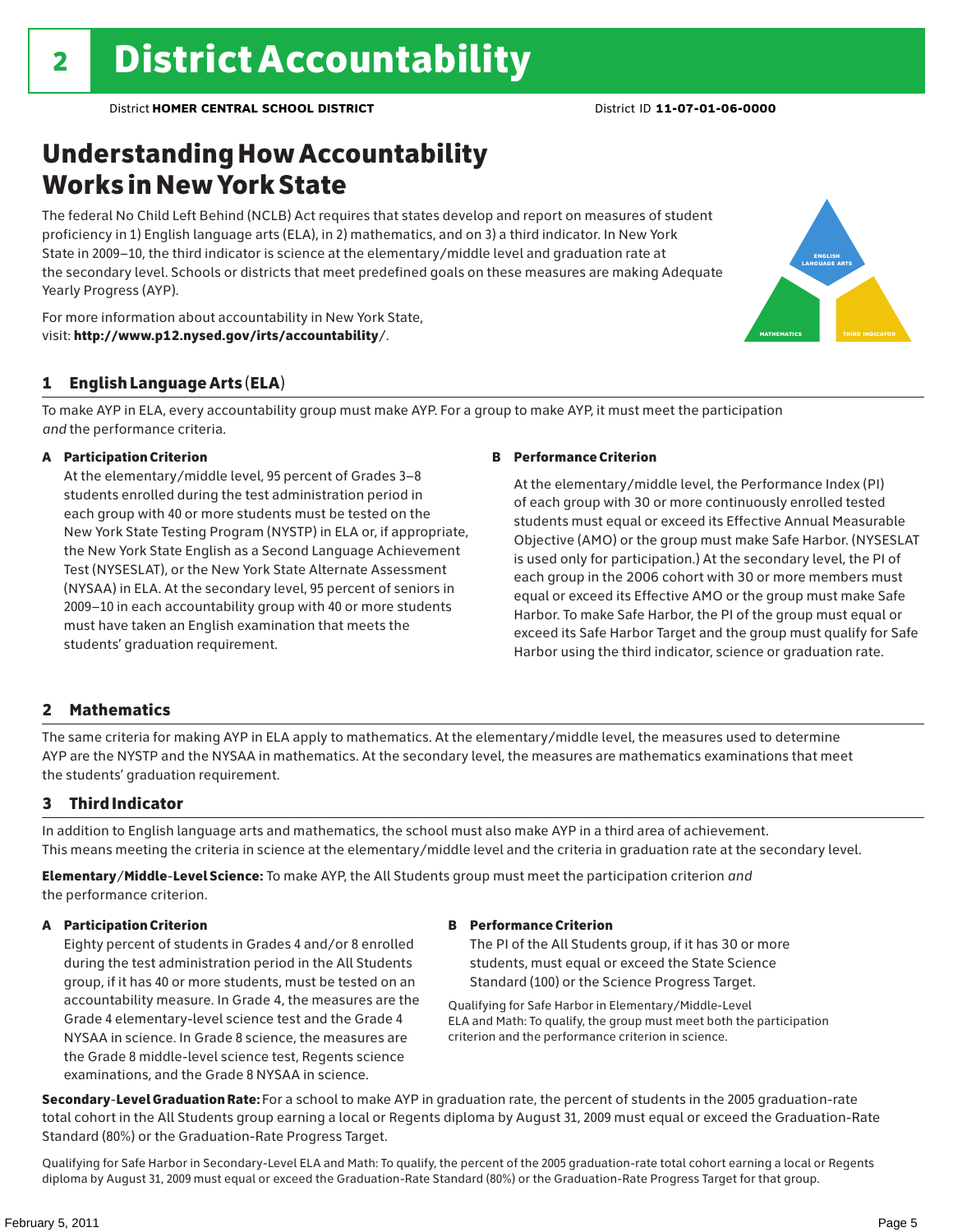### Useful Terms for Understanding Accountability

#### 12th Graders

The count of 12th graders enrolled during the 2009–10 school year used to determine the Percentage Tested for the Participation part of the AYP determination for secondarylevel ELA and mathematics. These are the first numbers in the parentheses after the subgroup label on the secondary-level ELA and mathematics pages.

#### 2006 Cohort

The count of students in the 2006 accountability cohort used to determine the Performance Index for the Test Performance part of the AYP determination for secondary-level ELA and mathematics. These are the second numbers in the parentheses after the subgroup label on the secondary-level ELA and mathematics pages.

#### Accountability Cohort for English and Mathematics

The accountability cohort is used to determine if a school or district met the performance criterion in secondary-level ELA and mathematics. The 2006 school accountability cohort consists of all students who first entered Grade 9 anywhere in the 2006–07 school year, and all ungraded students with disabilities who reached their seventeenth birthday in the 2006–07 school year, who were enrolled on October 7, 2009 and did not transfer to a diploma granting program. Students who earned a high school equivalency diploma or were enrolled in an approved high school equivalency preparation program on June 30, 2010, are not included in the 2006 school accountability cohort. The 2006 district accountability cohort consists of all students in each school accountability cohort plus students who transferred within the district after BEDS day plus students who were placed outside the district by the Committee on Special Education or district administrators and who met the other requirements for cohort membership. Cohort is defined in Section 100.2 (p) (16) of the Commissioner's Regulations.

#### Adequate Yearly Progress (AYP)

Adequate Yearly Progress (AYP) indicates satisfactory progress by a district or a school toward the goal of proficiency for all students.

#### Annual Measurable Objective (AMO)

The Annual Measurable Objective (AMO) is the Performance Index value that signifies that an accountability group is making satisfactory progress toward the goal that 100 percent of students will be proficient in the State's learning standards for English language arts and mathematics by 2013–14. The AMOs for each grade level will be increased as specified in CR100.2(p) (14) and will reach 200 in 2013–14. (See Effective AMO for further information.)

#### Continuous Enrollment

The count of continuously enrolled tested students used to determine the Performance Index for the Test Performance part of the AYP determination for elementary/middle-level ELA, mathematics, and science. These are the second numbers in the parentheses after the subgroup label on the elementary/ middle-level ELA, mathematics, and science pages.

#### Continuously Enrolled Students

At the elementary/middle level, continuously enrolled students are those enrolled in the school or district on BEDS day (usually the first Wednesday in October) of the school year until the test administration period. At the secondary level, all students who meet the criteria for inclusion in the accountability cohort are considered to be continuously enrolled.

#### Effective Annual Measurable Objective (Effective AMO)

The Effective Annual Measurable Objective is the Performance Index (PI) value that each accountability group within a school or district is expected to achieve to make AYP. The Effective AMO is the lowest PI that an accountability group of a given size can achieve in a subject for the group's PI not to be considered significantly different from the AMO for that subject. If an accountability group's PI equals or exceeds the Effective AMO, it is considered to have made AYP. A more complete definition of Effective AMO and a table showing the PI values that each group size must equal or exceed to make AYP are available at www.p12.nysed.gov/irts.

#### Graduation Rate

The Graduation Rate on the Graduation Rate page is the percentage of the 2005 cohort that earned a local or Regents diploma by August 31, 2009.

#### Graduation-Rate Total Cohort

The Graduation-Rate Total Cohort, shown on the Graduation Rate page, is used to determine if a school or district made AYP in graduation rate. For the 2009–10 school year, this cohort is the 2005 graduation-rate total cohort. The 2005 total cohort consists of all students who first entered Grade 9 anywhere in the 2005–06 school year, and all ungraded students with disabilities who reached their seventeenth birthday in the 2005–06 school year, and who were enrolled in the school/ district for five months or longer or who were enrolled in the school/district for less than five months but were previously enrolled in the same school/district for five months or longer between the date they first entered Grade 9 and the date they last ended enrollment. A more detailed definition of graduation-rate cohort can be found in the *SIRS Manual* at http://www.p12/nysed.gov/irts/sirs.

For districts and schools with fewer than 30 graduation-rate total cohort members in the All Students group in 2009–10, data for 2008–09 and 2009–10 for accountability groups were combined to determine counts and graduation rates. Groups with fewer than 30 students in the graduation-rate total cohort are not required to meet the graduation-rate criterion.

#### Limited English Proficient

For all accountability measures, if the count of LEP students is equal to or greater than 30, former LEP students are also included in the performance calculations.

#### Non-Accountability Groups

Female, Male, and Migrant groups are not part of the AYP determination for any measure.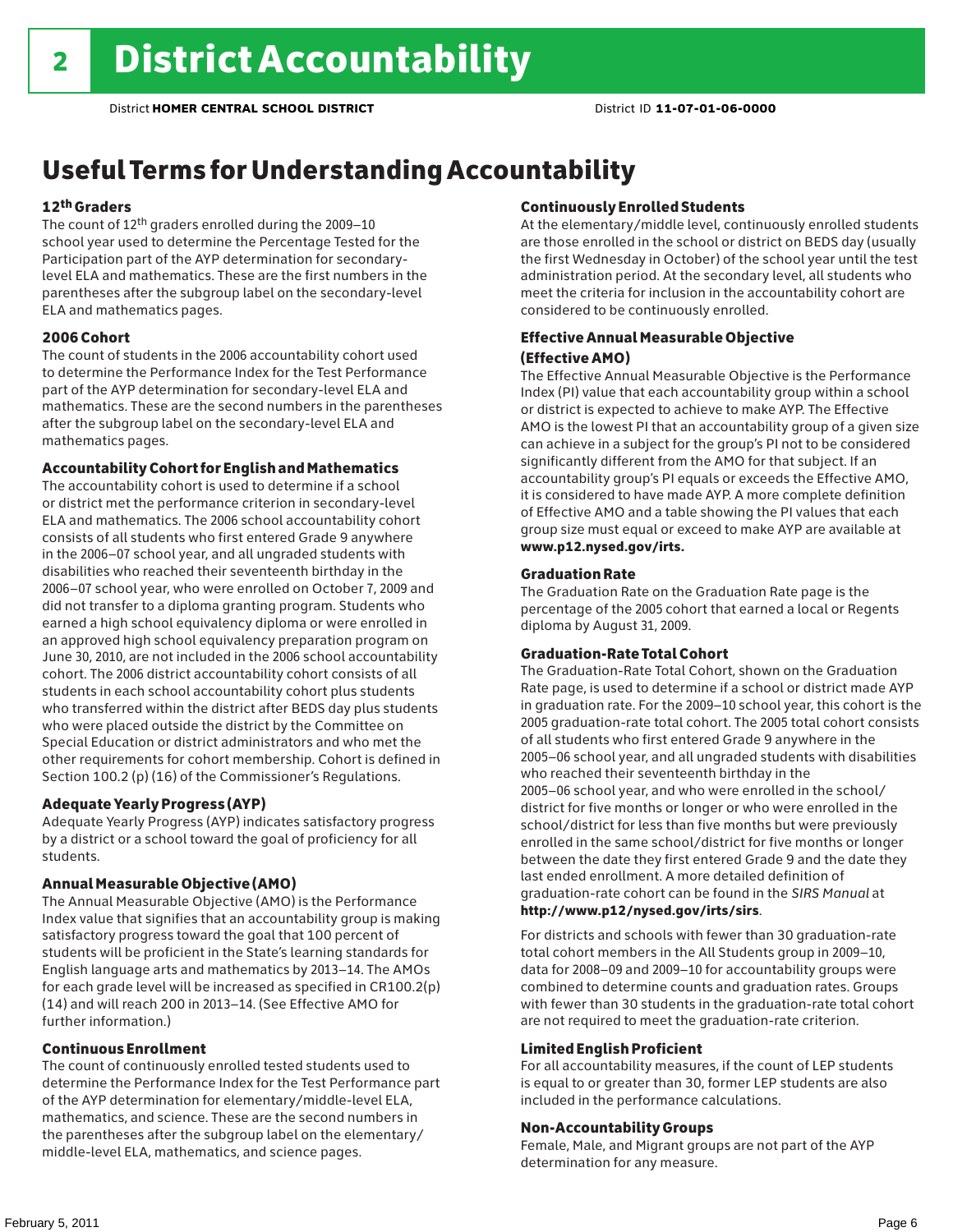### Useful Terms for Understanding Accountability (continued)

#### Participation

Accountability groups with fewer than 40 students enrolled during the test administration period (for elementary/middlelevel ELA, math, and science) or fewer than 40 12th graders (for secondary-level ELA and mathematics) are not required to meet the participation criterion. If the Percentage Tested for an accountability group fell below 95 percent for ELA and math or 80 percent for science in 2009–10, the participation enrollment ("Total" or "12th Graders") shown in the tables is the sum of 2008–09 and 2009–10 participation enrollments and the "Percentage Tested" shown is the weighted average of the participation rates over those two years.

#### Performance Index (PI)

A Performance Index is a value from 0 to 200 that is assigned to an accountability group, indicating how that group performed on a required State test (or approved alternative) in English language arts, mathematics, or science. Student scores on the tests are converted to four performance levels, from Level 1 to Level 4. (See performance level definitions on the Overview summary page.) At the elementary/middle level, the PI is calculated using the following equation:

100 × [(Count of Continuously Enrolled Tested Students Performing at Levels 2, 3, and 4 + the Count at Levels 3 and 4) Count of All Continuously Enrolled Tested Students]

At the secondary level, the PI is calculated using the following equation:

100 × [(Count of Cohort Members Performing at Levels 2, 3, and 4 + the Count at Levels 3 and 4) Count of All Cohort Members]

A list of tests used to measure student performance for accountability is available at www.p12.nysed.gov/irts.

#### Progress Targets

For accountability groups below the State Standard in science or graduation rate, the Progress Target is an alternate method for making AYP or qualifying for Safe Harbor in English language arts and mathematics based on improvement over the previous year's performance.

*Science:* The current year's Science Progress Target is calculated by adding one point to the previous year's Performance Index (PI). Example: The 2009–10 Science Progress Target is calculated by adding one point to the 2008–09 PI.

*Graduation Rate:* The Graduation-rate Progress Target is calculated by determining a 20% gap reduction between the rate of the previous year's graduation-rate cohort and the state standard. Example: The 2009–10 Graduation-Rate Progress Target = [(80 – percentage of the 2004 cohort earning a local or Regents diploma by August 31, 2008)  $\times$  0.20] + percentage of the 2004 cohort earning a local or Regents diploma by August 31, 2008.

Progress Targets are provided for groups whose PI (for science) or graduation rate (for graduation rate) is below the State Standard.

#### Safe Harbor Targets

Safe Harbor provides an alternate means to demonstrate AYP for accountability groups that do not achieve their EAMOs in English or mathematics. The 2009–10 safe harbor targets are calculated using the following equation: 2008–09 PI + (200 – the 2008–09 PI) × 0.10

Safe Harbor Targets are provided for groups whose PI is less than the EAMO.

#### Safe Harbor Qualification (‡)

On the science page, if the group met both the participation and the performance criteria for science, the Safe Harbor Qualification column will show "Qualified." If the group did not meet one or more criteria, the column will show "Did not qualify." A "‡" symbol after the 2009–10 Safe Harbor Target on the elementary/middle- or secondary-level ELA or mathematics page indicates that the student group did not make AYP in science (elementary/middle level) or graduation rate (secondary level) and; therefore, the group did not qualify for Safe Harbor in ELA or mathematics.

#### State Standard

The criterion value that represents minimally satisfactory performance (for science) or a minimally satisfactory percentage of cohort members earning a local or Regents diploma (for graduation rate). In 2009–10, the State Science Standard is a Performance Index of 100; the State Graduation-Rate Standard is 80%. The Commissioner may raise the State Standard at his discretion in future years.

#### Students with Disabilities

For all measures, if the count of students with disabilities is equal to or greater than 30, former students with disabilities are also included in the performance calculations.

#### Test Performance

For districts and schools with fewer than 30 continuously enrolled tested students (for elementary/middle-level ELA, math, and science) or fewer than 30 students in the 2006 cohort (for secondary-level ELA and mathematics) in the All Students group in 2009–10, data for 2008–09 and 2009–10 for accountability groups were combined to determine counts and Performance Indices. For districts and schools with 30 or more continuously enrolled students/2006 cohort members in the All Students group in 2009–10, student groups with fewer than 30 members are not required to meet the performance criterion. This is indicated by a "—" in the Test Performance column in the table.

#### Total

The count of students enrolled during the test administration period used to determine the Percentage Tested for the Participation part of the AYP determination for elementary/ middle-level ELA, mathematics, and science. These are the first numbers in the parentheses after the subgroup label on the elementary/middle-level ELA, mathematics, and science pages. For accountability calculations, students who were excused from testing for medical reasons in accordance with federal NCLB guidance are not included in the count.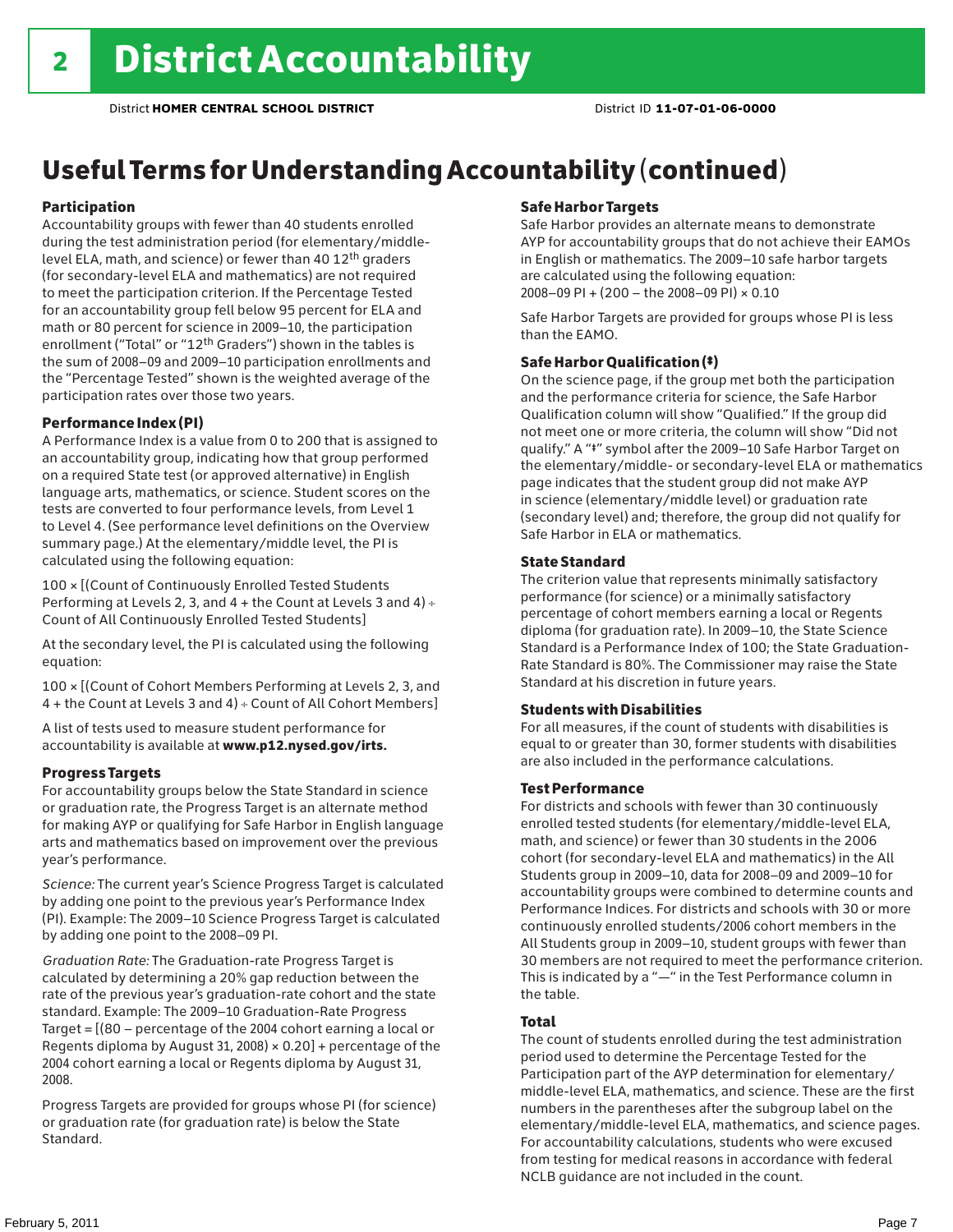## Understanding Your District Accountability Status

The list below defines the district status categories applied to each accountability measure under New York State's district accountability system, which is divided into a Federal Title I component and a State component. Accountability measures for districts are English language arts (ELA), mathematics, elementary/middle-level science, and graduation rate. A district may be assigned a different status for different accountability measures. The overall status of a district is the status assigned to the district for the accountability measure with the most advanced designation in the hierarchy. If the district receives Title I funds, it is the most advanced designation in the Title I hierarchy, unless the district is in good standing under Title I but identified as DRAP under the State hierarchy. A district that does not receive Title I funding in a school year does not have a federal status in that year; however, all districts receive a state status even if they do not receive Title I funding. Consequences for districts not in good standing can be found at: http://www.p12.nysed.gov/irts/accountability/.

|                            | <b>Federal Title   Status</b><br>(Applies to all New York State districts receiving Title I funds)                                                                                                                                                                                                                                             | <b>New York State Status</b><br>(Applies to New York State districts) |                                                                                                                                                                                                                                                                                                                |  |  |  |
|----------------------------|------------------------------------------------------------------------------------------------------------------------------------------------------------------------------------------------------------------------------------------------------------------------------------------------------------------------------------------------|-----------------------------------------------------------------------|----------------------------------------------------------------------------------------------------------------------------------------------------------------------------------------------------------------------------------------------------------------------------------------------------------------|--|--|--|
|                            | A District in Good Standing<br>A district is considered to be in good standing if it has not been identified as a District in Need of Improvement<br>or a District Requiring Academic Progress.                                                                                                                                                |                                                                       |                                                                                                                                                                                                                                                                                                                |  |  |  |
| $\boldsymbol{\mathcal{N}}$ | District in Need of Improvement (Year 1)<br>A district that has not made AYP for two consecutive years<br>on the same accountability measure is considered a District<br>in Need of Improvement (Year 1) for the following year, if it<br>continues to receive Title I funds.                                                                  |                                                                       | <b>District Requiring Academic Progress (Year 1)</b><br>A district that has not made AYP on the same accountability<br>measure for two consecutive years is considered a District Requiring<br>Academic Progress (Year 1) for the following year.                                                              |  |  |  |
|                            | District in Need of Improvement (Year 2)<br>A District in Need of Improvement (Year 1) that does not<br>make AYP on the accountability measure for which it was<br>identified is considered a District in Need of Improvement<br>(Year 2) for the following year, if it continues to receive<br>Title I funds.                                 |                                                                       | <b>District Requiring Academic Progress (Year 2)</b><br>A District Requiring Academic Progress (Year 1) that does not<br>make AYP on the accountability measure for which it was identified<br>is considered a District Requiring Academic Progress (Year 2) for<br>the following year.                        |  |  |  |
|                            | District in Need of Improvement (Year 3)<br>A District in Need of Improvement (Year 2) that does not<br>make AYP on the accountability measure for which it was<br>identified is considered a District in Need of Improvement<br>(Year 3) for the following year, if it continues to receive<br>Title I funds.                                 |                                                                       | <b>District Requiring Academic Progress (Year 3)</b><br>A District Requiring Academic Progress (Year 2) that does not<br>make AYP on the accountability measure for which it was identified<br>is considered a District Requiring Academic Progress (Year 3) for<br>the following year.                        |  |  |  |
|                            | District in Need of Improvement (Year 4)<br>A District in Need of Improvement (Year 3) that does not<br>make AYP on the accountability measure for which it was<br>identified is considered a District in Need of Improvement<br>(Year 4) for the following year, if it continues to receive<br>Title I funds.                                 |                                                                       | <b>District Requiring Academic Progress (Year 4)</b><br>A District Requiring Academic Progress (Year 3) that does not<br>make AYP on the accountability measure for which it was identified<br>is considered a District Requiring Academic Progress (Year 4) for<br>the following year.                        |  |  |  |
|                            | ◆ District in Need of Improvement (Year 5 and above)<br>A District in Need of Improvement (Year 4 and above)<br>that does not make AYP on the accountability measure<br>for which it was identified is considered a District in Need<br>of Improvement (Year 5 and above) for the following year,<br>if it continues to receive Title I funds. |                                                                       | District Requiring Academic Progress (Year 5 and above)<br>A District Requiring Academic Progress (Year 4 and above) that<br>does not make AYP on the accountability measure for which it was<br>identified is considered a District Requiring Academic Progress<br>(Year 5 and above) for the following year. |  |  |  |

Pending - A district's status is "Pending" if the district requires special evaluation procedures and they have not yet been completed.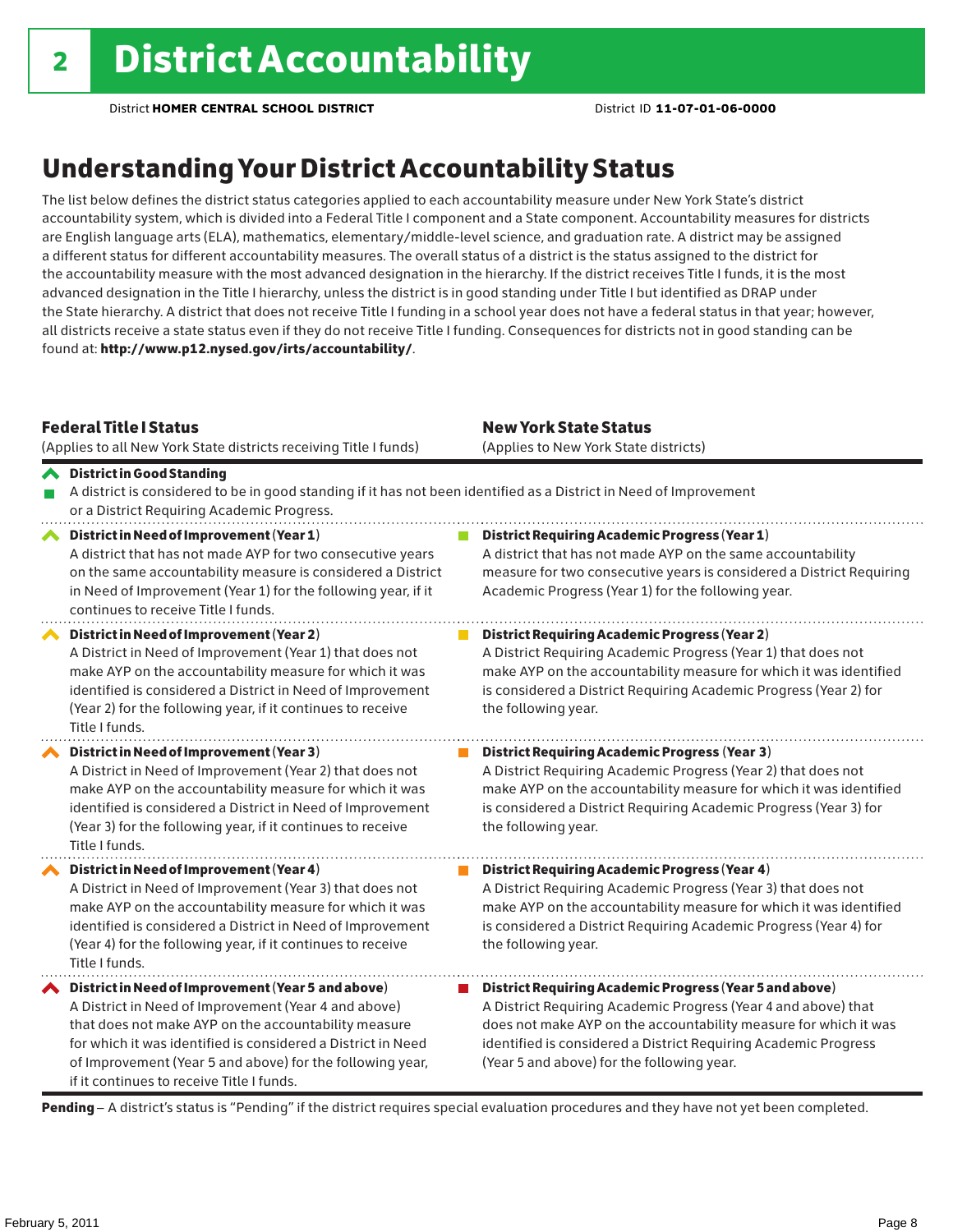# 2 District Accountability

District **HOMER CENTRAL SCHOOL DISTRICT** District ID **11-07-01-06-0000**

### Summary

| <b>Overall Accountability</b><br>Status $(2010 - 11)$ | <b>Good Standing</b>                                      |               |             |                                       |  |  |  |
|-------------------------------------------------------|-----------------------------------------------------------|---------------|-------------|---------------------------------------|--|--|--|
|                                                       | ELA                                                       | Good Standing | Science     | Good Standing                         |  |  |  |
|                                                       | Math                                                      | Good Standing |             | Graduation Rate <a> Good Standing</a> |  |  |  |
| <b>Title I Part A Funding</b>                         | <b>Years the District Received Title I Part A Funding</b> |               |             |                                       |  |  |  |
|                                                       | $2008 - 09$                                               |               | $2009 - 10$ | $2010 - 11$                           |  |  |  |
|                                                       | YES                                                       |               | YES         | YES                                   |  |  |  |

#### On which accountability measures did this district make Adequate Yearly Progress (AYP) and which groups made AYP on each measure?

|                                                     | <b>Elementary/Middle Level</b> |               |               | <b>Secondary Level</b>   |               |                        |  |
|-----------------------------------------------------|--------------------------------|---------------|---------------|--------------------------|---------------|------------------------|--|
|                                                     | English                        |               |               | English                  |               |                        |  |
| <b>Student Groups</b>                               | Language Arts                  | Mathematics   | Science       | Language Arts            | Mathematics   | <b>Graduation Rate</b> |  |
| <b>All Students</b>                                 | V                              | V             | V             |                          | V             | V                      |  |
| <b>Ethnicity</b>                                    |                                |               |               |                          |               |                        |  |
| American Indian or Alaska Native                    |                                |               |               |                          |               |                        |  |
| <b>Black or African American</b>                    |                                |               |               |                          |               |                        |  |
| Hispanic or Latino                                  |                                |               |               |                          |               |                        |  |
| Asian or Native<br>Hawaiian/Other Pacific Islander  |                                |               |               |                          |               |                        |  |
| White                                               | v                              | v             |               |                          |               |                        |  |
| Multiracial                                         |                                |               |               |                          |               |                        |  |
| <b>Other Groups</b>                                 |                                |               |               |                          |               |                        |  |
| <b>Students with Disabilities</b>                   | X                              | V             |               | $\mathbf{V}_{\text{SH}}$ | $V_{\rm SH}$  |                        |  |
| Limited English Proficient                          |                                |               |               |                          |               |                        |  |
| <b>Economically Disadvantaged</b>                   | V                              | V             |               | $\mathbf{V}_{\text{SH}}$ | v             |                        |  |
| <b>Student groups making</b><br>AYP in each subject | $\mathsf{X}$ 3 of 4            | $\vee$ 4 of 4 | $\vee$ 1 of 1 | $\vee$ 4 of 4            | $\vee$ 4 of 4 | $\vee$ 1 of 1          |  |

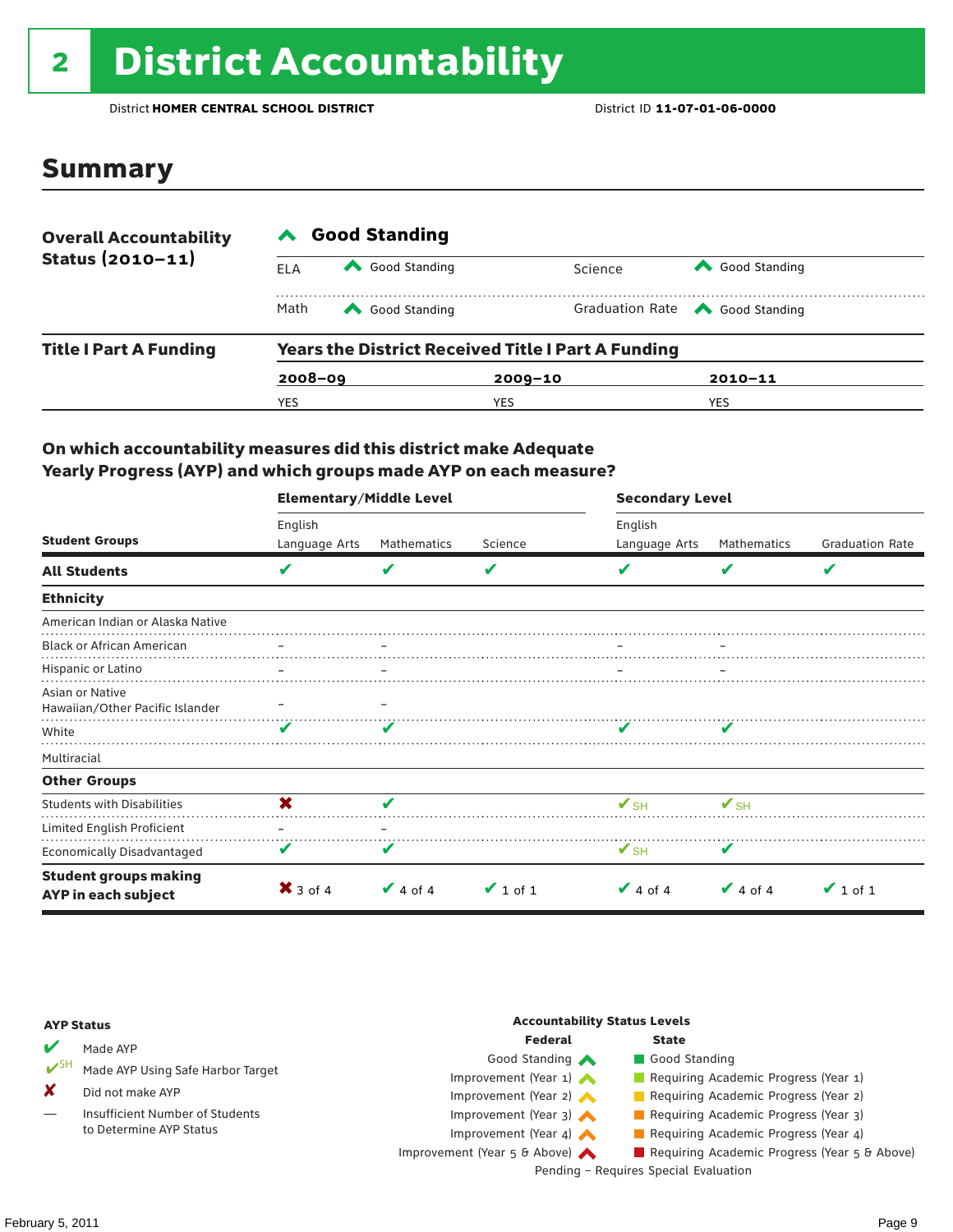### **Elementary/Middle-Level English Language Arts**

| <b>Accountability Status</b><br>for This Subject<br>$(2010 - 11)$ | ‴      | Good Standing                                            |
|-------------------------------------------------------------------|--------|----------------------------------------------------------|
| <b>Accountability Measures</b>                                    | 3 of 4 | Student groups making AYP in English language arts       |
|                                                                   | X      | Did not make AYP                                         |
| <b>Prospective Status</b>                                         |        | This district will be in good standing in 2011-12. [201] |

#### How did students in each accountability group perform on **elementary/middle-level English language arts accountability measures?**

|                                                            | <b>Participation</b><br><b>AYP</b> |           |               | <b>Test Performance</b>  |             | <b>Performance Objectives</b> |                    |         |
|------------------------------------------------------------|------------------------------------|-----------|---------------|--------------------------|-------------|-------------------------------|--------------------|---------|
| <b>Student Group</b>                                       |                                    | Met       | Percentage    | Met                      | Performance | Effective                     | Safe Harbor Target |         |
| (Total: Continuous Enrollment)                             | <b>Status</b>                      | Criterion | <b>Tested</b> | Criterion                | Index       | AMO                           | 2009-10            | 2010-11 |
| <b>Accountability Groups</b>                               |                                    |           |               |                          |             |                               |                    |         |
| <b>All Students (1035:1003)</b>                            | V                                  | V         | 100%          | V                        | 174         | 152                           |                    |         |
| <b>Ethnicity</b>                                           |                                    |           |               |                          |             |                               |                    |         |
| American Indian or Alaska Native<br>(0:0)                  |                                    |           |               |                          |             |                               |                    |         |
| <b>Black or African American</b><br>(12:11)                |                                    |           |               |                          |             |                               |                    |         |
| Hispanic or Latino (4:4)                                   |                                    |           |               |                          |             |                               |                    |         |
| Asian or Native Hawaiian/Other Pacific<br>Islander (11:10) |                                    |           |               | $\qquad \qquad -$        |             |                               |                    |         |
| White (1008:978)                                           | V                                  | V         | 100%          | V                        | 174         | 151                           |                    |         |
| Multiracial (0:0)                                          |                                    |           |               |                          |             |                               |                    |         |
| <b>Other Groups</b>                                        |                                    |           |               |                          |             |                               |                    |         |
| <b>Students with Disabilities</b><br>(195:191)             | $\boldsymbol{\mathsf{x}}$          | ✔         | 99%           | X                        | 127         | 147                           | 142                | 90      |
| <b>Limited English Proficient</b><br>(2:1)                 |                                    |           |               | $\overline{\phantom{0}}$ |             |                               |                    |         |
| <b>Economically Disadvantaged</b><br>(332:325)             | V                                  | V         | 100%          | V                        | 158         | 149                           |                    |         |
| <b>Final AYP Determination</b>                             | $X$ 3 of 4                         |           |               |                          |             |                               |                    |         |
| <b>Non-Accountability Groups</b>                           |                                    |           |               |                          |             |                               |                    |         |
| Female (485:472)                                           |                                    |           | 100%          |                          | 180         | 150                           |                    |         |
| Male (550:531)                                             |                                    |           | 100%          |                          | 169         | 150                           |                    |         |
| Migrant (3:3)                                              |                                    |           |               |                          |             |                               |                    |         |
|                                                            |                                    |           |               |                          |             |                               |                    |         |

used on this page.

note: See *Useful Terms for Understanding Accountability*  for explanations and definitions of terms and table labels

#### Symbols

- Made AYP
- Made AYP Using Safe Harbor Target
- X Did not make AYP
- Fewer Than 40 Total/Fewer Than 30 Continuous Enrollment
- ‡ Did not qualify for Safe Harbor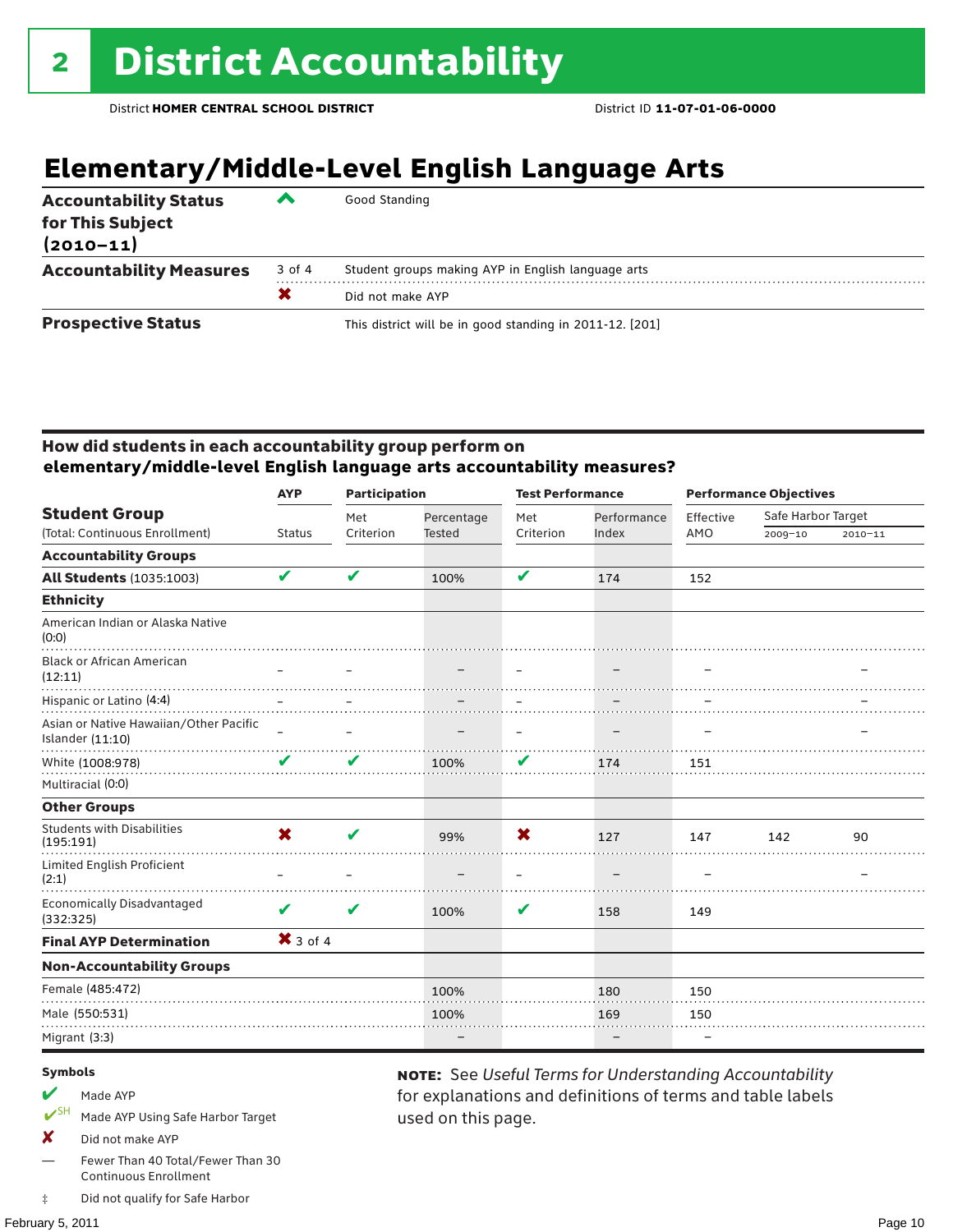## **Elementary/Middle-Level Mathematics**

| <b>Accountability Status</b><br>for This Subject<br>$(2010 - 11)$ | ▰      | Good Standing                                            |
|-------------------------------------------------------------------|--------|----------------------------------------------------------|
| <b>Accountability Measures</b>                                    | 4 of 4 | Student groups making AYP in mathematics                 |
|                                                                   |        | Made AYP                                                 |
| <b>Prospective Status</b>                                         |        | This district will be in good standing in 2011-12. [201] |

#### How did students in each accountability group perform on **elementary/middle-level mathematics accountability measures?**

|                                                            | <b>AYP</b>    | <b>Participation</b> |               | <b>Test Performance</b> |             | <b>Performance Objectives</b> |                    |             |
|------------------------------------------------------------|---------------|----------------------|---------------|-------------------------|-------------|-------------------------------|--------------------|-------------|
| <b>Student Group</b>                                       |               | Met                  | Percentage    | Met                     | Performance | Effective                     | Safe Harbor Target |             |
| (Total: Continuous Enrollment)                             | <b>Status</b> | Criterion            | <b>Tested</b> | Criterion               | Index       | AMO                           | 2009-10            | $2010 - 11$ |
| <b>Accountability Groups</b>                               |               |                      |               |                         |             |                               |                    |             |
| <b>All Students (1034:1004)</b>                            | V             | V                    | 100%          | V                       | 187         | 132                           |                    |             |
| <b>Ethnicity</b>                                           |               |                      |               |                         |             |                               |                    |             |
| American Indian or Alaska Native<br>(0:0)                  |               |                      |               |                         |             |                               |                    |             |
| <b>Black or African American</b><br>(12:11)                |               |                      |               |                         |             |                               |                    |             |
| Hispanic or Latino (4:4)                                   |               |                      |               |                         |             |                               |                    |             |
| Asian or Native Hawaiian/Other Pacific<br>Islander (11:11) |               |                      |               |                         |             |                               |                    |             |
| White (1007:978)                                           | V             | V                    | 100%          | V                       | 187         | 131                           |                    |             |
| Multiracial (0:0)                                          |               |                      |               |                         |             |                               |                    |             |
| <b>Other Groups</b>                                        |               |                      |               |                         |             |                               |                    |             |
| <b>Students with Disabilities</b><br>(195:192)             | V             | ✔                    | 99%           | V                       | 150         | 127                           |                    |             |
| Limited English Proficient<br>(2:2)                        |               |                      |               |                         |             |                               |                    |             |
| <b>Economically Disadvantaged</b><br>(331:326)             | V             | V                    | 100%          | V                       | 182         | 129                           |                    |             |
| <b>Final AYP Determination</b>                             | $\vee$ 4 of 4 |                      |               |                         |             |                               |                    |             |
| <b>Non-Accountability Groups</b>                           |               |                      |               |                         |             |                               |                    |             |
| Female (484:471)                                           |               |                      | 100%          |                         | 188         | 130                           |                    |             |
| Male (550:533)                                             |               |                      | 100%          |                         | 186         | 130                           |                    |             |
| Migrant (3:3)                                              |               |                      |               |                         |             |                               |                    |             |
|                                                            |               |                      |               |                         |             |                               |                    |             |

used on this page.

note: See *Useful Terms for Understanding Accountability*  for explanations and definitions of terms and table labels

#### Symbols

- Made AYP
- Made AYP Using Safe Harbor Target
- X Did not make AYP
- Fewer Than 40 Total/Fewer Than 30 Continuous Enrollment
- ‡ Did not qualify for Safe Harbor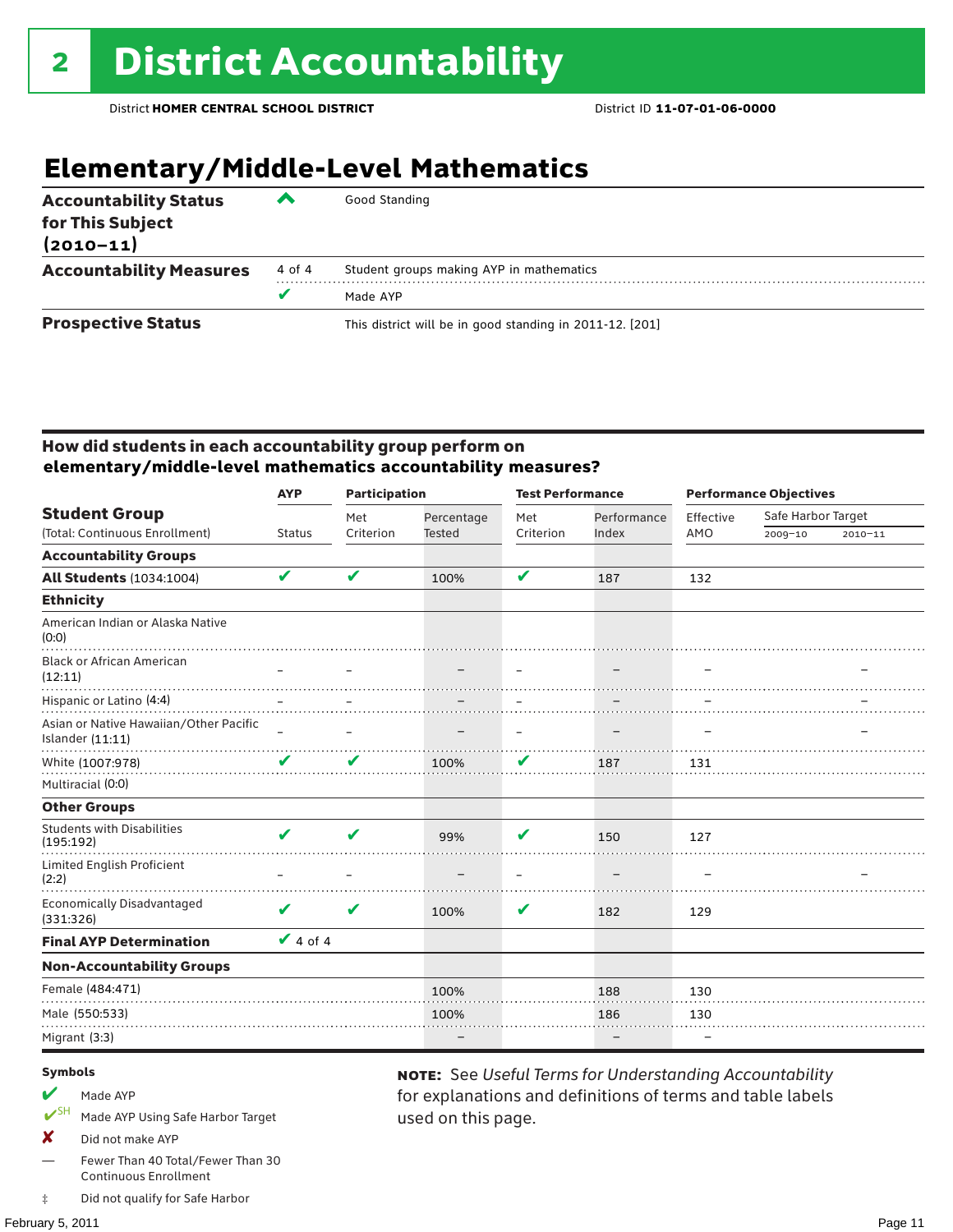### Elementary/Middle-Level Science

| <b>Accountability Status</b><br>for This Subject<br>$(2010 - 11)$ | ‴      | Good Standing                                            |
|-------------------------------------------------------------------|--------|----------------------------------------------------------|
| <b>Accountability Measures</b>                                    | 1 of 1 | Student groups making AYP in science                     |
|                                                                   |        | Made AYP                                                 |
| <b>Prospective Status</b>                                         |        | This district will be in good standing in 2011-12. [201] |

#### How did students in each accountability group perform on elementary/middle-level science accountability measures?

|                                                          |               | <b>AYP</b>           |           | <b>Participation</b> |           | <b>Test Performance</b> | <b>Performance Objectives</b> |                 |                 |
|----------------------------------------------------------|---------------|----------------------|-----------|----------------------|-----------|-------------------------|-------------------------------|-----------------|-----------------|
| <b>Student Group</b>                                     |               | Safe Harbor          | Met       | Percentage           | Met       | Performance             | State                         | Progress Target |                 |
| (Total: Continuous Enrollment)                           |               | Status Oualification | Criterion | <b>Tested</b>        | Criterion | Index                   | Standard                      |                 | 2009-10 2010-11 |
| <b>Accountability Groups</b>                             |               |                      |           |                      |           |                         |                               |                 |                 |
| <b>All Students (337:320)</b>                            | V             | Qualified            | V         | 99%                  | V         | 195                     | 100                           |                 |                 |
| <b>Ethnicity</b>                                         |               |                      |           |                      |           |                         |                               |                 |                 |
| American Indian or Alaska Native<br>(0:0)                |               |                      |           |                      |           |                         |                               |                 |                 |
| <b>Black or African American</b><br>(3:2)                |               |                      |           |                      |           |                         |                               |                 |                 |
| Hispanic or Latino (2:2)                                 |               |                      |           |                      |           |                         |                               |                 |                 |
| Asian or Native Hawaiian/Other Pacific<br>Islander (1:1) |               |                      |           |                      |           |                         |                               |                 |                 |
| White (331:315)                                          |               | Qualified            |           | 99%                  | V         | 195                     | 100                           |                 |                 |
| Multiracial (0:0)                                        |               |                      |           |                      |           |                         |                               |                 |                 |
| <b>Other Groups</b>                                      |               |                      |           |                      |           |                         |                               |                 |                 |
| <b>Students with Disabilities</b><br>(57:57)             |               | Qualified            | ✔         | 98%                  | V         | 177                     | 100                           |                 |                 |
| Limited English Proficient<br>(1:1)                      |               |                      |           |                      |           |                         |                               |                 |                 |
| <b>Economically Disadvantaged</b><br>(99:94)             |               | Qualified            | V         | 97%                  | V         | 189                     | 100                           |                 |                 |
| <b>Final AYP Determination</b>                           | $\vee$ 1 of 1 |                      |           |                      |           |                         |                               |                 |                 |
| <b>Non-Accountability Groups</b>                         |               |                      |           |                      |           |                         |                               |                 |                 |
| Female (157:146)                                         |               |                      |           | 97%                  |           | 194                     | 100                           |                 |                 |
| Male (180:174)                                           |               |                      |           | 100%                 |           | 195                     | 100                           |                 |                 |
| Migrant (2:2)                                            |               |                      |           |                      |           |                         |                               |                 |                 |
|                                                          |               |                      |           |                      |           |                         |                               |                 |                 |

used on this page.

note: See *Useful Terms for Understanding Accountability*  for explanations and definitions of terms and table labels

#### Symbols

- $M$  Made AYP
- ✘ Did not make AYP
- Fewer Than 40 Total/Fewer Than 30 Continuous Enrollment

February 5, 2011 **Page 12**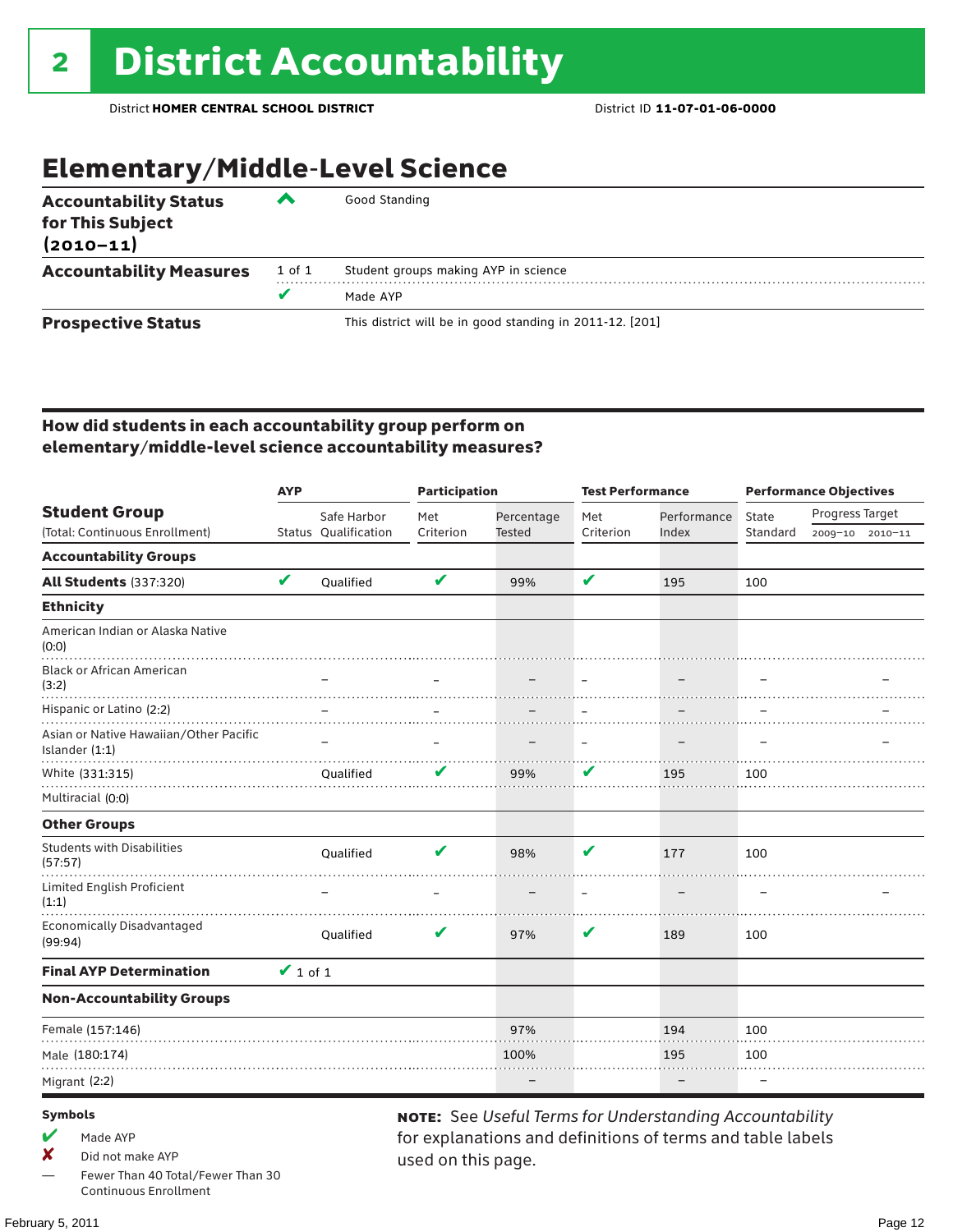### **Secondary-Level English Language Arts**

| <b>Accountability Status</b><br>for This Subject<br>$(2010 - 11)$ | ‴      | Good Standing                                            |
|-------------------------------------------------------------------|--------|----------------------------------------------------------|
| <b>Accountability Measures</b>                                    | 4 of 4 | Student groups making AYP in English language arts       |
|                                                                   |        | Made AYP                                                 |
| <b>Prospective Status</b>                                         |        | This district will be in good standing in 2011-12. [201] |

#### How did students in each accountability group perform on **secondary-level English language arts accountability measures?**

|                                                          | <b>AYP</b>               | <b>Participation</b> |               | <b>Test Performance</b> |             | <b>Performance Objectives</b> |                    |             |
|----------------------------------------------------------|--------------------------|----------------------|---------------|-------------------------|-------------|-------------------------------|--------------------|-------------|
| <b>Student Group</b>                                     |                          | Met                  | Percentage    | Met                     | Performance | Effective                     | Safe Harbor Target |             |
| (12th Graders: 2006 Cohort)                              | <b>Status</b>            | Criterion            | <b>Tested</b> | Criterion               | Index       | AMO                           | 2009-10            | $2010 - 11$ |
| <b>Accountability Groups</b>                             |                          |                      |               |                         |             |                               |                    |             |
| <b>All Students (163:168)</b>                            | V                        | V                    | 100%          | V                       | 182         | 169                           |                    |             |
| <b>Ethnicity</b>                                         |                          |                      |               |                         |             |                               |                    |             |
| American Indian or Alaska Native<br>(0:0)                |                          |                      |               |                         |             |                               |                    |             |
| <b>Black or African American</b><br>(1:1)                |                          |                      |               |                         |             |                               |                    |             |
| Hispanic or Latino (3:3)                                 |                          |                      |               |                         |             |                               |                    |             |
| Asian or Native Hawaiian/Other Pacific<br>Islander (0:0) |                          |                      |               |                         |             |                               |                    |             |
| White (159:164)                                          | V                        | $\mathbf{v}$         | 100%          | V                       | 181         | 169                           |                    |             |
| Multiracial (0:0)                                        |                          |                      |               |                         |             |                               |                    |             |
| <b>Other Groups</b>                                      |                          |                      |               |                         |             |                               |                    |             |
| <b>Students with Disabilities</b><br>(21:33)             | $V$ SH                   |                      |               | $V_{\text{SH}}$         | 118         | 160                           | 20                 | 126         |
| Limited English Proficient<br>(0:0)                      |                          |                      |               |                         |             |                               |                    |             |
| Economically Disadvantaged<br>(27:33)                    | $\mathbf{V}_{\text{SH}}$ |                      |               | $V_{\text{SH}}$         | 155         | 160                           | 20                 | 160         |
| <b>Final AYP Determination</b>                           | $\sqrt{4 \text{ of } 4}$ |                      |               |                         |             |                               |                    |             |
| <b>Non-Accountability Groups</b>                         |                          |                      |               |                         |             |                               |                    |             |
| Female (84:87)                                           |                          |                      | 100%          |                         | 194         | 166                           |                    |             |
| Male (79:81)                                             |                          |                      | 100%          |                         | 168         | 166                           |                    |             |
| Migrant (0:0)                                            |                          |                      |               |                         |             |                               |                    |             |

used on this page.

note: See *Useful Terms for Understanding Accountability*  for explanations and definitions of terms and table labels

#### Symbols

### Made AYP<br>
<del>V</del>SH Made AVP

- Made AYP Using Safe Harbor Target
- $\boldsymbol{X}$  Did not make AYP
- Fewer Than 40 12<sup>th</sup> Graders/Fewer Than 30 Cohort
- ‡ Did not qualify for Safe Harbor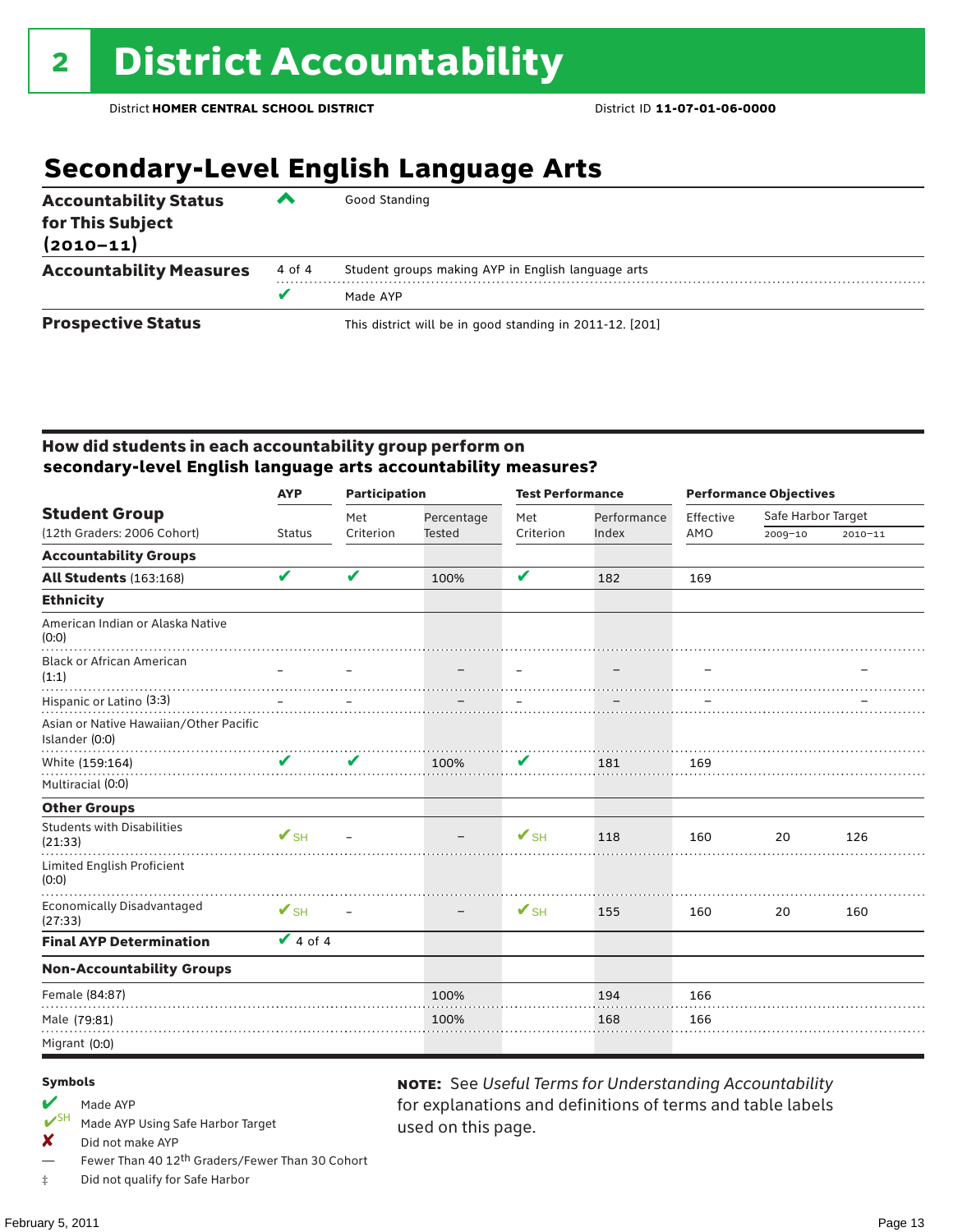### **Secondary-Level Mathematics**

| <b>Accountability Status</b><br>for This Subject<br>$(2010 - 11)$ | ‴      | Good Standing                                            |
|-------------------------------------------------------------------|--------|----------------------------------------------------------|
| <b>Accountability Measures</b>                                    | 4 of 4 | Student groups making AYP in mathematics                 |
|                                                                   |        | Made AYP                                                 |
| <b>Prospective Status</b>                                         |        | This district will be in good standing in 2011-12. [201] |

#### How did students in each accountability group perform on **secondary-level mathematics accountability measures?**

|                                                          | <b>AYP</b>               | <b>Participation</b> |                      | <b>Test Performance</b>  |             | <b>Performance Objectives</b> |                    |             |
|----------------------------------------------------------|--------------------------|----------------------|----------------------|--------------------------|-------------|-------------------------------|--------------------|-------------|
| <b>Student Group</b>                                     |                          | Met                  | Percentage<br>Tested | Met                      | Performance | Effective                     | Safe Harbor Target |             |
| (12th Graders: 2006 Cohort)                              | <b>Status</b>            | Criterion            |                      | Criterion                | Index       | AMO                           | 2009-10            | $2010 - 11$ |
| <b>Accountability Groups</b>                             |                          |                      |                      |                          |             |                               |                    |             |
| <b>All Students (163:168)</b>                            | V                        | V                    | 100%                 | V                        | 186         | 165                           |                    |             |
| <b>Ethnicity</b>                                         |                          |                      |                      |                          |             |                               |                    |             |
| American Indian or Alaska Native<br>(0:0)                |                          |                      |                      |                          |             |                               |                    |             |
| <b>Black or African American</b><br>(1:1)                |                          |                      |                      |                          |             |                               |                    |             |
| Hispanic or Latino (3:3)                                 |                          |                      |                      |                          |             |                               |                    |             |
| Asian or Native Hawaiian/Other Pacific<br>Islander (0:0) |                          |                      |                      |                          |             |                               |                    |             |
| White (159:164)                                          | V                        | V                    | 100%                 | V                        | 186         | 165                           |                    |             |
| Multiracial (0:0)                                        |                          |                      |                      |                          |             |                               |                    |             |
| <b>Other Groups</b>                                      |                          |                      |                      |                          |             |                               |                    |             |
| <b>Students with Disabilities</b><br>(21:33)             | $\mathbf{V}_{\text{SH}}$ |                      |                      | $\mathbf{V}_{\text{SH}}$ | 133         | 156                           | 20                 | 140         |
| Limited English Proficient<br>(0:0)                      |                          |                      |                      |                          |             |                               |                    |             |
| <b>Economically Disadvantaged</b><br>(27:33)             | V                        |                      |                      | V                        | 167         | 156                           |                    |             |
| <b>Final AYP Determination</b>                           | $\overline{V}$ 4 of 4    |                      |                      |                          |             |                               |                    |             |
| <b>Non-Accountability Groups</b>                         |                          |                      |                      |                          |             |                               |                    |             |
| Female (84:87)                                           |                          |                      | 100%                 |                          | 193         | 162                           |                    |             |
| Male (79:81)                                             |                          |                      | 100%                 |                          | 179         | 162                           |                    |             |
| Migrant (0:0)                                            |                          |                      |                      |                          |             |                               |                    |             |

used on this page.

note: See *Useful Terms for Understanding Accountability*  for explanations and definitions of terms and table labels

#### Symbols

### Made AYP<br>
<del>V</del>SH Made AVP

- Made AYP Using Safe Harbor Target
- $\boldsymbol{X}$  Did not make AYP
- Fewer Than 40 12<sup>th</sup> Graders/Fewer Than 30 Cohort
- ‡ Did not qualify for Safe Harbor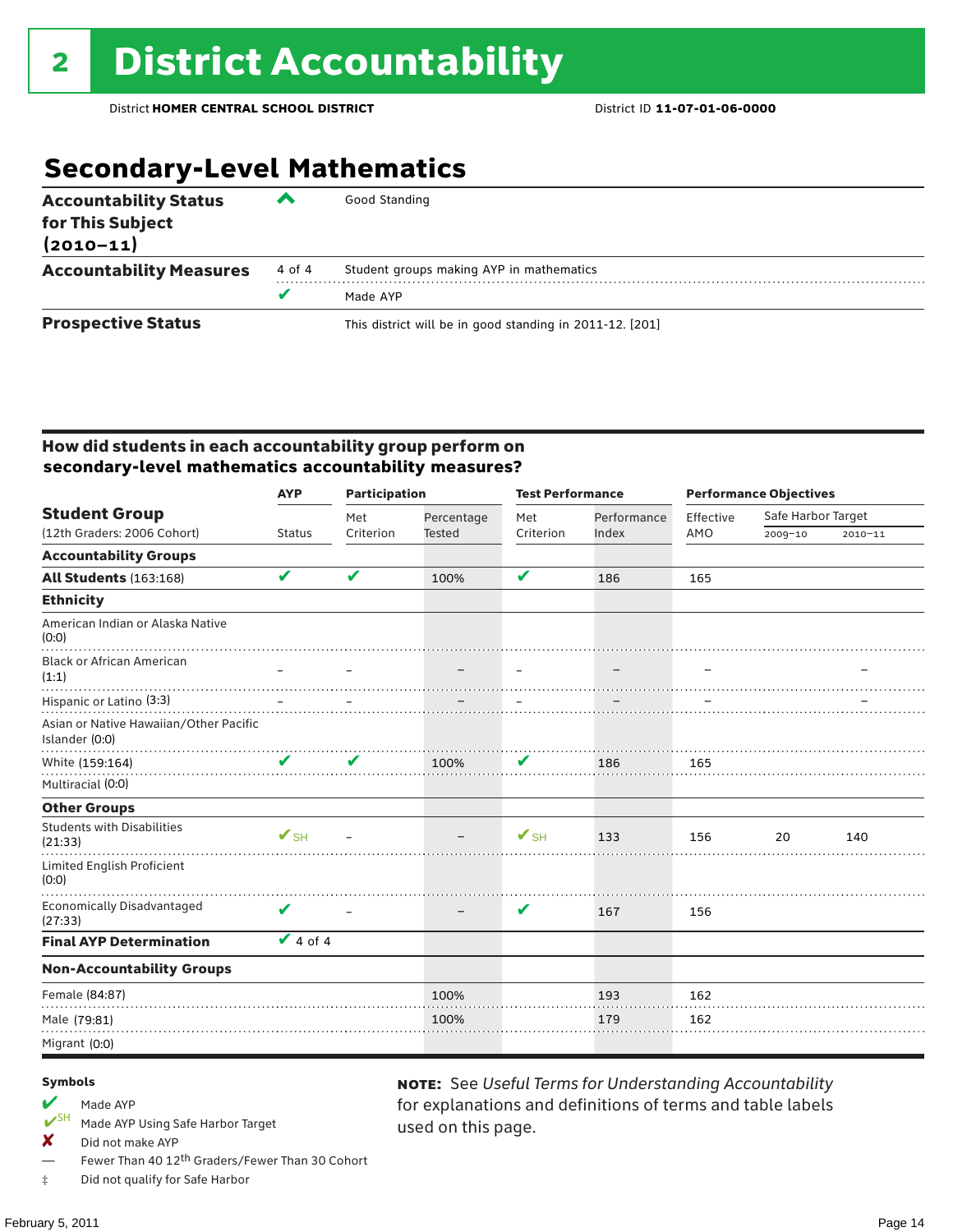### Graduation Rate

| <b>Accountability Status for</b><br>This Indicator $(2010-11)$ | $\sim$ | Good Standing                                            |  |  |  |  |
|----------------------------------------------------------------|--------|----------------------------------------------------------|--|--|--|--|
| <b>Accountability Measures</b>                                 | 1 of 1 | Student groups making AYP in graduation rate             |  |  |  |  |
|                                                                |        | Made AYP                                                 |  |  |  |  |
| <b>Prospective Status</b>                                      |        | This district will be in good standing in 2011-12. [201] |  |  |  |  |

#### How did students in each accountability group perform on graduation rate accountability measures?

|     |           | <b>Objectives</b>                  |            |                 |             |
|-----|-----------|------------------------------------|------------|-----------------|-------------|
|     | Met       |                                    |            | Progress Target |             |
| AYP | Criterion | Rate                               | Standard   | 2009-10         | $2010 - 11$ |
|     |           |                                    |            |                 |             |
| V   | V         | 82%                                | 80%        |                 |             |
|     |           |                                    |            |                 |             |
|     |           |                                    |            |                 |             |
|     |           |                                    |            |                 |             |
|     |           |                                    |            |                 |             |
|     |           |                                    |            |                 |             |
|     | V         | 82%                                | 80%        |                 |             |
|     |           |                                    |            |                 |             |
|     |           |                                    |            |                 |             |
|     |           |                                    |            |                 |             |
|     |           |                                    |            |                 |             |
|     | V         | 59%                                | 80%        | 16%             | 63%         |
|     |           |                                    |            |                 |             |
|     |           |                                    |            |                 |             |
|     |           | 85%                                | 80%        |                 |             |
|     |           | 79%                                | 80%        |                 |             |
|     |           |                                    |            |                 |             |
|     |           | <b>Graduation</b><br>$\vee$ 1 of 1 | Graduation | State           |             |

#### Symbols

- $M$  Made AYP
- X Did not make AYP

note: See *Useful Terms for Understanding Accountability*  for explanations and definitions of terms and table labels used on this page.

— Fewer than 30 Graduation-Rate Total Cohort

#### **Aspirational Goal**

The Board of Regents has set an aspirational goal that 95% of students in each public school and school district will graduate within five years of first entry into grade 9. The graduation rate for the 2005 total cohort through June 2010 (after 5 years) for this district is 85% and, therefore, this district *did not* meet this goal. The aspirational goal does not impact accountability.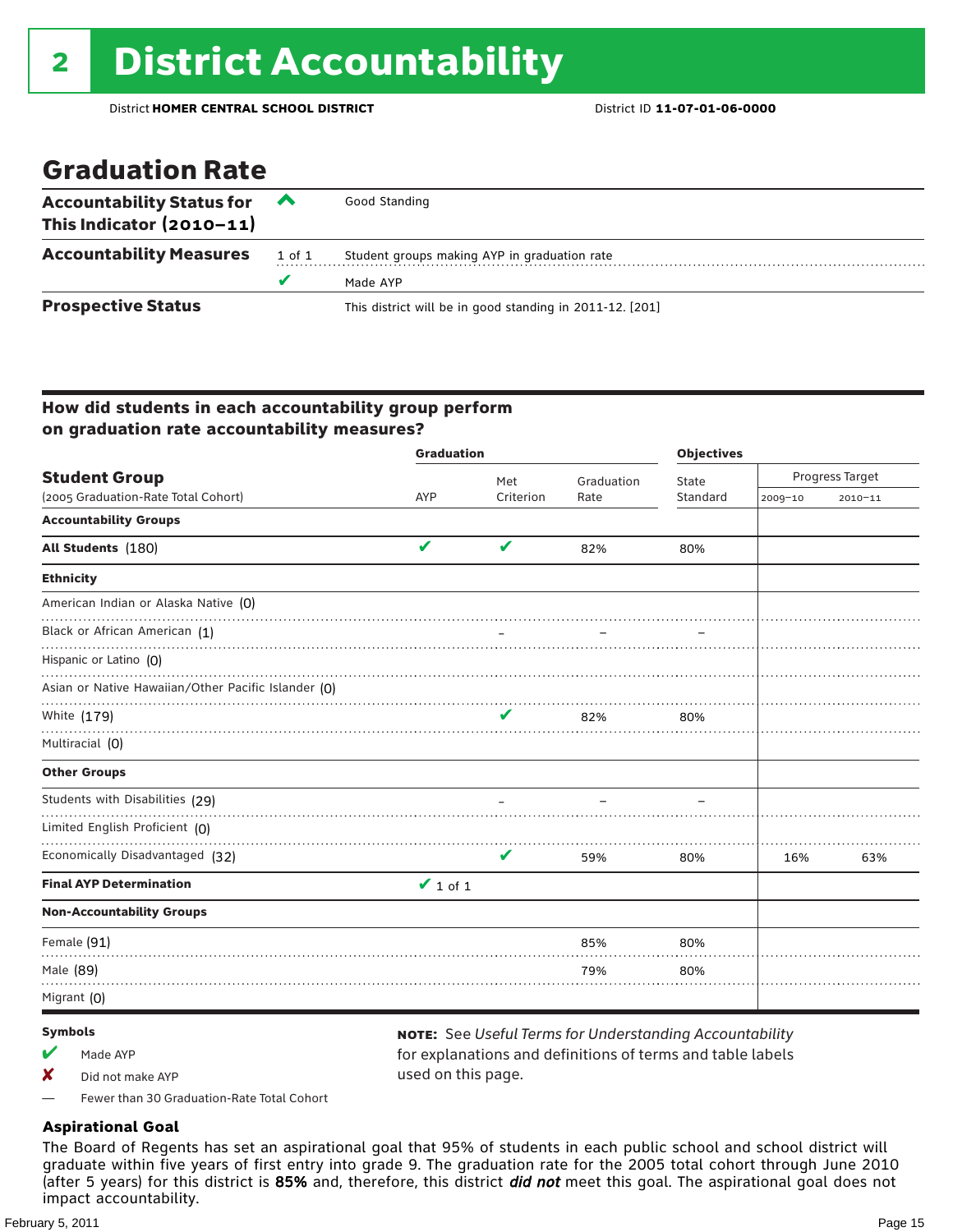### 2010–11 Accountability Status of Schools in Your District

This section lists all schools in your district by 2010–11 accountability status.

| In Good Standing                   |
|------------------------------------|
| 5 schools identified 100% of total |
| HARTNETT ELEMENTARY SCHOOL         |
| HOMER ELEMENTARY SCHOOL            |
| HOMER INTERMEDIATE SCHOOL          |
| HOMER JUNIOR HIGH SCHOOL           |
| HOMER SENIOR HIGH SCHOOL           |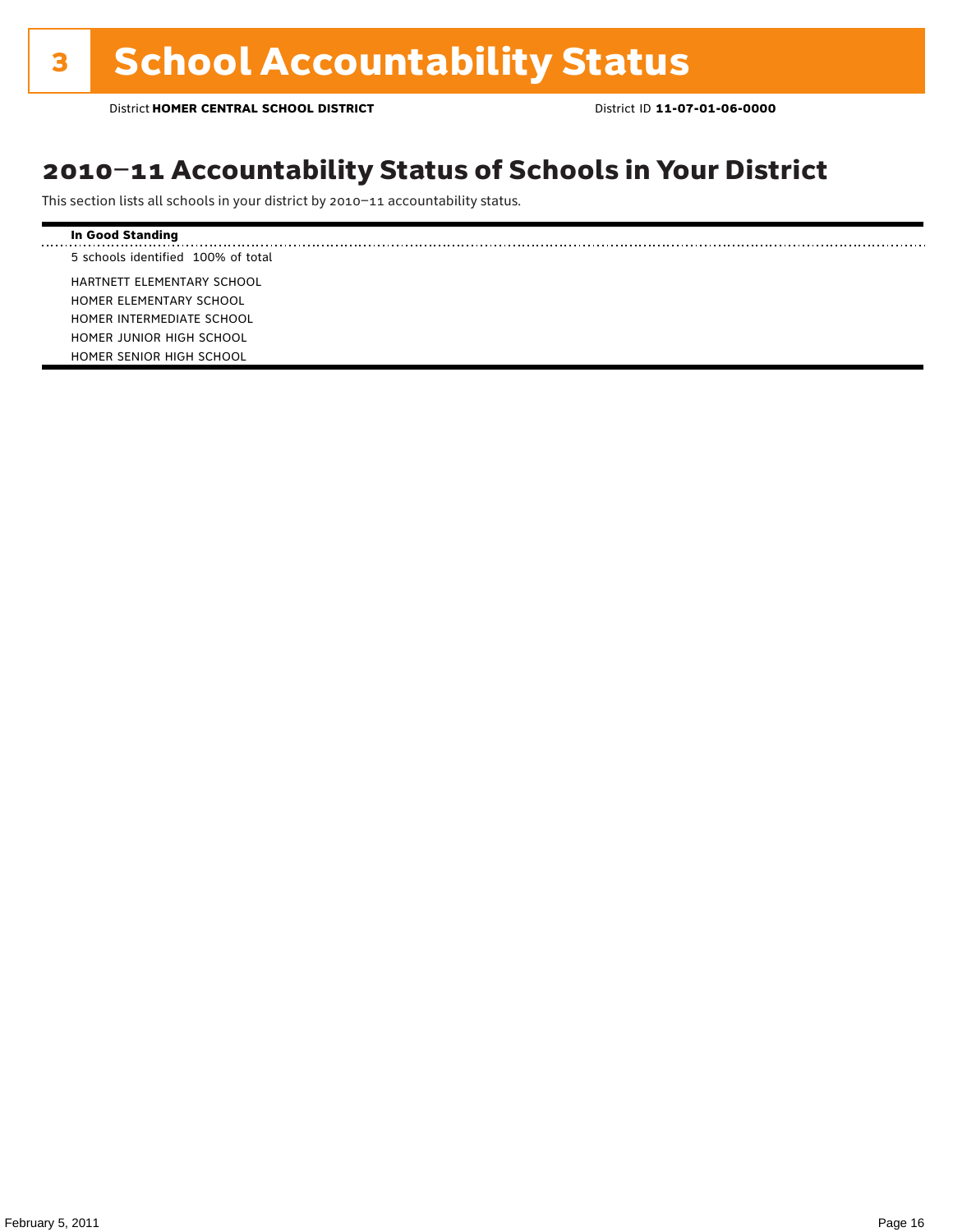### Summary of 2009–10 **District Performance**

Performance on the State assessments in English language arts, mathematics, and science at the elementary and middle levels is reported in terms of mean scores and the percentage of tested students scoring at or above Level 2, Level 3, and Level 4. Performance on the State assessments in ELA and mathematics at the secondary level is reported in terms of the percentage of students in a cohort scoring at these levels.

|                              |     | Percentage of students that<br>scored at or above Level 3 | Total<br>Tested      |
|------------------------------|-----|-----------------------------------------------------------|----------------------|
| <b>English Language Arts</b> | 0%  | 50%                                                       | 100%                 |
| Grade 3                      | 49% |                                                           | 164                  |
| Grade 4<br>.                 | 62% |                                                           | 158                  |
| Grade 5                      | 57% | <del>. .</del>                                            | 165                  |
| Grade 6                      | 51% |                                                           | 172                  |
| Grade 7<br>.                 | 49% |                                                           | 194                  |
| Grade 8                      | 67% |                                                           | 174                  |
| <b>Mathematics</b>           |     |                                                           |                      |
| Grade 3                      | 46% |                                                           | 164                  |
| Grade 4                      | 64% |                                                           | 158                  |
| Grade 5                      | 67% |                                                           | 165                  |
| Grade 6                      | 56% |                                                           | 172                  |
| Grade 7                      | 70% |                                                           | 195                  |
| Grade 8                      | 68% |                                                           | 174                  |
| <b>Science</b>               |     |                                                           |                      |
| Grade 4                      | 96% |                                                           | 159                  |
| Grade 8                      | 95% |                                                           | 172                  |
|                              |     | Percentage of students that<br>scored at or above Level 3 | 2006 Total<br>Cohort |
|                              | 0%  | 50%                                                       | 100%                 |
| <b>Secondary Level</b>       |     |                                                           |                      |

English 77% 193 Mathematics 83% **193** 

#### About the Performance Level Descriptors

#### Level 1: Not Meeting Learning Standards.

Student performance does not demonstrate an understanding of the content expected in the subject and grade level.

#### Level 2: Partially Meeting Learning Standards.

Student performance demonstrates a partial understanding of the content expected in the subject and grade level.

#### Level 3: Meeting Learning Standards.

Student performance demonstrates an understanding of the content expected in the subject and grade level.

#### Level 4: Meeting Learning Standards with Distinction.

Student performance demonstrates a thorough understanding of the content expected in the subject and grade level.

#### How are Need/Resource Capacity (N/RC) categories determined?

Districts are divided into high, average, and low need categories based on their ability to meet the special needs of their students with local resources. Districts in the high need category are subdivided into four categories based on enrollment size and, in some cases, number of students per square mile. More information about the categories can be found in the *Report to the Governor and the Legislature on the Educational Status of the State's Schools* at www.p12.nysed.gov/irts.

In this section, this district's performance is compared with that of public schools statewide.

#### This District's N/RC Category:

#### **Average Need Districts**

This is a school district with average student needs in relation to district resource capacity.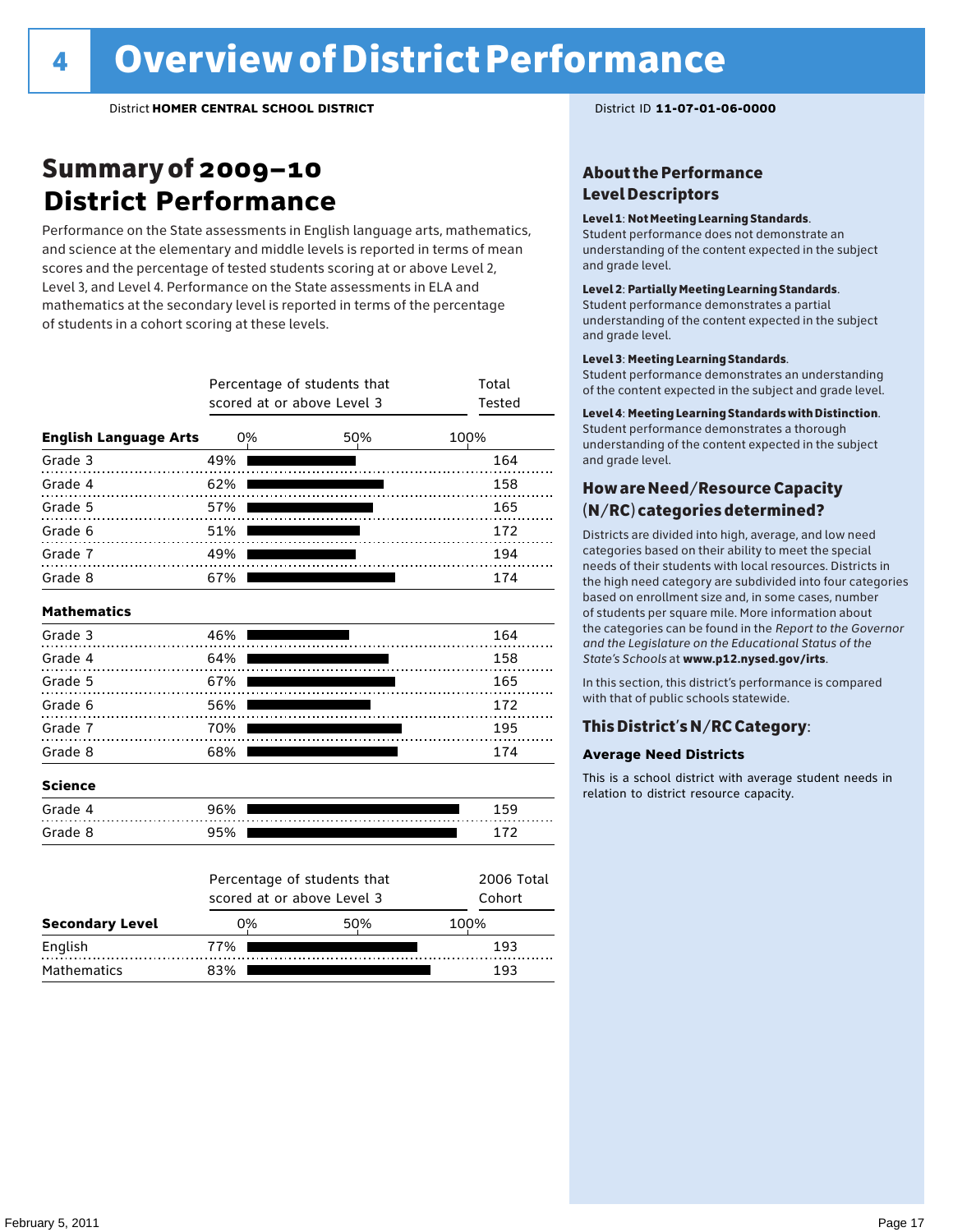### **This District's Results in Grade 3 English Language Arts**

|                                                |         | <b>This District</b>            |            |                | <b>NY State Public</b>          |            |                |  |
|------------------------------------------------|---------|---------------------------------|------------|----------------|---------------------------------|------------|----------------|--|
|                                                |         | Percentage scoring at level(s): |            |                | Percentage scoring at level(s): |            |                |  |
|                                                |         | $2 - 4$                         | $3 - 4$    | $\overline{4}$ | $2 - 4$                         | $3 - 4$    | $\overline{4}$ |  |
| 2010 Mean Score: 666                           | *Range: | 643-780                         | 662-780    | 694-780        |                                 |            |                |  |
| 2009 Mean Score: 671<br>$\blacksquare$ 2009-10 | 100%    | 97%<br>82%                      | 79%<br>49% |                | 95%<br>86%                      | 76%<br>55% |                |  |
| 2008-09                                        |         |                                 |            | 17%<br>8%      |                                 |            | 17% 11%        |  |
| Number of Tested Students:                     |         | 135 148                         | 81<br>121  | 28<br>13       |                                 |            |                |  |

|                                                                                                                                                                                                                                                                                                                                                                                                                        |                | 2009-10 School Year |                                 |     | 2008-09 School Year |         |                                 |     |
|------------------------------------------------------------------------------------------------------------------------------------------------------------------------------------------------------------------------------------------------------------------------------------------------------------------------------------------------------------------------------------------------------------------------|----------------|---------------------|---------------------------------|-----|---------------------|---------|---------------------------------|-----|
|                                                                                                                                                                                                                                                                                                                                                                                                                        | Total          |                     | Percentage scoring at level(s): |     | Total               |         | Percentage scoring at level(s): |     |
| <b>Results by</b><br><b>Student Group</b><br><b>All Students</b><br>Female<br>Male<br>American Indian or Alaska Native<br><b>Black or African American</b><br>Hispanic or Latino<br>White<br>Multiracial<br><b>Small Group Totals</b><br><b>General-Education Students</b><br><b>Students with Disabilities</b><br>English Proficient<br>Limited English Proficient<br>Economically Disadvantaged<br>Not Disadvantaged | Tested         | $2 - 4$             | $3 - 4$                         | 4   | <b>Tested</b>       | $2 - 4$ | $3 - 4$                         | 4   |
|                                                                                                                                                                                                                                                                                                                                                                                                                        | 164            | 82%                 | 49%                             | 17% | 153                 | 97%     | 79%                             | 8%  |
|                                                                                                                                                                                                                                                                                                                                                                                                                        | 87             | 86%                 | 56%                             | 21% | 66                  | 98%     | 88%                             | 9%  |
|                                                                                                                                                                                                                                                                                                                                                                                                                        | 77             | 78%                 | 42%                             | 13% | 87                  | 95%     | 72%                             | 8%  |
|                                                                                                                                                                                                                                                                                                                                                                                                                        |                |                     |                                 |     |                     |         |                                 |     |
|                                                                                                                                                                                                                                                                                                                                                                                                                        | $\overline{2}$ |                     |                                 |     | 3                   |         |                                 |     |
|                                                                                                                                                                                                                                                                                                                                                                                                                        |                |                     |                                 |     |                     |         |                                 |     |
| Asian or Native Hawaiian/Other Pacific Islander                                                                                                                                                                                                                                                                                                                                                                        |                |                     |                                 |     |                     |         |                                 |     |
|                                                                                                                                                                                                                                                                                                                                                                                                                        | 161            |                     |                                 |     | 148                 | 97%     | 79%                             | 7%  |
|                                                                                                                                                                                                                                                                                                                                                                                                                        |                |                     |                                 |     |                     |         |                                 |     |
|                                                                                                                                                                                                                                                                                                                                                                                                                        | 164            | 82%                 | 49%                             | 17% | 5                   | 100%    | 80%                             | 40% |
|                                                                                                                                                                                                                                                                                                                                                                                                                        | 134            | 91%                 | 58%                             | 20% | 130                 | 100%    | 88%                             | 10% |
|                                                                                                                                                                                                                                                                                                                                                                                                                        | 30             | 43%                 | 10%                             | 3%  | 23                  | 78%     | 26%                             | 0%  |
|                                                                                                                                                                                                                                                                                                                                                                                                                        | 164            | 82%                 | 49%                             | 17% | 152                 |         |                                 |     |
|                                                                                                                                                                                                                                                                                                                                                                                                                        |                |                     |                                 |     | 1                   |         |                                 |     |
|                                                                                                                                                                                                                                                                                                                                                                                                                        | 73             | 78%                 | 34%                             | 11% | 46                  | 98%     | 70%                             | 7%  |
|                                                                                                                                                                                                                                                                                                                                                                                                                        | 91             | 86%                 | 62%                             | 22% | 107                 | 96%     | 83%                             | 9%  |
| Migrant                                                                                                                                                                                                                                                                                                                                                                                                                |                |                     |                                 |     |                     |         |                                 |     |
| Not Migrant                                                                                                                                                                                                                                                                                                                                                                                                            | 164            | 82%                 | 49%                             | 17% | 153                 | 97%     | 79%                             | 8%  |

**NOTES** 

The – symbol indicates that data for a group of students have been suppressed. If a group has fewer than five students,

data for that group and the next smallest group(s) are suppressed to protect the privacy of individual students.

\* These ranges are for 2009–10 data only. Ranges for the 2008–09 data are available in the 2008–09 Accountability and Overview Reports.

| <b>Other</b>                                                                                      |        | 2009-10 School Year |                             |     | 2008-09 School Year |                             |         |     |
|---------------------------------------------------------------------------------------------------|--------|---------------------|-----------------------------|-----|---------------------|-----------------------------|---------|-----|
| <b>Assessments</b>                                                                                | Total  |                     | Number scoring at level(s): |     |                     | Number scoring at level(s): |         |     |
|                                                                                                   | Tested | $2 - 4$             | $3 - 4$                     | 4   | Tested              | $2 - 4$                     | $3 - 4$ | 4   |
| New York State Alternate Assessment<br>(NYSAA): Grade 3 Equivalent                                |        |                     |                             |     |                     |                             |         |     |
| New York State English as a Second Language<br>Achievement Test (NYSESLAT) <sup>+</sup> : Grade 3 |        | N/A                 | N/A                         | N/A | 0                   | N/A                         | N/A     | N/A |
|                                                                                                   | Total  |                     |                             |     | Total               |                             |         |     |
| Recently Arrived LEP Students NOT Tested on<br>the ELA NYSTP: Grade 3                             |        | N/A                 | N/A                         | N/A | N/A                 | N/A                         | N/A     | N/A |

February 5, 2011 **Page 18** † These counts represent recently arrived LEP students who used the NYSESLAT to fulfill the English language arts participation requirement.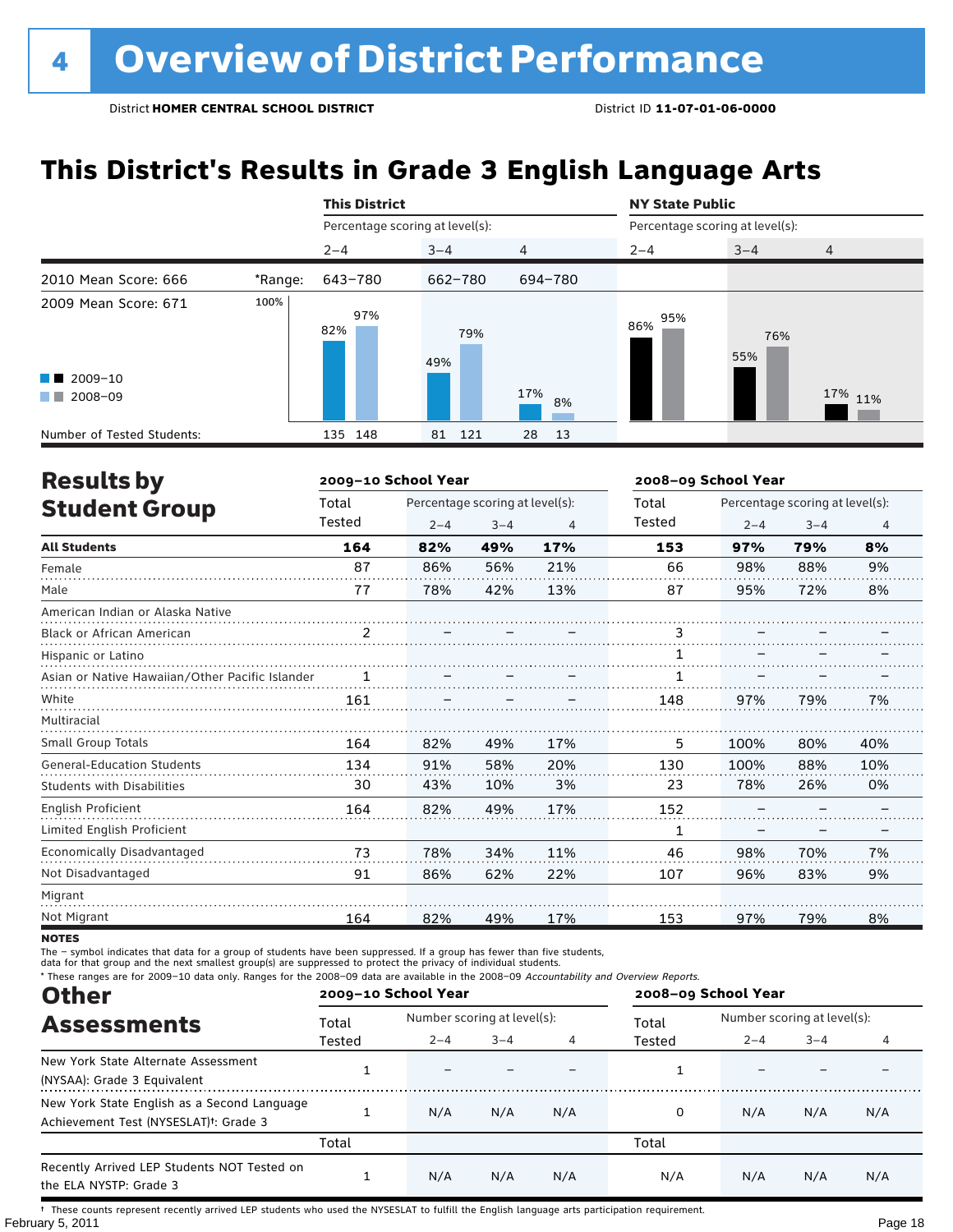### **This District's Results in Grade 3 Mathematics**

|                                                                             |         | <b>This District</b>            |            |            | <b>NY State Public</b>          |            |         |  |
|-----------------------------------------------------------------------------|---------|---------------------------------|------------|------------|---------------------------------|------------|---------|--|
|                                                                             |         | Percentage scoring at level(s): |            |            | Percentage scoring at level(s): |            |         |  |
|                                                                             |         | $2 - 4$                         | $3 - 4$    | 4          | $2 - 4$                         | $3 - 4$    | 4       |  |
| 2010 Mean Score: 686                                                        | *Range: | 661-770                         | 684-770    | 707-770    |                                 |            |         |  |
| 2009 Mean Score: 692<br>$\blacksquare$ 2009-10<br>2008-09<br><b>COLLEGE</b> | 100%    | 98%<br>88%                      | 95%<br>46% | 27%<br>16% | 99%<br>91%                      | 93%<br>59% | 24% 27% |  |
| Number of Tested Students:                                                  |         | 144 150                         | 145<br>76  | 42<br>27   |                                 |            |         |  |

| <b>Results by</b>                               |                | 2009-10 School Year |                                 |                | 2008-09 School Year |         |                                 |                |
|-------------------------------------------------|----------------|---------------------|---------------------------------|----------------|---------------------|---------|---------------------------------|----------------|
| <b>Student Group</b>                            | Total          |                     | Percentage scoring at level(s): |                | Total               |         | Percentage scoring at level(s): |                |
|                                                 | Tested         | $2 - 4$             | $3 - 4$                         | $\overline{4}$ | Tested              | $2 - 4$ | $3 - 4$                         | $\overline{4}$ |
| <b>All Students</b>                             | 164            | 88%                 | 46%                             | 16%            | 153                 | 98%     | 95%                             | 27%            |
| Female                                          | 86             | 88%                 | 43%                             | 14%            | 66                  | 100%    | 97%                             | 29%            |
| Male                                            | 78             | 87%                 | 50%                             | 19%            | 87                  | 97%     | 93%                             | 26%            |
| American Indian or Alaska Native                |                |                     |                                 |                |                     |         |                                 |                |
| <b>Black or African American</b>                | $\overline{2}$ |                     |                                 |                | 3                   |         |                                 |                |
| Hispanic or Latino                              |                |                     |                                 |                |                     |         |                                 |                |
| Asian or Native Hawaiian/Other Pacific Islander |                |                     |                                 |                |                     |         |                                 |                |
| White                                           | 160            |                     |                                 |                | 148                 | 98%     | 95%                             | 26%            |
| Multiracial                                     |                |                     |                                 |                |                     |         |                                 |                |
| <b>Small Group Totals</b>                       | 164            | 88%                 | 46%                             | 16%            | 5                   | 100%    | 100%                            | 60%            |
| <b>General-Education Students</b>               | 134            | 93%                 | 53%                             | 19%            | 130                 | 100%    | 98%                             | 31%            |
| <b>Students with Disabilities</b>               | 30             | 63%                 | 17%                             | 3%             | 23                  | 87%     | 78%                             | 9%             |
| <b>English Proficient</b>                       | 163            |                     |                                 |                | 152                 |         |                                 |                |
| Limited English Proficient                      | $\mathbf{1}$   |                     |                                 |                | 1                   |         |                                 |                |
| Economically Disadvantaged                      | 73             | 85%                 | 33%                             | 7%             | 45                  | 100%    | 96%                             | 18%            |
| Not Disadvantaged                               | 91             | 90%                 | 57%                             | 24%            | 108                 | 97%     | 94%                             | 31%            |
| Migrant                                         |                |                     |                                 |                |                     |         |                                 |                |
| Not Migrant                                     | 164            | 88%                 | 46%                             | 16%            | 153                 | 98%     | 95%                             | 27%            |

**NOTES** 

The – symbol indicates that data for a group of students have been suppressed. If a group has fewer than five students,

data for that group and the next smallest group(s) are suppressed to protect the privacy of individual students.

\* These ranges are for 2009–10 data only. Ranges for the 2008–09 data are available in the 2008–09 Accountability and Overview Reports.

| <b>Other</b>                        |        | 2009-10 School Year         |         |                          | 2008-09 School Year |                             |         |  |  |
|-------------------------------------|--------|-----------------------------|---------|--------------------------|---------------------|-----------------------------|---------|--|--|
| <b>Assessments</b>                  | Total  | Number scoring at level(s): |         |                          | Total               | Number scoring at level(s): |         |  |  |
|                                     | Tested | $2 - 4$                     | $3 - 4$ |                          | Tested              | $2 - 4$                     | $3 - 4$ |  |  |
| New York State Alternate Assessment |        | $\overline{\phantom{0}}$    |         | $\overline{\phantom{0}}$ |                     |                             |         |  |  |
| (NYSAA): Grade 3 Equivalent         |        |                             |         |                          |                     |                             |         |  |  |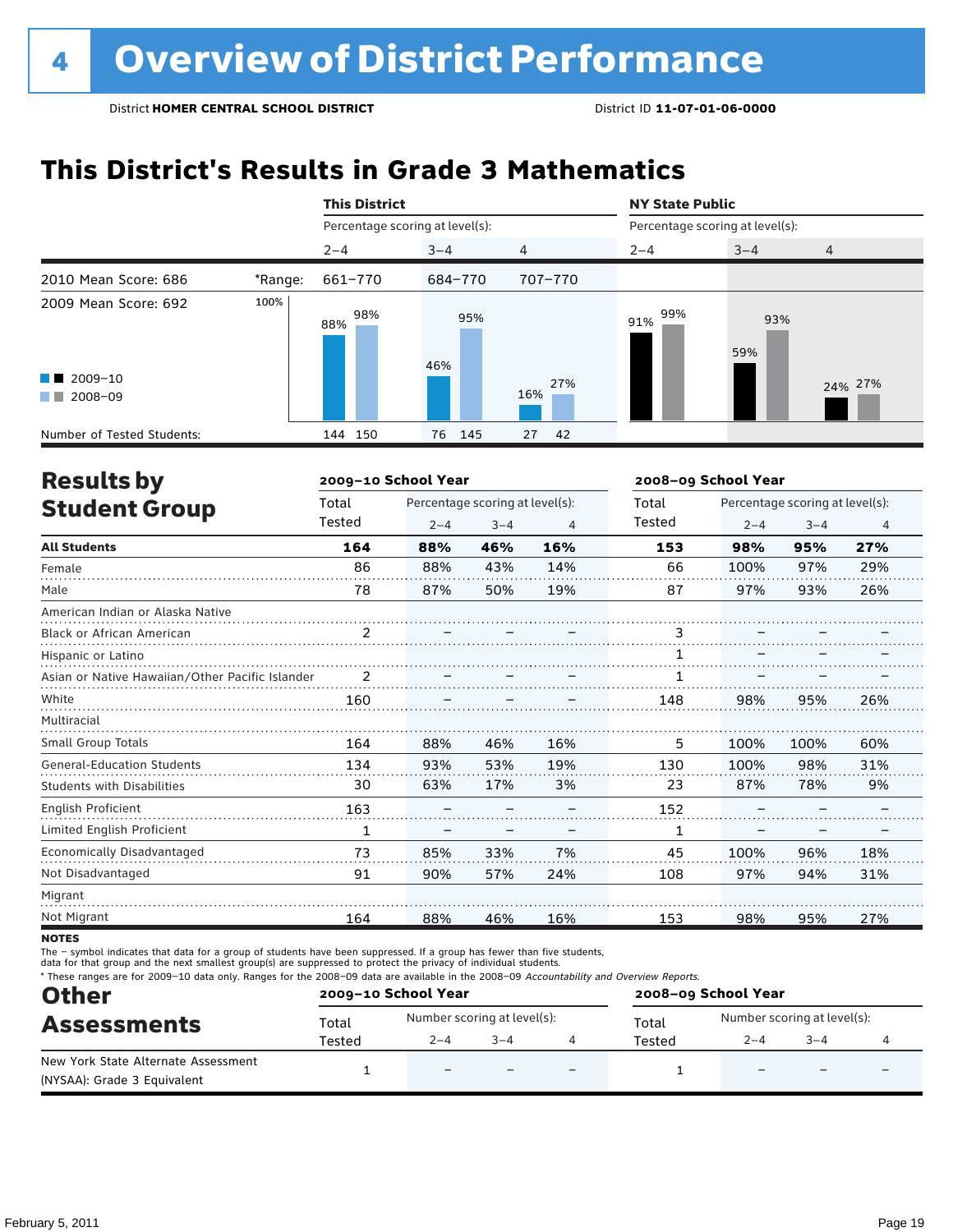### **This District's Results in Grade 4 English Language Arts**

|                                                                                                                                                                                                                                                 |         | <b>This District</b>            |            |                | <b>NY State Public</b>          |            |                |  |  |
|-------------------------------------------------------------------------------------------------------------------------------------------------------------------------------------------------------------------------------------------------|---------|---------------------------------|------------|----------------|---------------------------------|------------|----------------|--|--|
|                                                                                                                                                                                                                                                 |         | Percentage scoring at level(s): |            |                | Percentage scoring at level(s): |            |                |  |  |
|                                                                                                                                                                                                                                                 |         | $2 - 4$                         | $3 - 4$    | $\overline{4}$ | $2 - 4$                         | $3 - 4$    | $\overline{4}$ |  |  |
| 2010 Mean Score: 676                                                                                                                                                                                                                            | *Range: | 637-775                         | 668-775    | 720-775        |                                 |            |                |  |  |
| 2009 Mean Score: 673                                                                                                                                                                                                                            | 100%    | 94% 97%                         | 86%<br>62% |                | 92% 96%                         | 77%<br>57% |                |  |  |
| $\blacksquare$ 2009-10                                                                                                                                                                                                                          |         |                                 |            |                |                                 |            |                |  |  |
| 2008-09<br><b>The Contract of the Contract of the Contract of the Contract of the Contract of the Contract of the Contract of the Contract of the Contract of the Contract of the Contract of the Contract of The Contract of The Contract </b> |         |                                 |            | 7% 6%          |                                 |            | 6% 7%          |  |  |
| Number of Tested Students:                                                                                                                                                                                                                      |         | 148 155                         | 98<br>137  | 9<br>11        |                                 |            |                |  |  |

| <b>Results by</b>                               |              | 2009-10 School Year |                                 |    | 2008-09 School Year |                                 |         |                |  |
|-------------------------------------------------|--------------|---------------------|---------------------------------|----|---------------------|---------------------------------|---------|----------------|--|
| <b>Student Group</b>                            | Total        |                     | Percentage scoring at level(s): |    | Total               | Percentage scoring at level(s): |         |                |  |
|                                                 | Tested       | $2 - 4$             | $3 - 4$                         | 4  | <b>Tested</b>       | $2 - 4$                         | $3 - 4$ | $\overline{4}$ |  |
| <b>All Students</b>                             | 158          | 94%                 | 62%                             | 7% | 159                 | 97%                             | 86%     | 6%             |  |
| Female                                          | 70           | 97%                 | 69%                             | 9% | 82                  | 100%                            | 89%     | 9%             |  |
| Male                                            | 88           | 91%                 | 57%                             | 6% | 77                  | 95%                             | 83%     | 3%             |  |
| American Indian or Alaska Native                |              |                     |                                 |    |                     |                                 |         |                |  |
| <b>Black or African American</b>                | 3            |                     |                                 |    | $\mathfrak{p}$      |                                 |         |                |  |
| Hispanic or Latino                              | $\mathbf{1}$ |                     |                                 |    |                     |                                 |         |                |  |
| Asian or Native Hawaiian/Other Pacific Islander |              |                     |                                 |    |                     |                                 |         |                |  |
| White                                           | 153          | 94%                 | 61%                             | 7% | 156                 |                                 |         |                |  |
| Multiracial                                     |              |                     |                                 |    |                     |                                 |         |                |  |
| <b>Small Group Totals</b>                       | 5            | 80%                 | 80%                             | 0% | 159                 | 97%                             | 86%     | 6%             |  |
| <b>General-Education Students</b>               | 128          | 99%                 | 75%                             | 9% | 136                 | 100%                            | 93%     | 7%             |  |
| <b>Students with Disabilities</b>               | 30           | 70%                 | 7%                              | 0% | 23                  | 83%                             | 48%     | 0%             |  |
| English Proficient                              | 157          |                     |                                 |    | 159                 | 97%                             | 86%     | 6%             |  |
| Limited English Proficient                      | 1            |                     |                                 |    |                     |                                 |         |                |  |
| Economically Disadvantaged                      | 47           | 96%                 | 45%                             | 4% | 43                  | 98%                             | 84%     | 2%             |  |
| Not Disadvantaged                               | 111          | 93%                 | 69%                             | 8% | 116                 | 97%                             | 87%     | 7%             |  |
| Migrant                                         | 1            |                     |                                 |    |                     |                                 |         |                |  |
| Not Migrant                                     | 157          |                     |                                 |    | 159                 | 97%                             | 86%     | 6%             |  |

**NOTES** 

The – symbol indicates that data for a group of students have been suppressed. If a group has fewer than five students,

data for that group and the next smallest group(s) are suppressed to protect the privacy of individual students.

\* These ranges are for 2009–10 data only. Ranges for the 2008–09 data are available in the 2008–09 Accountability and Overview Reports.

| <b>Other</b>                                                                                                                                   |        | 2009-10 School Year |                             |     | 2008-09 School Year |                             |         |     |
|------------------------------------------------------------------------------------------------------------------------------------------------|--------|---------------------|-----------------------------|-----|---------------------|-----------------------------|---------|-----|
|                                                                                                                                                | Total  |                     | Number scoring at level(s): |     |                     | Number scoring at level(s): |         |     |
| <b>Assessments</b><br>New York State Alternate Assessment<br>(NYSAA): Grade 4 Equivalent<br>Achievement Test (NYSESLAT) <sup>†</sup> : Grade 4 | Tested | $2 - 4$             | $3 - 4$                     |     | Tested              | $2 - 4$                     | $3 - 4$ |     |
|                                                                                                                                                |        |                     |                             |     |                     |                             |         |     |
| New York State English as a Second Language                                                                                                    |        | N/A                 | N/A                         | N/A | 0                   | N/A                         | N/A     | N/A |
|                                                                                                                                                | Total  |                     |                             |     | Total               |                             |         |     |
| Recently Arrived LEP Students NOT Tested on<br>the ELA NYSTP: Grade 4                                                                          |        | N/A                 | N/A                         | N/A | N/A                 | N/A                         | N/A     | N/A |

February 5, 2011 Page 20 † These counts represent recently arrived LEP students who used the NYSESLAT to fulfill the English language arts participation requirement.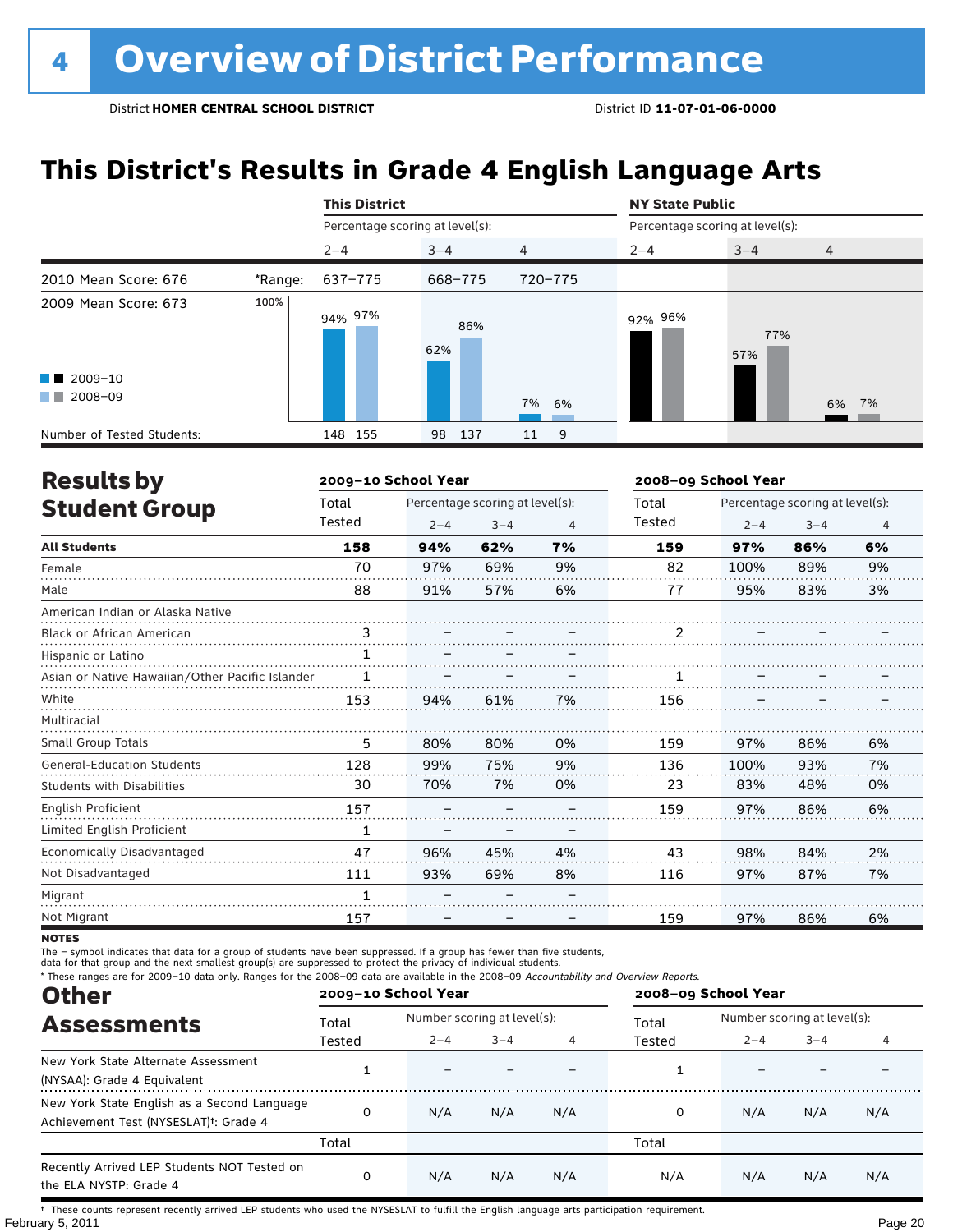### **This District's Results in Grade 4 Mathematics**

|                                                     |         | <b>This District</b>            |            |          | <b>NY State Public</b>          |            |            |  |
|-----------------------------------------------------|---------|---------------------------------|------------|----------|---------------------------------|------------|------------|--|
|                                                     |         | Percentage scoring at level(s): |            |          | Percentage scoring at level(s): |            |            |  |
|                                                     |         | $2 - 4$                         | $3 - 4$    | 4        | $2 - 4$                         | $3 - 4$    | 4          |  |
| 2010 Mean Score: 683                                | *Range: | 636-800                         | 676-800    | 707-800  |                                 |            |            |  |
| 2009 Mean Score: 678                                | 100%    | 95% 96%                         | 84%<br>64% |          | 95% 96%                         | 87%<br>64% |            |  |
| $\blacksquare$ 2009-10<br>2008-09<br><b>COLLEGE</b> |         |                                 |            | 23% 19%  |                                 |            | 35%<br>26% |  |
| Number of Tested Students:                          |         | 150 153                         | 101 134    | 31<br>36 |                                 |            |            |  |

|                                                 |        | 2009-10 School Year |                                 |     | 2008-09 School Year |         |                                 |                |
|-------------------------------------------------|--------|---------------------|---------------------------------|-----|---------------------|---------|---------------------------------|----------------|
|                                                 | Total  |                     | Percentage scoring at level(s): |     | Total               |         | Percentage scoring at level(s): |                |
| <b>Results by</b><br><b>Student Group</b>       | Tested | $2 - 4$             | $3 - 4$                         | 4   | Tested              | $2 - 4$ | $3 - 4$                         | $\overline{4}$ |
| <b>All Students</b>                             | 158    | 95%                 | 64%                             | 23% | 159                 | 96%     | 84%                             | 19%            |
| Female                                          | 70     | 96%                 | 64%                             | 20% | 83                  | 98%     | 84%                             | 22%            |
| Male                                            | 88     | 94%                 | 64%                             | 25% | 76                  | 95%     | 84%                             | 17%            |
| American Indian or Alaska Native                |        |                     |                                 |     |                     |         |                                 |                |
| <b>Black or African American</b>                | 3      |                     |                                 |     | $\mathfrak{p}$      |         |                                 |                |
| Hispanic or Latino                              | 1      |                     |                                 |     |                     |         |                                 |                |
| Asian or Native Hawaiian/Other Pacific Islander |        |                     |                                 |     |                     |         |                                 |                |
| White                                           | 153    | 95%                 | 63%                             | 24% | 156                 |         |                                 |                |
| Multiracial                                     |        |                     |                                 |     |                     |         |                                 |                |
| <b>Small Group Totals</b>                       | 5      | 80%                 | 80%                             | 0%  | 159                 | 96%     | 84%                             | 19%            |
| <b>General-Education Students</b>               | 128    | 100%                | 71%                             | 28% | 136                 | 100%    | 93%                             | 22%            |
| <b>Students with Disabilities</b>               | 30     | 73%                 | 33%                             | 0%  | 23                  | 74%     | 35%                             | 4%             |
| English Proficient                              | 157    |                     |                                 |     | 159                 | 96%     | 84%                             | 19%            |
| Limited English Proficient                      | 1      |                     |                                 |     |                     |         |                                 |                |
| Economically Disadvantaged                      | 47     | 96%                 | 49%                             | 9%  | 42                  | 93%     | 79%                             | 7%             |
| Not Disadvantaged                               | 111    | 95%                 | 70%                             | 29% | 117                 | 97%     | 86%                             | 24%            |
| Migrant                                         | 1      |                     |                                 |     |                     |         |                                 |                |
| Not Migrant                                     | 157    |                     |                                 |     | 159                 | 96%     | 84%                             | 19%            |

**NOTES** 

The – symbol indicates that data for a group of students have been suppressed. If a group has fewer than five students,

data for that group and the next smallest group(s) are suppressed to protect the privacy of individual students.

\* These ranges are for 2009–10 data only. Ranges for the 2008–09 data are available in the 2008–09 Accountability and Overview Reports.

| <b>Other</b>                        | 2009-10 School Year |                             |         | 2008-09 School Year |                             |         |                          |  |
|-------------------------------------|---------------------|-----------------------------|---------|---------------------|-----------------------------|---------|--------------------------|--|
| <b>Assessments</b>                  | Total               | Number scoring at level(s): |         | Total               | Number scoring at level(s): |         |                          |  |
|                                     | Tested              | $2 - 4$                     | $3 - 4$ | Tested              | $2 - 4$                     | $3 - 4$ |                          |  |
| New York State Alternate Assessment |                     | $\overline{\phantom{0}}$    |         |                     |                             |         | $\overline{\phantom{0}}$ |  |
| (NYSAA): Grade 4 Equivalent         |                     |                             |         |                     |                             |         |                          |  |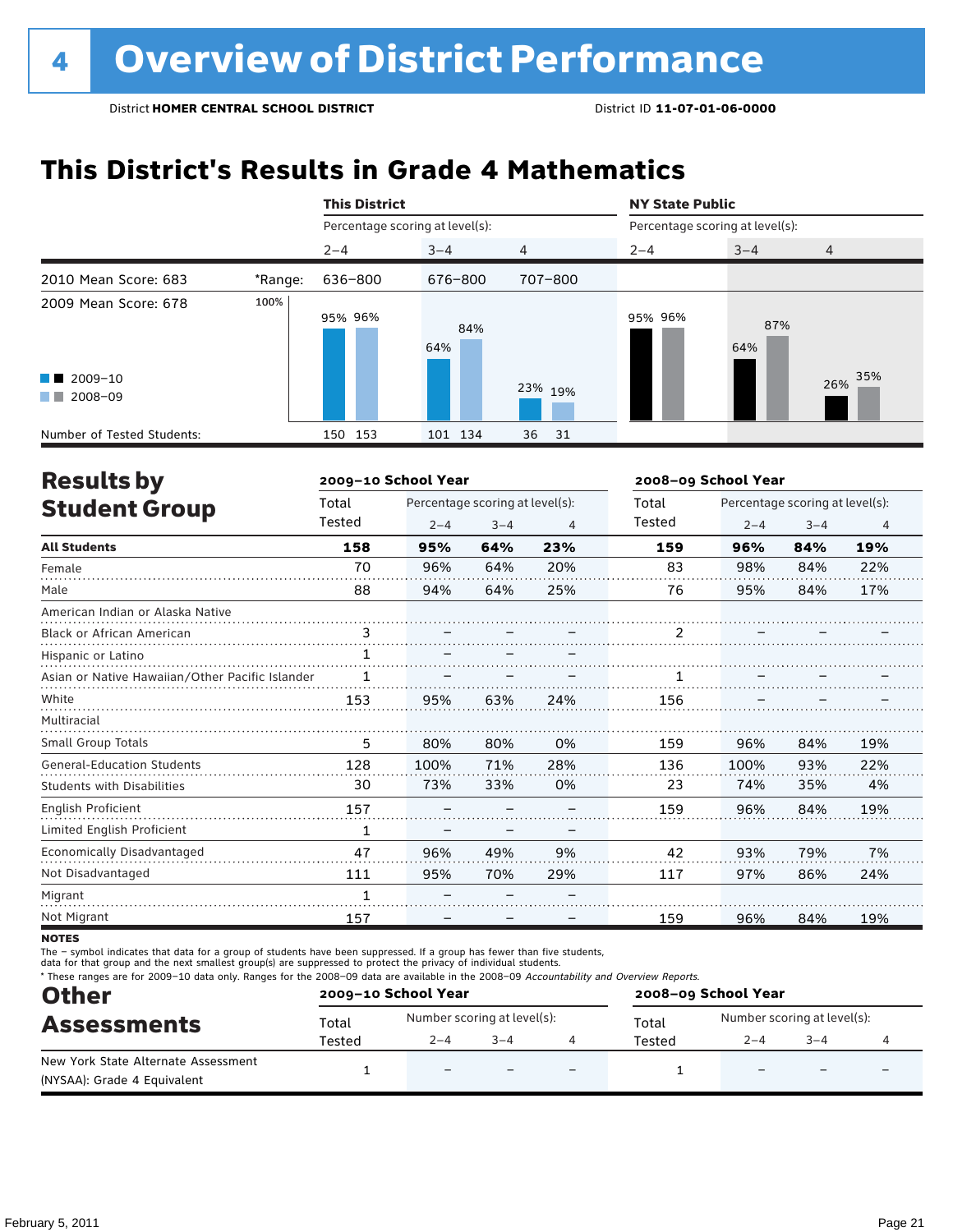### **This District's Results in Grade 4 Science**

|                                                                            |        | <b>This District</b>            |            |            |                                 | <b>NY State Public</b> |         |  |  |
|----------------------------------------------------------------------------|--------|---------------------------------|------------|------------|---------------------------------|------------------------|---------|--|--|
|                                                                            |        | Percentage scoring at level(s): |            |            | Percentage scoring at level(s): |                        |         |  |  |
|                                                                            |        | $2 - 4$                         | $3 - 4$    | 4          | $2 - 4$                         | $3 - 4$                | 4       |  |  |
| 2010 Mean Score: 84                                                        | Range: | $45 - 100$                      | $65 - 100$ | $85 - 100$ |                                 |                        |         |  |  |
| 2009 Mean Score: 84<br>$\blacksquare$ 2009-10<br>2008-09<br><b>COLLEGE</b> | 100%   | 98% 98%                         | 96% 93%    | 62% 61%    | 97% 97%                         | 88% 88%                | 55% 59% |  |  |
| Number of Tested Students:                                                 |        | 156 156                         | 152 148    | 98<br>97   |                                 |                        |         |  |  |

| <b>Results by</b>                               |              | 2009-10 School Year |                                 |                | 2008-09 School Year |         |                                 |     |
|-------------------------------------------------|--------------|---------------------|---------------------------------|----------------|---------------------|---------|---------------------------------|-----|
| <b>Student Group</b>                            | Total        |                     | Percentage scoring at level(s): |                | Total               |         | Percentage scoring at level(s): |     |
|                                                 | Tested       | $2 - 4$             | $3 - 4$                         | $\overline{4}$ | Tested              | $2 - 4$ | $3 - 4$                         | 4   |
| <b>All Students</b>                             | 159          | 98%                 | 96%                             | 62%            | 159                 | 98%     | 93%                             | 61% |
| Female                                          | 71           | 100%                | 94%                             | 62%            | 84                  | 98%     | 94%                             | 58% |
| Male                                            | 88           | 97%                 | 97%                             | 61%            | 75                  | 99%     | 92%                             | 64% |
| American Indian or Alaska Native                |              |                     |                                 |                |                     |         |                                 |     |
| Black or African American                       | 3            |                     |                                 |                | 3                   |         |                                 |     |
| Hispanic or Latino                              | $\mathbf{1}$ |                     |                                 |                |                     |         |                                 |     |
| Asian or Native Hawaiian/Other Pacific Islander |              |                     |                                 |                |                     |         |                                 |     |
| White                                           | 154          | 99%                 | 96%                             | 61%            | 154                 | 99%     | 95%                             | 62% |
| Multiracial                                     |              |                     |                                 |                |                     |         |                                 |     |
| <b>Small Group Totals</b>                       | 5            | 80%                 | 80%                             | 80%            | 5                   | 80%     | 40%                             | 40% |
| <b>General-Education Students</b>               | 129          | 100%                | 99%                             | 68%            | 137                 | 99%     | 96%                             | 65% |
| <b>Students with Disabilities</b>               | 30           | 90%                 | 80%                             | 33%            | 22                  | 91%     | 73%                             | 36% |
| <b>English Proficient</b>                       | 158          |                     |                                 |                | 159                 | 98%     | 93%                             | 61% |
| Limited English Proficient                      | 1            |                     |                                 |                |                     |         |                                 |     |
| Economically Disadvantaged                      | 48           | 98%                 | 94%                             | 48%            | 41                  | 98%     | 80%                             | 39% |
| Not Disadvantaged                               | 111          | 98%                 | 96%                             | 68%            | 118                 | 98%     | 97%                             | 69% |
| Migrant                                         | 1            |                     |                                 |                |                     |         |                                 |     |
| Not Migrant                                     | 158          |                     |                                 |                | 159                 | 98%     | 93%                             | 61% |

**NOTES** 

The – symbol indicates that data for a group of students have been suppressed. If a group has fewer than five students,<br>data for that group and the next smallest group(s) are suppressed to protect the privacy of individual

| <b>Other</b>                        |        | 2009-10 School Year         |         |                          | 2008-09 School Year |                             |                          |                          |  |
|-------------------------------------|--------|-----------------------------|---------|--------------------------|---------------------|-----------------------------|--------------------------|--------------------------|--|
| <b>Assessments</b>                  | Total  | Number scoring at level(s): |         |                          | Total               | Number scoring at level(s): |                          |                          |  |
|                                     | Tested | $2 - 4$                     | $3 - 4$ |                          | Tested              | $2 - 4$                     | $3 - 4$                  |                          |  |
| New York State Alternate Assessment |        | -                           |         | $\overline{\phantom{0}}$ |                     | -                           | $\overline{\phantom{0}}$ | $\overline{\phantom{0}}$ |  |
| (NYSAA): Grade 4 Equivalent         |        |                             |         |                          |                     |                             |                          |                          |  |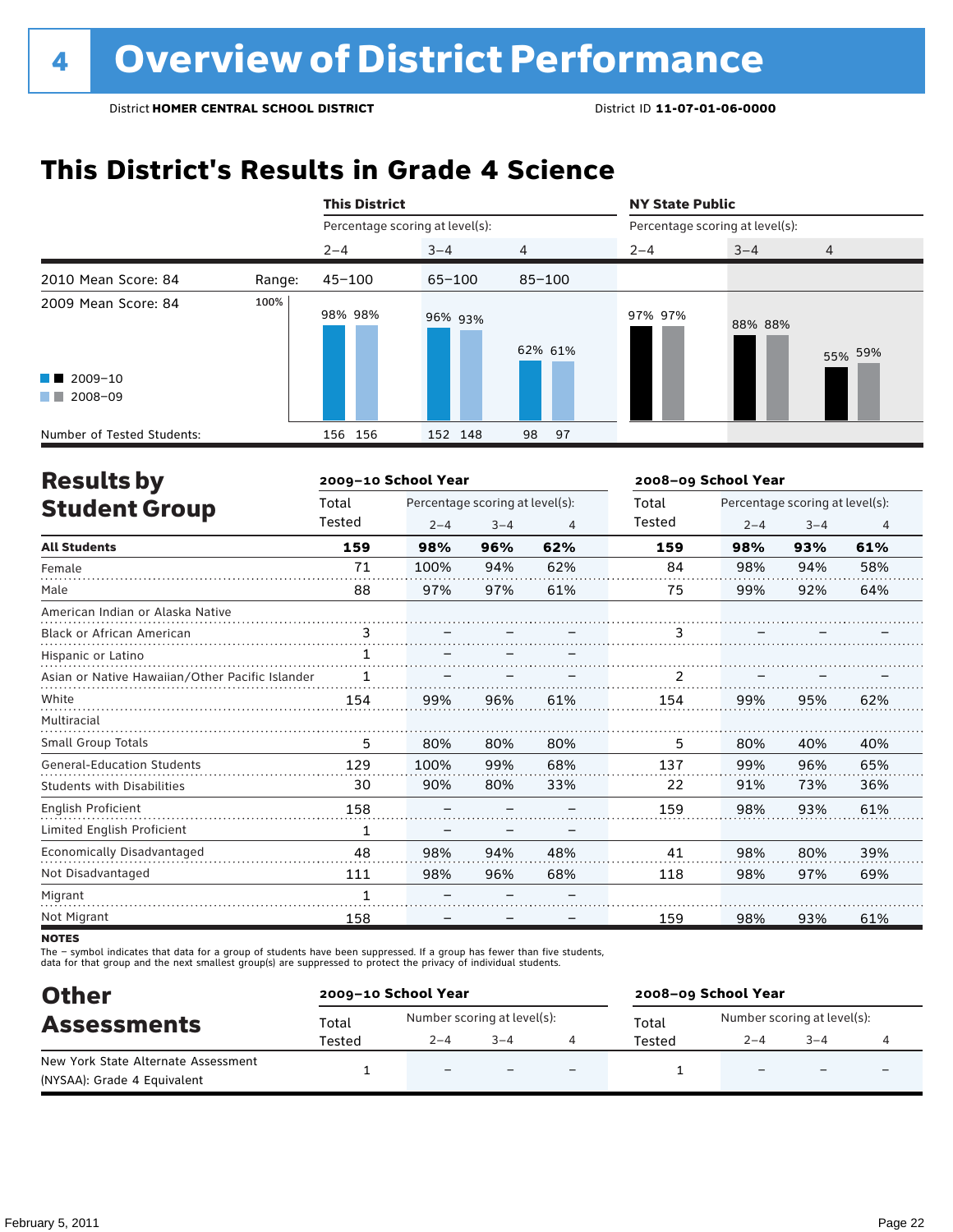### **This District's Results in Grade 5 English Language Arts**

|                                                                                                                                                                                                                                                 |         | <b>This District</b>            |            |                |            |                                 |                |  |  |
|-------------------------------------------------------------------------------------------------------------------------------------------------------------------------------------------------------------------------------------------------|---------|---------------------------------|------------|----------------|------------|---------------------------------|----------------|--|--|
|                                                                                                                                                                                                                                                 |         | Percentage scoring at level(s): |            |                |            | Percentage scoring at level(s): |                |  |  |
|                                                                                                                                                                                                                                                 |         | $2 - 4$                         | $3 - 4$    | $\overline{4}$ | $2 - 4$    | $3 - 4$                         | $\overline{4}$ |  |  |
| 2010 Mean Score: 671                                                                                                                                                                                                                            | *Range: | 647-795                         | 666-795    | 700-795        |            |                                 |                |  |  |
| 2009 Mean Score: 679                                                                                                                                                                                                                            | 100%    | 100%<br>87%                     | 88%<br>57% |                | 99%<br>88% | 82%<br>52%                      |                |  |  |
| $\blacksquare$ 2009-10                                                                                                                                                                                                                          |         |                                 |            |                |            |                                 |                |  |  |
| 2008-09<br><b>The Contract of the Contract of the Contract of the Contract of the Contract of the Contract of the Contract of the Contract of the Contract of the Contract of the Contract of the Contract of The Contract of The Contract </b> |         |                                 |            | 10% 15%        |            |                                 | 13% 14%        |  |  |
| Number of Tested Students:                                                                                                                                                                                                                      |         | 144 169                         | 94<br>149  | 17<br>26       |            |                                 |                |  |  |

| <b>Results by</b>                               |        | 2009-10 School Year |                                 |     | 2008-09 School Year |         |                                 |                |
|-------------------------------------------------|--------|---------------------|---------------------------------|-----|---------------------|---------|---------------------------------|----------------|
| <b>Student Group</b>                            | Total  |                     | Percentage scoring at level(s): |     | Total               |         | Percentage scoring at level(s): |                |
|                                                 | Tested | $2 - 4$             | $3 - 4$                         | 4   | Tested              | $2 - 4$ | $3 - 4$                         | $\overline{4}$ |
| <b>All Students</b>                             | 165    | 87%                 | 57%                             | 10% | 169                 | 100%    | 88%                             | 15%            |
| Female                                          | 86     | 91%                 | 66%                             | 15% | 69                  | 100%    | 90%                             | 19%            |
| Male                                            | 79     | 84%                 | 47%                             | 5%  | 100                 | 100%    | 87%                             | 13%            |
| American Indian or Alaska Native                |        |                     |                                 |     |                     |         |                                 |                |
| <b>Black or African American</b>                | 4      |                     |                                 |     |                     |         |                                 |                |
| Hispanic or Latino                              |        |                     |                                 |     |                     |         |                                 |                |
| Asian or Native Hawaiian/Other Pacific Islander |        |                     |                                 |     | 3                   |         |                                 |                |
| White                                           | 159    | 87%                 | 57%                             | 9%  | 166                 |         |                                 |                |
| Multiracial                                     |        |                     |                                 |     |                     |         |                                 |                |
| <b>Small Group Totals</b>                       | 6      | 83%                 | 67%                             | 33% | 169                 | 100%    | 88%                             | 15%            |
| <b>General-Education Students</b>               | 139    | 94%                 | 65%                             | 12% | 142                 | 100%    | 96%                             | 18%            |
| <b>Students with Disabilities</b>               | 26     | 50%                 | 15%                             | 4%  | 27                  | 100%    | 48%                             | 0%             |
| English Proficient                              | 165    | 87%                 | 57%                             | 10% | 169                 | 100%    | 88%                             | 15%            |
| Limited English Proficient                      |        |                     |                                 |     |                     |         |                                 |                |
| Economically Disadvantaged                      | 44     | 77%                 | 45%                             | 5%  | 44                  | 100%    | 77%                             | 7%             |
| Not Disadvantaged                               | 121    | 91%                 | 61%                             | 12% | 125                 | 100%    | 92%                             | 18%            |
| Migrant                                         | 1      |                     |                                 |     |                     |         |                                 |                |
| Not Migrant                                     | 164    |                     |                                 |     | 169                 | 100%    | 88%                             | 15%            |

**NOTES** 

The – symbol indicates that data for a group of students have been suppressed. If a group has fewer than five students,

data for that group and the next smallest group(s) are suppressed to protect the privacy of individual students.

\* These ranges are for 2009–10 data only. Ranges for the 2008–09 data are available in the 2008–09 Accountability and Overview Reports.

| <b>Other</b>                                                                                      |        | 2009-10 School Year         |         |     | 2008-09 School Year |                             |         |     |  |
|---------------------------------------------------------------------------------------------------|--------|-----------------------------|---------|-----|---------------------|-----------------------------|---------|-----|--|
| <b>Assessments</b>                                                                                | Total  | Number scoring at level(s): |         |     | Total               | Number scoring at level(s): |         |     |  |
|                                                                                                   | Tested | $2 - 4$                     | $3 - 4$ | 4   | Tested              | $2 - 4$                     | $3 - 4$ | 4   |  |
| New York State Alternate Assessment<br>(NYSAA): Grade 5 Equivalent                                |        |                             |         |     | 0                   |                             |         |     |  |
| New York State English as a Second Language<br>Achievement Test (NYSESLAT) <sup>†</sup> : Grade 5 | 0      | N/A                         | N/A     | N/A | 0                   | N/A                         | N/A     | N/A |  |
|                                                                                                   | Total  |                             |         |     | Total               |                             |         |     |  |
| Recently Arrived LEP Students NOT Tested on<br>the ELA NYSTP: Grade 5                             | 0      | N/A                         | N/A     | N/A | N/A                 | N/A                         | N/A     | N/A |  |

February 5, 2011 Page 23 † These counts represent recently arrived LEP students who used the NYSESLAT to fulfill the English language arts participation requirement.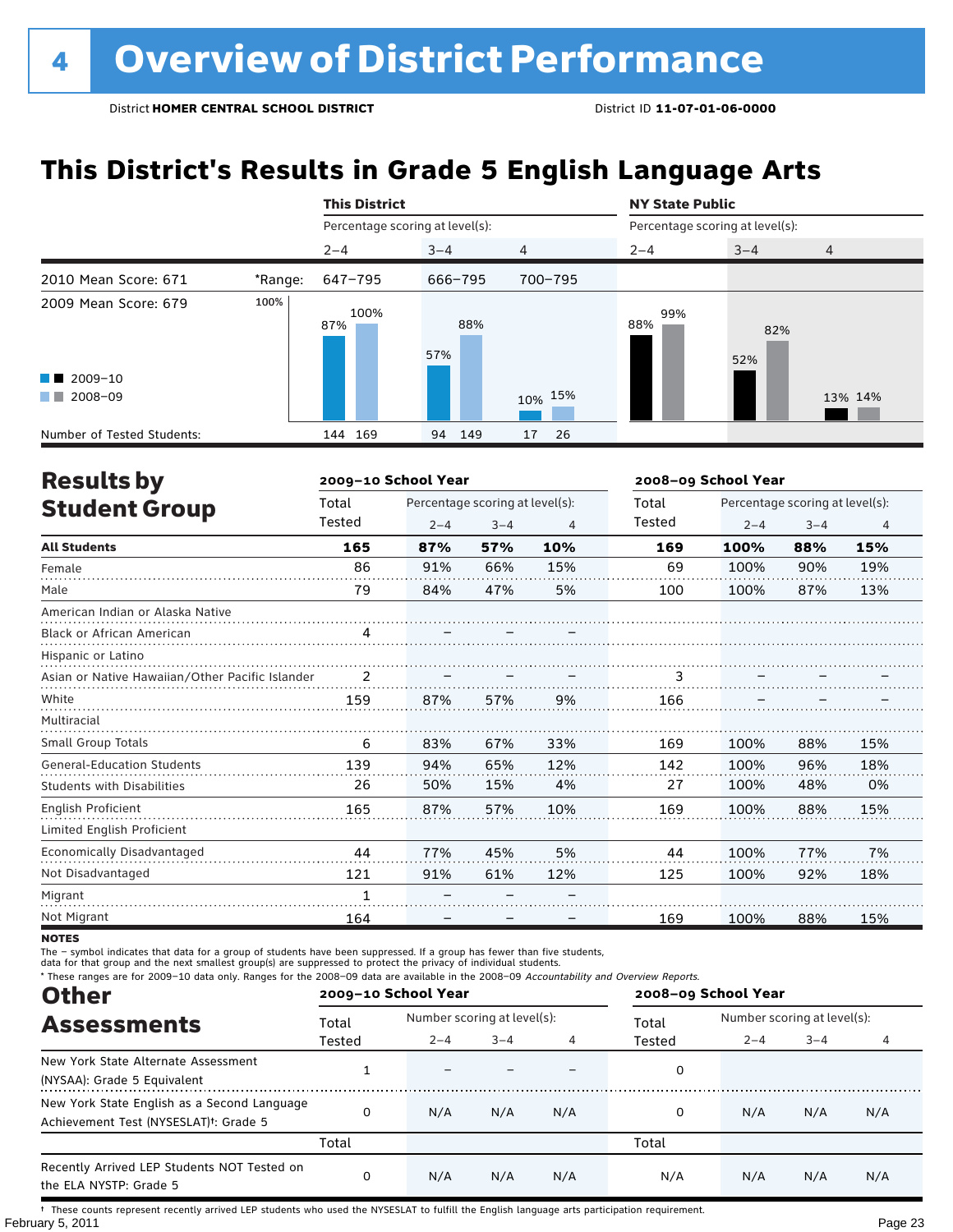### **This District's Results in Grade 5 Mathematics**

|                                                     |         | <b>This District</b>            |            |            | <b>NY State Public</b><br>Percentage scoring at level(s): |            |            |  |
|-----------------------------------------------------|---------|---------------------------------|------------|------------|-----------------------------------------------------------|------------|------------|--|
|                                                     |         | Percentage scoring at level(s): |            |            |                                                           |            |            |  |
|                                                     |         | $2 - 4$                         | $3 - 4$    | 4          | $2 - 4$                                                   | $3 - 4$    | 4          |  |
| 2010 Mean Score: 684                                | *Range: | 640-780                         | 674-780    | 702-780    |                                                           |            |            |  |
| 2009 Mean Score: 686                                | 100%    | 96% 99%                         | 93%<br>67% |            | 94% 98%                                                   | 88%<br>65% |            |  |
| $\blacksquare$ 2009-10<br>2008-09<br><b>COLLEGE</b> |         |                                 |            | 35%<br>21% |                                                           |            | 36%<br>24% |  |
| Number of Tested Students:                          |         | 168<br>158                      | 110 158    | 35<br>59   |                                                           |            |            |  |

| <b>Results by</b>                               |        | 2009-10 School Year |                                 |     | 2008-09 School Year |         |                                 |                |
|-------------------------------------------------|--------|---------------------|---------------------------------|-----|---------------------|---------|---------------------------------|----------------|
| <b>Student Group</b>                            | Total  |                     | Percentage scoring at level(s): |     | Total               |         | Percentage scoring at level(s): |                |
|                                                 | Tested | $2 - 4$             | $3 - 4$                         | 4   | Tested              | $2 - 4$ | $3 - 4$                         | $\overline{4}$ |
| <b>All Students</b>                             | 165    | 96%                 | 67%                             | 21% | 170                 | 99%     | 93%                             | 35%            |
| Female                                          | 86     | 99%                 | 67%                             | 22% | 69                  | 100%    | 96%                             | 35%            |
| Male                                            | 79     | 92%                 | 66%                             | 20% | 101                 | 98%     | 91%                             | 35%            |
| American Indian or Alaska Native                |        |                     |                                 |     |                     |         |                                 |                |
| <b>Black or African American</b>                | 4      |                     |                                 |     |                     |         |                                 |                |
| Hispanic or Latino                              |        |                     |                                 |     |                     |         |                                 |                |
| Asian or Native Hawaiian/Other Pacific Islander | 2      |                     |                                 |     | 3                   |         |                                 |                |
| White                                           | 159    | 96%                 | 66%                             | 21% | 167                 |         |                                 |                |
| Multiracial                                     |        |                     |                                 |     |                     |         |                                 |                |
| <b>Small Group Totals</b>                       | 6      | 100%                | 83%                             | 17% | 170                 | 99%     | 93%                             | 35%            |
| <b>General-Education Students</b>               | 139    | 100%                | 76%                             | 24% | 143                 | 100%    | 97%                             | 41%            |
| <b>Students with Disabilities</b>               | 26     | 73%                 | 19%                             | 4%  | 27                  | 93%     | 70%                             | 0%             |
| English Proficient                              | 165    | 96%                 | 67%                             | 21% | 170                 | 99%     | 93%                             | 35%            |
| Limited English Proficient                      |        |                     |                                 |     |                     |         |                                 |                |
| Economically Disadvantaged                      | 44     | 91%                 | 50%                             | 5%  | 44                  | 100%    | 89%                             | 16%            |
| Not Disadvantaged                               | 121    | 98%                 | 73%                             | 27% | 126                 | 98%     | 94%                             | 41%            |
| Migrant                                         | 1      |                     |                                 |     |                     |         |                                 |                |
| Not Migrant                                     | 164    |                     |                                 |     | 170                 | 99%     | 93%                             | 35%            |

**NOTES** 

The – symbol indicates that data for a group of students have been suppressed. If a group has fewer than five students,

data for that group and the next smallest group(s) are suppressed to protect the privacy of individual students.

\* These ranges are for 2009–10 data only. Ranges for the 2008–09 data are available in the 2008–09 Accountability and Overview Reports.

| <b>Other</b>                        | 2009-10 School Year |                             |         |                          | 2008-09 School Year |                             |         |  |  |
|-------------------------------------|---------------------|-----------------------------|---------|--------------------------|---------------------|-----------------------------|---------|--|--|
| <b>Assessments</b>                  | Total               | Number scoring at level(s): |         |                          | Total               | Number scoring at level(s): |         |  |  |
|                                     | Tested              | $2 - 4$                     | $3 - 4$ |                          | Tested              | $2 - 4$                     | $3 - 4$ |  |  |
| New York State Alternate Assessment |                     | $\overline{\phantom{0}}$    |         | $\overline{\phantom{0}}$ |                     |                             |         |  |  |
| (NYSAA): Grade 5 Equivalent         |                     |                             |         |                          |                     |                             |         |  |  |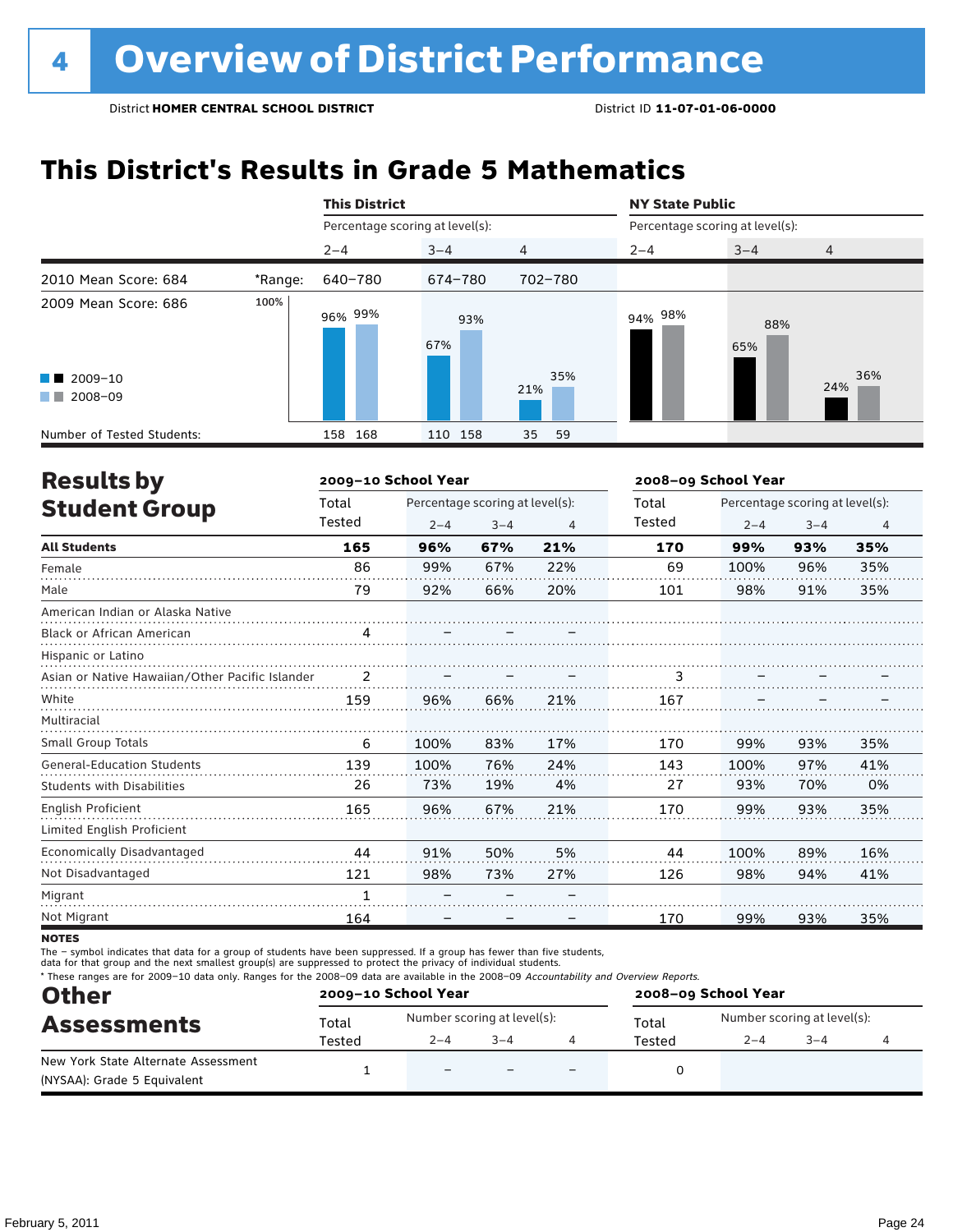### **This District's Results in Grade 6 English Language Arts**

|                                                                  |         | <b>This District</b>            |            |                  | <b>NY State Public</b>          |            |                |  |
|------------------------------------------------------------------|---------|---------------------------------|------------|------------------|---------------------------------|------------|----------------|--|
|                                                                  |         | Percentage scoring at level(s): |            |                  | Percentage scoring at level(s): |            |                |  |
|                                                                  |         | $2 - 4$                         | $3 - 4$    | $\overline{4}$   | $2 - 4$                         | $3 - 4$    | $\overline{4}$ |  |
| 2010 Mean Score: 665                                             | *Range: | 644-785                         | 662-785    | 694-785          |                                 |            |                |  |
| 2009 Mean Score: 663<br>$\blacksquare$ 2009-10<br>2008-09<br>. . | 100%    | 92% 100%                        | 77%<br>51% |                  | 100%<br>89%                     | 81%<br>54% | 7% 9%          |  |
|                                                                  |         |                                 |            | 7% 5%            |                                 |            |                |  |
| Number of Tested Students:                                       |         | 176<br>158                      | 135<br>87  | 12<br>$_{\rm 8}$ |                                 |            |                |  |

| <b>Results by</b>                               |        | 2009-10 School Year |                                 |    | 2008-09 School Year |         |                                 |     |
|-------------------------------------------------|--------|---------------------|---------------------------------|----|---------------------|---------|---------------------------------|-----|
| <b>Student Group</b>                            | Total  |                     | Percentage scoring at level(s): |    | Total               |         | Percentage scoring at level(s): |     |
|                                                 | Tested | $2 - 4$             | $3 - 4$                         | 4  | Tested              | $2 - 4$ | $3 - 4$                         | 4   |
| <b>All Students</b>                             | 172    | 92%                 | 51%                             | 7% | 176                 | 100%    | 77%                             | 5%  |
| Female                                          | 69     | 94%                 | 62%                             | 9% | 72                  | 100%    | 83%                             | 7%  |
| Male                                            | 103    | 90%                 | 43%                             | 6% | 104                 | 100%    | 72%                             | 3%  |
| American Indian or Alaska Native                |        |                     |                                 |    |                     |         |                                 |     |
| Black or African American                       |        |                     |                                 |    | $\mathcal{P}$       |         |                                 |     |
| Hispanic or Latino                              |        |                     |                                 |    | $\overline{2}$      |         |                                 |     |
| Asian or Native Hawaiian/Other Pacific Islander | 3      |                     |                                 |    | 3                   |         |                                 |     |
| White                                           | 169    |                     |                                 |    | 169                 | 100%    | 77%                             | 4%  |
| Multiracial                                     |        |                     |                                 |    |                     |         |                                 |     |
| <b>Small Group Totals</b>                       | 172    | 92%                 | 51%                             | 7% | 7                   | 100%    | 71%                             | 14% |
| <b>General-Education Students</b>               | 141    | 98%                 | 60%                             | 9% | 130                 | 100%    | 92%                             | 6%  |
| <b>Students with Disabilities</b>               | 31     | 65%                 | 6%                              | 0% | 46                  | 100%    | 33%                             | 0%  |
| English Proficient                              | 172    | 92%                 | 51%                             | 7% | 176                 | 100%    | 77%                             | 5%  |
| Limited English Proficient                      |        |                     |                                 |    |                     |         |                                 |     |
| <b>Economically Disadvantaged</b>               | 49     | 88%                 | 29%                             | 2% | 60                  | 100%    | 63%                             | 0%  |
| Not Disadvantaged                               | 123    | 93%                 | 59%                             | 9% | 116                 | 100%    | 84%                             | 7%  |
| Migrant                                         |        |                     |                                 |    |                     |         |                                 |     |
| Not Migrant                                     | 172    | 92%                 | 51%                             | 7% | 176                 | 100%    | 77%                             | 5%  |

**NOTES** 

The – symbol indicates that data for a group of students have been suppressed. If a group has fewer than five students,

data for that group and the next smallest group(s) are suppressed to protect the privacy of individual students.

\* These ranges are for 2009–10 data only. Ranges for the 2008–09 data are available in the 2008–09 Accountability and Overview Reports.

| <b>Other</b>                                                                                      |          | 2009-10 School Year         |         |     | 2008-09 School Year |                             |         |     |
|---------------------------------------------------------------------------------------------------|----------|-----------------------------|---------|-----|---------------------|-----------------------------|---------|-----|
| <b>Assessments</b>                                                                                | Total    | Number scoring at level(s): |         |     | Total               | Number scoring at level(s): |         |     |
|                                                                                                   | Tested   | $2 - 4$                     | $3 - 4$ | 4   | Tested              | $2 - 4$                     | $3 - 4$ | 4   |
| New York State Alternate Assessment<br>(NYSAA): Grade 6 Equivalent                                | 0        |                             |         |     |                     |                             |         |     |
| New York State English as a Second Language<br>Achievement Test (NYSESLAT) <sup>†</sup> : Grade 6 | $\Omega$ | N/A                         | N/A     | N/A | 0                   | N/A                         | N/A     | N/A |
|                                                                                                   | Total    |                             |         |     | Total               |                             |         |     |
| Recently Arrived LEP Students NOT Tested on<br>the ELA NYSTP: Grade 6                             | 0        | N/A                         | N/A     | N/A | N/A                 | N/A                         | N/A     | N/A |

February 5, 2011 Page 25 † These counts represent recently arrived LEP students who used the NYSESLAT to fulfill the English language arts participation requirement.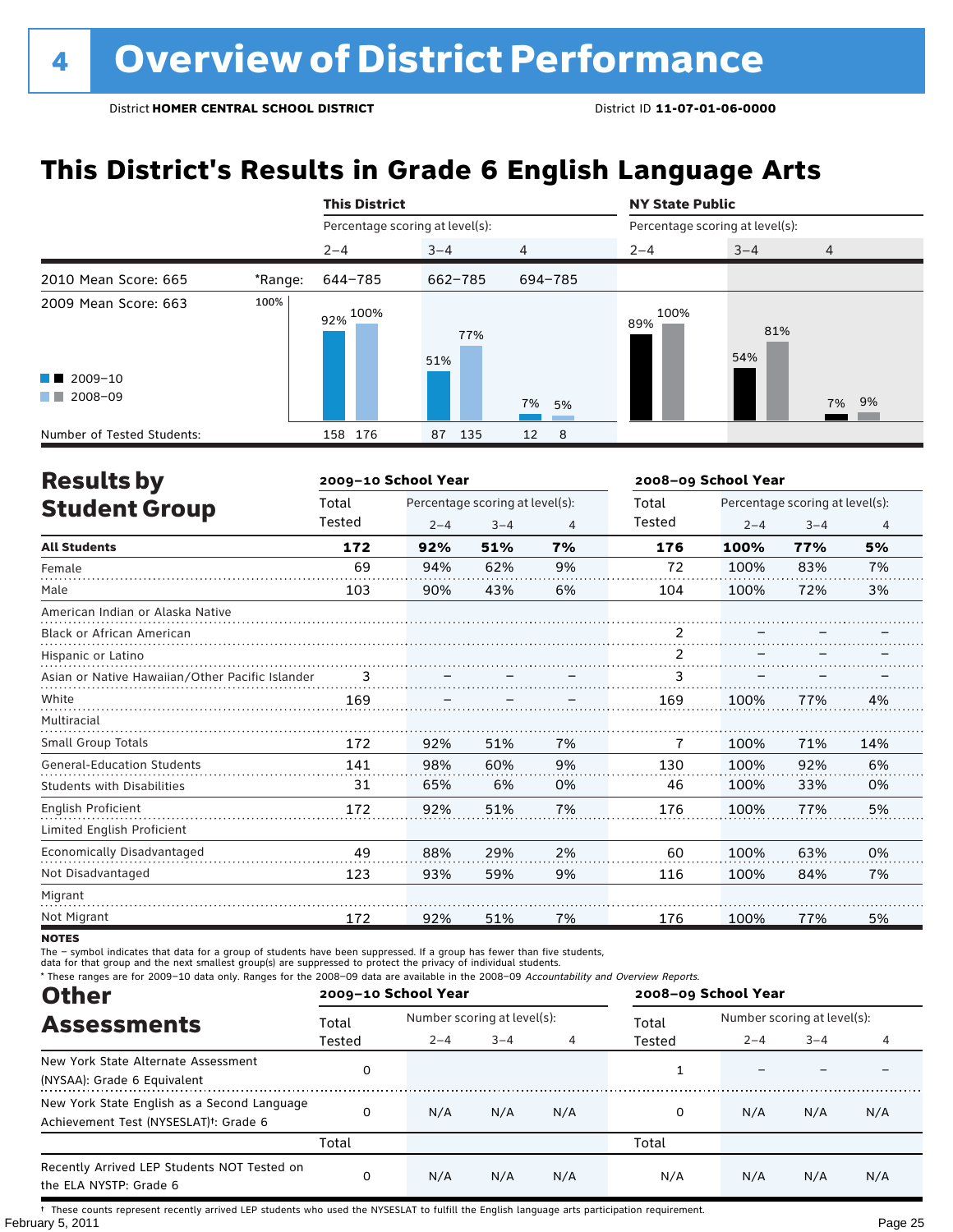### **This District's Results in Grade 6 Mathematics**

|                                                                                                                                                                                                                                                                           |         | <b>This District</b>            |            |            | <b>NY State Public</b>          |            |                |  |
|---------------------------------------------------------------------------------------------------------------------------------------------------------------------------------------------------------------------------------------------------------------------------|---------|---------------------------------|------------|------------|---------------------------------|------------|----------------|--|
|                                                                                                                                                                                                                                                                           |         | Percentage scoring at level(s): |            |            | Percentage scoring at level(s): |            |                |  |
|                                                                                                                                                                                                                                                                           |         | $2 - 4$                         | $3 - 4$    | 4          | $2 - 4$                         | $3 - 4$    | $\overline{4}$ |  |
| 2010 Mean Score: 676                                                                                                                                                                                                                                                      | *Range: | 640-780                         | 674-780    | 699-780    |                                 |            |                |  |
| 2009 Mean Score: 672                                                                                                                                                                                                                                                      | 100%    | 94% 96%                         | 78%<br>56% |            | 92% 96%                         | 83%<br>61% |                |  |
| $\blacksquare$ 2009-10<br>2008-09<br><b>The Contract of the Contract of the Contract of the Contract of the Contract of the Contract of the Contract of the Contract of the Contract of the Contract of the Contract of the Contract of The Contract of The Contract </b> |         |                                 |            | 22%<br>15% |                                 |            | 27% 28%        |  |
| Number of Tested Students:                                                                                                                                                                                                                                                |         | 162 170                         | 96<br>138  | 38<br>-27  |                                 |            |                |  |

| <b>Results by</b>                               |        | 2009-10 School Year |                                 |     | 2008-09 School Year |                                 |         |                |  |
|-------------------------------------------------|--------|---------------------|---------------------------------|-----|---------------------|---------------------------------|---------|----------------|--|
| <b>Student Group</b>                            | Total  |                     | Percentage scoring at level(s): |     |                     | Percentage scoring at level(s): |         |                |  |
|                                                 | Tested | $2 - 4$             | $3 - 4$                         | 4   | Tested              | $2 - 4$                         | $3 - 4$ | $\overline{4}$ |  |
| <b>All Students</b>                             | 172    | 94%                 | 56%                             | 22% | 178                 | 96%                             | 78%     | 15%            |  |
| Female                                          | 69     | 97%                 | 54%                             | 20% | 74                  | 92%                             | 80%     | 12%            |  |
| Male                                            | 103    | 92%                 | 57%                             | 23% | 104                 | 98%                             | 76%     | 17%            |  |
| American Indian or Alaska Native                |        |                     |                                 |     |                     |                                 |         |                |  |
| <b>Black or African American</b>                |        |                     |                                 |     | 2                   |                                 |         |                |  |
| Hispanic or Latino                              |        |                     |                                 |     | $\overline{2}$      |                                 |         |                |  |
| Asian or Native Hawaiian/Other Pacific Islander |        |                     |                                 |     | 3                   |                                 |         |                |  |
| White                                           | 169    |                     |                                 |     | 171                 | 96%                             | 78%     | 15%            |  |
| Multiracial                                     |        |                     |                                 |     |                     |                                 |         |                |  |
| Small Group Totals                              | 172    | 94%                 | 56%                             | 22% | 7                   | 71%                             | 71%     | 14%            |  |
| <b>General-Education Students</b>               | 141    | 99%                 | 65%                             | 27% | 132                 | 100%                            | 90%     | 20%            |  |
| <b>Students with Disabilities</b>               | 31     | 74%                 | 16%                             | 0%  | 46                  | 83%                             | 41%     | 0%             |  |
| <b>English Proficient</b>                       | 172    | 94%                 | 56%                             | 22% | 178                 | 96%                             | 78%     | 15%            |  |
| Limited English Proficient                      |        |                     |                                 |     |                     |                                 |         |                |  |
| <b>Economically Disadvantaged</b>               | 49     | 92%                 | 31%                             | 4%  | 60                  | 97%                             | 70%     | 8%             |  |
| Not Disadvantaged                               | 123    | 95%                 | 66%                             | 29% | 118                 | 95%                             | 81%     | 19%            |  |
| Migrant                                         |        |                     |                                 |     |                     |                                 |         |                |  |
| Not Migrant                                     | 172    | 94%                 | 56%                             | 22% | 178                 | 96%                             | 78%     | 15%            |  |

**NOTES** 

The – symbol indicates that data for a group of students have been suppressed. If a group has fewer than five students,

data for that group and the next smallest group(s) are suppressed to protect the privacy of individual students.

\* These ranges are for 2009–10 data only. Ranges for the 2008–09 data are available in the 2008–09 Accountability and Overview Reports.

| <b>Other</b><br><b>Assessments</b>  |        | 2009-10 School Year |                             | 2008-09 School Year |                             |                          |                          |  |
|-------------------------------------|--------|---------------------|-----------------------------|---------------------|-----------------------------|--------------------------|--------------------------|--|
|                                     | Total  |                     | Number scoring at level(s): | Total               | Number scoring at level(s): |                          |                          |  |
|                                     | Tested | $2 - 4$             | $3 - 4$                     | Tested              | $2 - 4$                     | $3 - 4$                  |                          |  |
| New York State Alternate Assessment |        |                     |                             |                     |                             | $\overline{\phantom{0}}$ | $\overline{\phantom{0}}$ |  |
| (NYSAA): Grade 6 Equivalent         |        |                     |                             |                     |                             |                          |                          |  |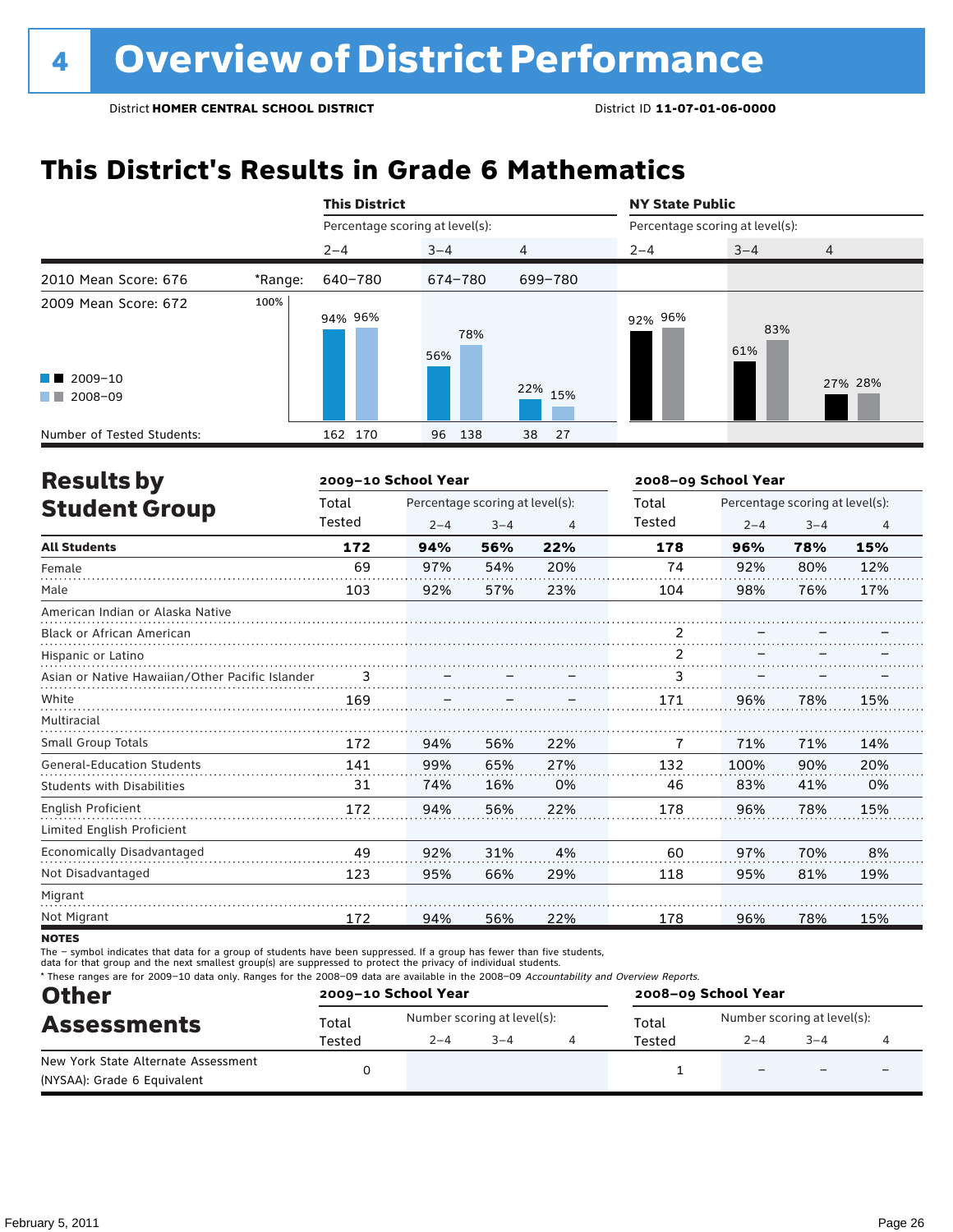### **This District's Results in Grade 7 English Language Arts**

| Percentage scoring at level(s):<br>4 |
|--------------------------------------|
|                                      |
|                                      |
|                                      |
| 80%<br>11% 7%                        |
|                                      |
|                                      |

| <b>Results by</b>                               |        | 2009-10 School Year             |         |    | 2008-09 School Year |                                 |         |    |  |
|-------------------------------------------------|--------|---------------------------------|---------|----|---------------------|---------------------------------|---------|----|--|
| <b>Student Group</b>                            | Total  | Percentage scoring at level(s): |         |    | Total               | Percentage scoring at level(s): |         |    |  |
|                                                 | Tested | $2 - 4$                         | $3 - 4$ | 4  | Tested              | $2 - 4$                         | $3 - 4$ | 4  |  |
| <b>All Students</b>                             | 194    | 88%                             | 49%     | 6% | 167                 | 100%                            | 92%     | 7% |  |
| Female                                          | 87     | 91%                             | 53%     | 9% | 77                  | 100%                            | 91%     | 8% |  |
| Male                                            | 107    | 85%                             | 47%     | 4% | 90                  | 100%                            | 93%     | 6% |  |
| American Indian or Alaska Native                |        |                                 |         |    |                     |                                 |         |    |  |
| <b>Black or African American</b>                | 3      |                                 |         |    |                     |                                 |         |    |  |
| Hispanic or Latino                              | 2      |                                 |         |    |                     |                                 |         |    |  |
| Asian or Native Hawaiian/Other Pacific Islander | 3      |                                 |         |    |                     |                                 |         |    |  |
| White                                           | 186    | 88%                             | 49%     | 6% | 165                 |                                 |         |    |  |
| Multiracial                                     |        |                                 |         |    |                     |                                 |         |    |  |
| <b>Small Group Totals</b>                       | 8      | 75%                             | 63%     | 0% | 167                 | 100%                            | 92%     | 7% |  |
| <b>General-Education Students</b>               | 147    | 97%                             | 62%     | 7% | 135                 | 100%                            | 96%     | 8% |  |
| <b>Students with Disabilities</b>               | 47     | 57%                             | 11%     | 2% | 32                  | 100%                            | 75%     | 0% |  |
| <b>English Proficient</b>                       | 194    | 88%                             | 49%     | 6% | 167                 | 100%                            | 92%     | 7% |  |
| Limited English Proficient                      |        |                                 |         |    |                     |                                 |         |    |  |
| <b>Economically Disadvantaged</b>               | 66     | 76%                             | 27%     | 0% | 48                  | 100%                            | 81%     | 4% |  |
| Not Disadvantaged                               | 128    | 94%                             | 61%     | 9% | 119                 | 100%                            | 97%     | 8% |  |
| Migrant                                         |        |                                 |         |    |                     |                                 |         |    |  |
| Not Migrant                                     | 194    | 88%                             | 49%     | 6% | 167                 | 100%                            | 92%     | 7% |  |

**NOTES** 

The – symbol indicates that data for a group of students have been suppressed. If a group has fewer than five students,

data for that group and the next smallest group(s) are suppressed to protect the privacy of individual students.

\* These ranges are for 2009–10 data only. Ranges for the 2008–09 data are available in the 2008–09 Accountability and Overview Reports.

| <b>Other</b>                                                                                      |        | 2009-10 School Year |                             |     | 2008-09 School Year |                             |         |     |
|---------------------------------------------------------------------------------------------------|--------|---------------------|-----------------------------|-----|---------------------|-----------------------------|---------|-----|
| <b>Assessments</b>                                                                                | Total  |                     | Number scoring at level(s): |     |                     | Number scoring at level(s): |         |     |
|                                                                                                   | Tested | $2 - 4$             | $3 - 4$                     | 4   | Tested              | $2 - 4$                     | $3 - 4$ | 4   |
| New York State Alternate Assessment<br>(NYSAA): Grade 7 Equivalent                                |        |                     |                             |     | 0                   |                             |         |     |
| New York State English as a Second Language<br>Achievement Test (NYSESLAT) <sup>+</sup> : Grade 7 |        | N/A                 | N/A                         | N/A | 0                   | N/A                         | N/A     | N/A |
|                                                                                                   | Total  |                     |                             |     | Total               |                             |         |     |
| Recently Arrived LEP Students NOT Tested on<br>the ELA NYSTP: Grade 7                             |        | N/A                 | N/A                         | N/A | N/A                 | N/A                         | N/A     | N/A |

February 5, 2011 Page 27 † These counts represent recently arrived LEP students who used the NYSESLAT to fulfill the English language arts participation requirement.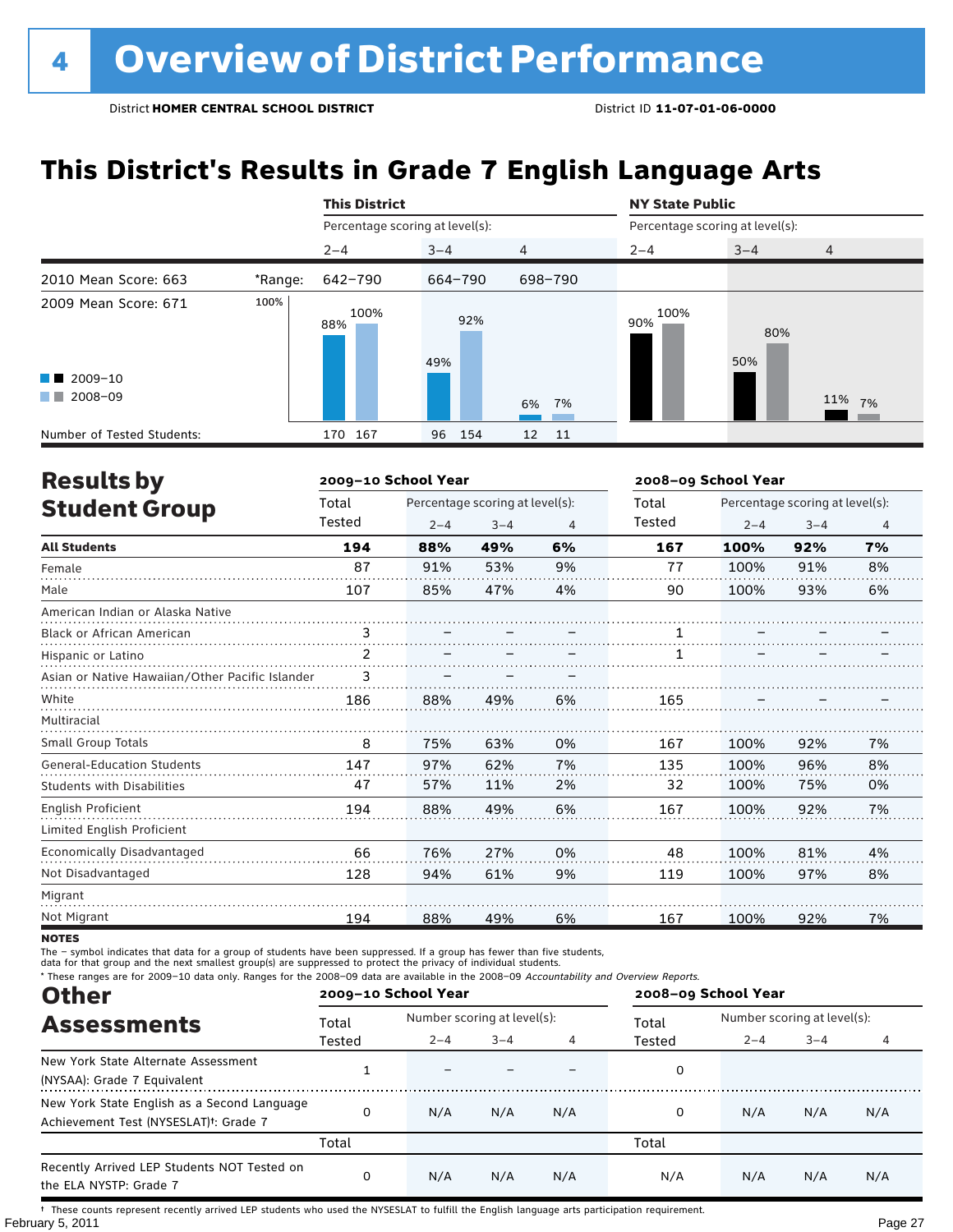### **This District's Results in Grade 7 Mathematics**

|                                                     |         | <b>This District</b>            |            |          | <b>NY State Public</b><br>Percentage scoring at level(s): |            |         |  |
|-----------------------------------------------------|---------|---------------------------------|------------|----------|-----------------------------------------------------------|------------|---------|--|
|                                                     |         | Percentage scoring at level(s): |            |          |                                                           |            |         |  |
|                                                     |         | $2 - 4$                         | $3 - 4$    | 4        | $2 - 4$                                                   | $3 - 4$    | 4       |  |
| 2010 Mean Score: 676                                | *Range: | 639-800                         | 670-800    | 694-800  |                                                           |            |         |  |
| 2009 Mean Score: 684                                | 100%    | 92% 100%                        | 97%<br>70% |          | 99%<br>92%                                                | 87%<br>62% |         |  |
| $\blacksquare$ 2009-10<br>2008-09<br><b>COLLEGE</b> |         |                                 |            | 36% 29%  |                                                           |            | 29% 30% |  |
| Number of Tested Students:                          |         | 168<br>180                      | 136 163    | 48<br>70 |                                                           |            |         |  |

| <b>Results by</b>                               |        | 2009-10 School Year |                                 |     | 2008-09 School Year |                                 |         |                |  |
|-------------------------------------------------|--------|---------------------|---------------------------------|-----|---------------------|---------------------------------|---------|----------------|--|
| <b>Student Group</b>                            | Total  |                     | Percentage scoring at level(s): |     |                     | Percentage scoring at level(s): |         |                |  |
|                                                 | Tested | $2 - 4$             | $3 - 4$                         | 4   | Tested              | $2 - 4$                         | $3 - 4$ | $\overline{4}$ |  |
| <b>All Students</b>                             | 195    | 92%                 | 70%                             | 36% | 168                 | 100%                            | 97%     | 29%            |  |
| Female                                          | 87     | 93%                 | 70%                             | 34% | 79                  | 100%                            | 96%     | 23%            |  |
| Male                                            | 108    | 92%                 | 69%                             | 37% | 89                  | 100%                            | 98%     | 34%            |  |
| American Indian or Alaska Native                |        |                     |                                 |     |                     |                                 |         |                |  |
| <b>Black or African American</b>                | 3      |                     |                                 |     |                     |                                 |         |                |  |
| Hispanic or Latino                              | 2      |                     |                                 |     |                     |                                 |         |                |  |
| Asian or Native Hawaiian/Other Pacific Islander | 3      |                     |                                 |     |                     |                                 |         |                |  |
| White                                           | 187    | 93%                 | 70%                             | 36% | 166                 |                                 |         |                |  |
| Multiracial                                     |        |                     |                                 |     |                     |                                 |         |                |  |
| Small Group Totals                              | 8      | 75%                 | 63%                             | 25% | 168                 | 100%                            | 97%     | 29%            |  |
| <b>General-Education Students</b>               | 147    | 99%                 | 83%                             | 44% | 136                 | 100%                            | 100%    | 35%            |  |
| <b>Students with Disabilities</b>               | 48     | 71%                 | 29%                             | 13% | 32                  | 100%                            | 84%     | 0%             |  |
| <b>English Proficient</b>                       | 195    | 92%                 | 70%                             | 36% | 168                 | 100%                            | 97%     | 29%            |  |
| Limited English Proficient                      |        |                     |                                 |     |                     |                                 |         |                |  |
| <b>Economically Disadvantaged</b>               | 67     | 90%                 | 54%                             | 19% | 47                  | 100%                            | 94%     | 13%            |  |
| Not Disadvantaged                               | 128    | 94%                 | 78%                             | 45% | 121                 | 100%                            | 98%     | 35%            |  |
| Migrant                                         |        |                     |                                 |     |                     |                                 |         |                |  |
| Not Migrant                                     | 195    | 92%                 | 70%                             | 36% | 168                 | 100%                            | 97%     | 29%            |  |

**NOTES** 

The – symbol indicates that data for a group of students have been suppressed. If a group has fewer than five students,

data for that group and the next smallest group(s) are suppressed to protect the privacy of individual students.

\* These ranges are for 2009–10 data only. Ranges for the 2008–09 data are available in the 2008–09 Accountability and Overview Reports.

| <b>Other</b><br><b>Assessments</b>  |        | 2009-10 School Year |                             |                          | 2008-09 School Year |                             |         |  |  |
|-------------------------------------|--------|---------------------|-----------------------------|--------------------------|---------------------|-----------------------------|---------|--|--|
|                                     | Total  |                     | Number scoring at level(s): |                          | Total               | Number scoring at level(s): |         |  |  |
|                                     | Tested | $2 - 4$             | $3 - 4$                     |                          | Tested              | $2 - 4$                     | $3 - 4$ |  |  |
| New York State Alternate Assessment |        | $\qquad \qquad -$   |                             | $\overline{\phantom{0}}$ |                     |                             |         |  |  |
| (NYSAA): Grade 7 Equivalent         |        |                     |                             |                          |                     |                             |         |  |  |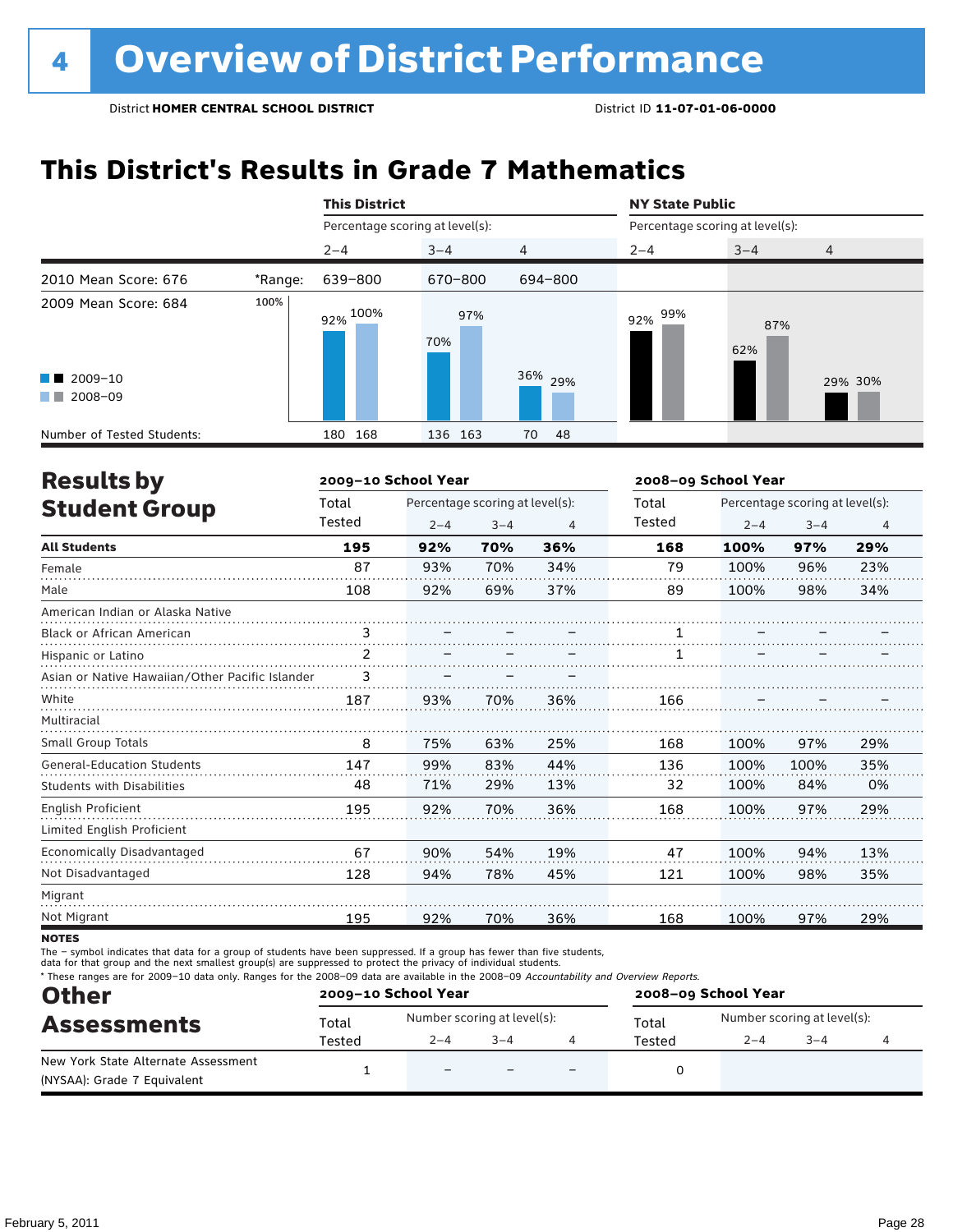### **This District's Results in Grade 8 English Language Arts**

|                                                |         | <b>This District</b>            |         |                |            | <b>NY State Public</b><br>Percentage scoring at level(s): |                |  |  |
|------------------------------------------------|---------|---------------------------------|---------|----------------|------------|-----------------------------------------------------------|----------------|--|--|
|                                                |         | Percentage scoring at level(s): |         |                |            |                                                           |                |  |  |
|                                                |         | $2 - 4$                         | $3 - 4$ | $\overline{4}$ | $2 - 4$    | $3 - 4$                                                   | $\overline{4}$ |  |  |
| 2010 Mean Score: 665                           | *Range: | 627-790                         | 658-790 | 699-790        |            |                                                           |                |  |  |
| 2009 Mean Score: 663<br>$\blacksquare$ 2009-10 | 100%    | 97% 99%                         | 67% 68% |                | 98%<br>91% | 69%<br>51%                                                |                |  |  |
| 2008-09<br><b>COLLEGE</b>                      |         |                                 |         | 10% 6%         |            |                                                           | 8% 5%          |  |  |
| Number of Tested Students:                     |         | 168 186                         | 117 128 | 18<br>11       |            |                                                           |                |  |  |

| <b>Results by</b>                               |              | 2009-10 School Year |                                 |                  | 2008-09 School Year |                                 |         |                |  |
|-------------------------------------------------|--------------|---------------------|---------------------------------|------------------|---------------------|---------------------------------|---------|----------------|--|
| <b>Student Group</b>                            | Total        |                     | Percentage scoring at level(s): |                  |                     | Percentage scoring at level(s): |         |                |  |
|                                                 | Tested       | $2 - 4$             | $3 - 4$                         | 4                | Tested              | $2 - 4$                         | $3 - 4$ | $\overline{4}$ |  |
| <b>All Students</b>                             | 174          | 97%                 | 67%                             | 10%              | 187                 | 99%                             | 68%     | 6%             |  |
| Female                                          | 84           | 99%                 | 70%                             | 12%              | 87                  | 99%                             | 76%     | 10%            |  |
| Male                                            | 90           | 94%                 | 64%                             | 9%               | 100                 | 100%                            | 62%     | 2%             |  |
| American Indian or Alaska Native                |              |                     |                                 |                  |                     |                                 |         |                |  |
| Black or African American                       |              |                     |                                 |                  |                     |                                 |         |                |  |
| Hispanic or Latino                              | $\mathbf{1}$ |                     |                                 |                  |                     |                                 |         |                |  |
| Asian or Native Hawaiian/Other Pacific Islander |              |                     |                                 |                  |                     |                                 |         |                |  |
| White                                           | 173          |                     |                                 | <u> 1. 7. 7.</u> | 186                 |                                 |         |                |  |
| Multiracial                                     |              |                     |                                 |                  |                     |                                 |         |                |  |
| Small Group Totals                              | 174          | 97%                 | 67%                             | 10%              | 187                 | 99%                             | 68%     | 6%             |  |
| <b>General-Education Students</b>               | 150          | 99%                 | 75%                             | 12%              | 153                 | 100%                            | 80%     | 7%             |  |
| <b>Students with Disabilities</b>               | 24           | 79%                 | 21%                             | 0%               | 34                  | 97%                             | 18%     | 0%             |  |
| English Proficient                              | 174          | 97%                 | 67%                             | 10%              | 187                 | 99%                             | 68%     | 6%             |  |
| Limited English Proficient                      |              |                     |                                 |                  |                     |                                 |         |                |  |
| Economically Disadvantaged                      | 51           | 94%                 | 49%                             | 6%               | 40                  | 100%                            | 48%     | 3%             |  |
| Not Disadvantaged                               | 123          | 98%                 | 75%                             | 12%              | 147                 | 99%                             | 74%     | 7%             |  |
| Migrant                                         | 1            |                     |                                 |                  |                     |                                 |         |                |  |
| Not Migrant                                     | 173          |                     |                                 |                  | 187                 | 99%                             | 68%     | 6%             |  |

**NOTES** 

The – symbol indicates that data for a group of students have been suppressed. If a group has fewer than five students,

data for that group and the next smallest group(s) are suppressed to protect the privacy of individual students.

\* These ranges are for 2009–10 data only. Ranges for the 2008–09 data are available in the 2008–09 Accountability and Overview Reports.

| <b>Other</b>                                                                                      |        | 2009-10 School Year |                             |     | 2008-09 School Year |                             |         |     |
|---------------------------------------------------------------------------------------------------|--------|---------------------|-----------------------------|-----|---------------------|-----------------------------|---------|-----|
| <b>Assessments</b>                                                                                | Total  |                     | Number scoring at level(s): |     |                     | Number scoring at level(s): |         |     |
|                                                                                                   | Tested | $2 - 4$             | $3 - 4$                     |     | Tested              | $2 - 4$                     | $3 - 4$ | 4   |
| New York State Alternate Assessment<br>(NYSAA): Grade 8 Equivalent                                |        |                     |                             |     | 0                   |                             |         |     |
| New York State English as a Second Language<br>Achievement Test (NYSESLAT) <sup>†</sup> : Grade 8 |        | N/A                 | N/A                         | N/A | 0                   | N/A                         | N/A     | N/A |
|                                                                                                   | Total  |                     |                             |     | Total               |                             |         |     |
| Recently Arrived LEP Students NOT Tested on<br>the ELA NYSTP: Grade 8                             |        | N/A                 | N/A                         | N/A | N/A                 | N/A                         | N/A     | N/A |

February 5, 2011 Page 29 † These counts represent recently arrived LEP students who used the NYSESLAT to fulfill the English language arts participation requirement.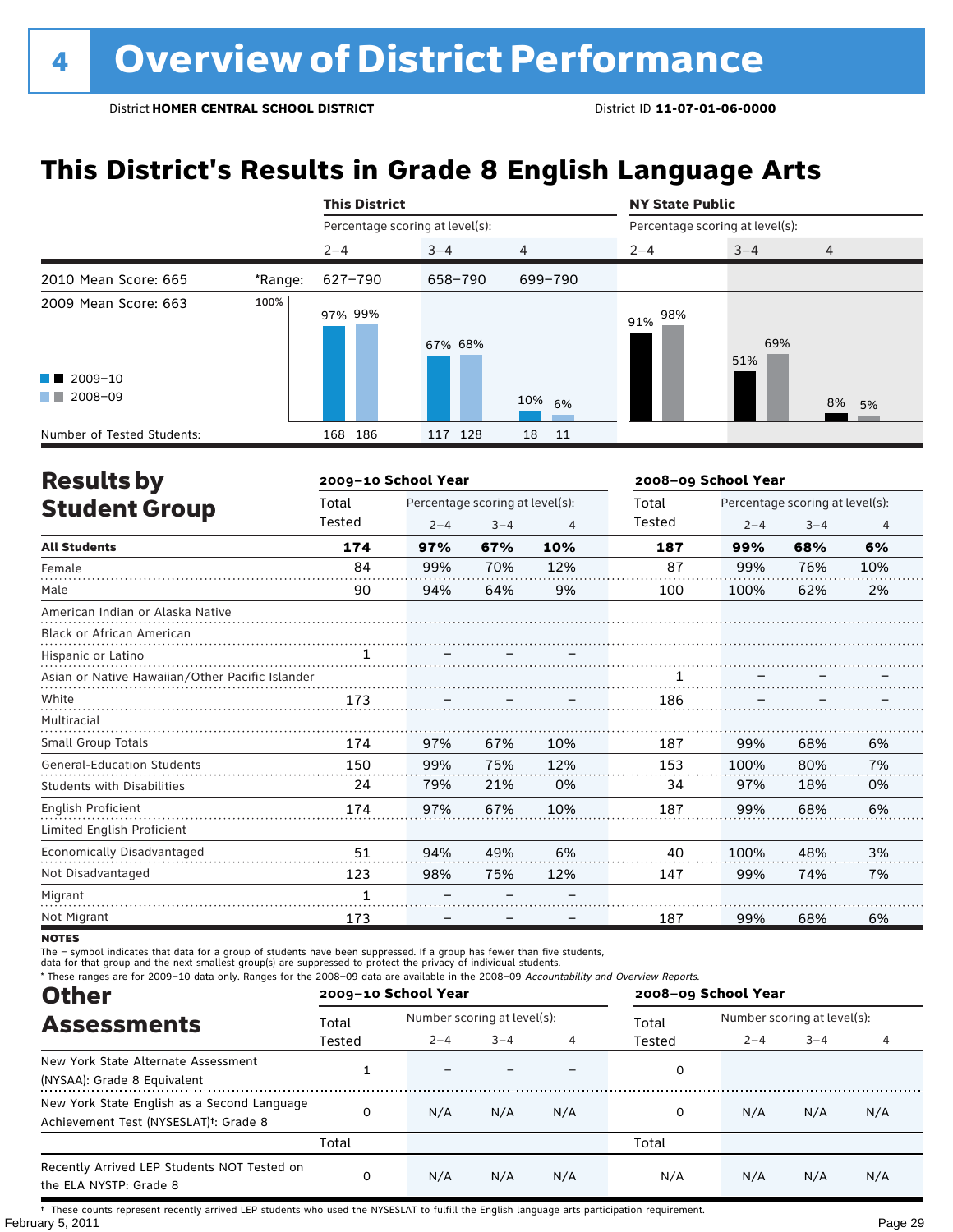### **This District's Results in Grade 8 Mathematics**

|                                                                                                                                                                                                                                                                           |         | <b>This District</b>            |            |            | <b>NY State Public</b>          |            |         |  |  |
|---------------------------------------------------------------------------------------------------------------------------------------------------------------------------------------------------------------------------------------------------------------------------|---------|---------------------------------|------------|------------|---------------------------------|------------|---------|--|--|
|                                                                                                                                                                                                                                                                           |         | Percentage scoring at level(s): |            |            | Percentage scoring at level(s): |            |         |  |  |
|                                                                                                                                                                                                                                                                           |         | $2 - 4$                         | $3 - 4$    | 4          | $2 - 4$                         | $3 - 4$    | 4       |  |  |
| 2010 Mean Score: 683                                                                                                                                                                                                                                                      | *Range: | 639-775                         | 673-775    | 702-775    |                                 |            |         |  |  |
| 2009 Mean Score: 680                                                                                                                                                                                                                                                      | 100%    | 96% 97%                         | 88%<br>68% |            | 91% 96%                         | 80%<br>55% |         |  |  |
| $\blacksquare$ 2009-10<br>2008-09<br><b>The Contract of the Contract of the Contract of the Contract of the Contract of the Contract of the Contract of the Contract of the Contract of the Contract of the Contract of the Contract of The Contract of The Contract </b> |         |                                 |            | 25%<br>18% |                                 |            | 18% 19% |  |  |
| Number of Tested Students:                                                                                                                                                                                                                                                |         | 179<br>167                      | 118 162    | 46<br>32   |                                 |            |         |  |  |

| <b>Results by</b>                               |              | 2009-10 School Year |                                 |     | 2008-09 School Year |                                 |         |                |
|-------------------------------------------------|--------------|---------------------|---------------------------------|-----|---------------------|---------------------------------|---------|----------------|
| <b>Student Group</b>                            | Total        |                     | Percentage scoring at level(s): |     |                     | Percentage scoring at level(s): |         |                |
|                                                 | Tested       | $2 - 4$             | $3 - 4$                         | 4   | Tested              | $2 - 4$                         | $3 - 4$ | $\overline{4}$ |
| <b>All Students</b>                             | 174          | 96%                 | 68%                             | 18% | 184                 | 97%                             | 88%     | 25%            |
| Female                                          | 84           | 99%                 | 69%                             | 18% | 85                  | 99%                             | 91%     | 31%            |
| Male                                            | 90           | 93%                 | 67%                             | 19% | 99                  | 96%                             | 86%     | 20%            |
| American Indian or Alaska Native                |              |                     |                                 |     |                     |                                 |         |                |
| <b>Black or African American</b>                |              |                     |                                 |     |                     |                                 |         |                |
| Hispanic or Latino                              | $\mathbf{1}$ |                     |                                 |     |                     |                                 |         |                |
| Asian or Native Hawaiian/Other Pacific Islander |              |                     |                                 |     |                     |                                 |         |                |
| White                                           | 173          |                     |                                 |     | 183                 |                                 |         |                |
| Multiracial                                     |              |                     |                                 |     |                     |                                 |         |                |
| <b>Small Group Totals</b>                       | 174          | 96%                 | 68%                             | 18% | 184                 | 97%                             | 88%     | 25%            |
| <b>General-Education Students</b>               | 150          | 99%                 | 76%                             | 21% | 151                 | 100%                            | 95%     | 30%            |
| <b>Students with Disabilities</b>               | 24           | 79%                 | 17%                             | 0%  | 33                  | 85%                             | 55%     | 0%             |
| English Proficient                              | 174          | 96%                 | 68%                             | 18% | 184                 | 97%                             | 88%     | 25%            |
| Limited English Proficient                      |              |                     |                                 |     |                     |                                 |         |                |
| Economically Disadvantaged                      | 51           | 94%                 | 59%                             | 6%  | 39                  | 95%                             | 72%     | 18%            |
| Not Disadvantaged                               | 123          | 97%                 | 72%                             | 24% | 145                 | 98%                             | 92%     | 27%            |
| Migrant                                         | 1            |                     |                                 |     |                     |                                 |         |                |
| Not Migrant                                     | 173          |                     |                                 |     | 184                 | 97%                             | 88%     | 25%            |

**NOTES** 

The – symbol indicates that data for a group of students have been suppressed. If a group has fewer than five students,

data for that group and the next smallest group(s) are suppressed to protect the privacy of individual students.

\* These ranges are for 2009–10 data only. Ranges for the 2008–09 data are available in the 2008–09 Accountability and Overview Reports.

| <b>Other</b><br><b>Assessments</b>  | 2009-10 School Year |                             |         |                          | 2008-09 School Year |                             |         |  |  |
|-------------------------------------|---------------------|-----------------------------|---------|--------------------------|---------------------|-----------------------------|---------|--|--|
|                                     | Total               | Number scoring at level(s): |         |                          | Total               | Number scoring at level(s): |         |  |  |
|                                     | Tested              | $2 - 4$                     | $3 - 4$ |                          | Tested              | $2 - 4$                     | $3 - 4$ |  |  |
| New York State Alternate Assessment |                     | $\overline{\phantom{0}}$    |         | $\overline{\phantom{0}}$ |                     |                             |         |  |  |
| (NYSAA): Grade 8 Equivalent         |                     |                             |         |                          |                     |                             |         |  |  |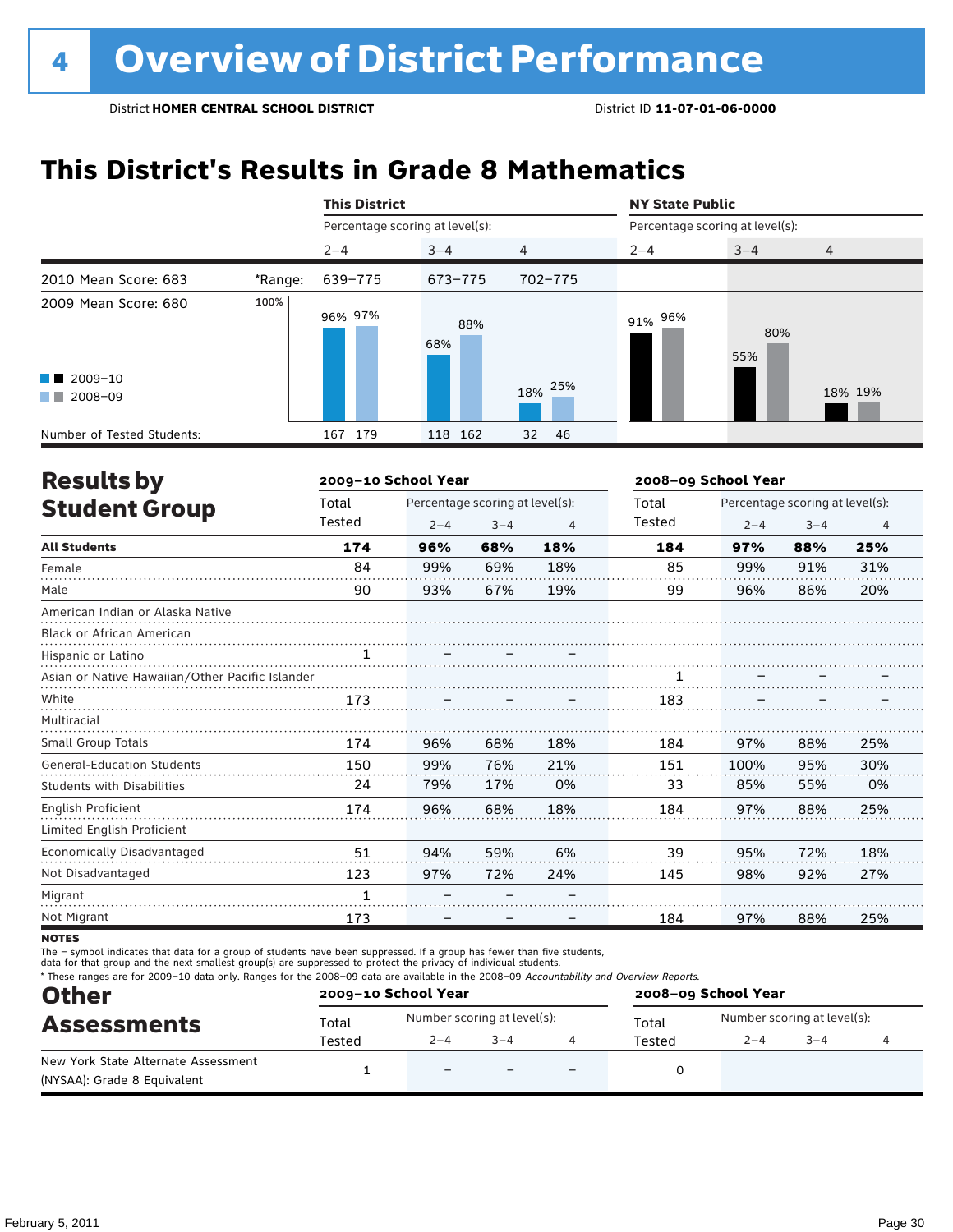### **This District's Results in Grade 8 Science**

|                                                  |      | <b>This District</b>            |                                 |                                | <b>NY State Public</b>          |         |     |  |  |
|--------------------------------------------------|------|---------------------------------|---------------------------------|--------------------------------|---------------------------------|---------|-----|--|--|
|                                                  |      |                                 | Percentage scoring at level(s): |                                | Percentage scoring at level(s): |         |     |  |  |
|                                                  |      | $2 - 4$                         | $3 - 4$                         | $\overline{4}$                 | $2 - 4$                         | $3 - 4$ | 4   |  |  |
|                                                  |      |                                 |                                 |                                |                                 |         |     |  |  |
| $\blacksquare$ 2009-10<br>$\blacksquare$ 2008-09 | 100% | 99%                             | 95%                             | 51%                            | 94%                             | 74%     | 33% |  |  |
| Number of Tested Students:                       |      | 170<br>$\overline{\phantom{m}}$ | 163<br>$\qquad \qquad -$        | 88<br>$\overline{\phantom{m}}$ |                                 |         |     |  |  |

| <b>Results by</b>                               |              | 2009-10 School Year |                                 |                | 2008-09 School Year |                                 |         |                |
|-------------------------------------------------|--------------|---------------------|---------------------------------|----------------|---------------------|---------------------------------|---------|----------------|
| <b>Student Group</b>                            | Total        |                     | Percentage scoring at level(s): |                | Total               | Percentage scoring at level(s): |         |                |
|                                                 | Tested       | $2 - 4$             | $3 - 4$                         | $\overline{4}$ | Tested              | $2 - 4$                         | $3 - 4$ | $\overline{4}$ |
| <b>All Students</b>                             | 172          | 99%                 | 95%                             | 51%            | 185                 | 98%                             | 89%     | 44%            |
| Female                                          | 82           | 100%                | 94%                             | 48%            | 86                  | 99%                             | 87%     | 44%            |
| Male                                            | 90           | 98%                 | 96%                             | 54%            | 99                  | 97%                             | 91%     | 44%            |
| American Indian or Alaska Native                |              |                     |                                 |                |                     |                                 |         |                |
| Black or African American                       |              |                     |                                 |                |                     |                                 |         |                |
| Hispanic or Latino                              | $\mathbf{1}$ |                     |                                 |                |                     |                                 |         |                |
| Asian or Native Hawaiian/Other Pacific Islander |              |                     |                                 |                |                     |                                 |         |                |
| White                                           | 171          |                     |                                 |                | 184                 |                                 |         |                |
| Multiracial                                     |              |                     |                                 |                |                     |                                 |         |                |
| Small Group Totals                              | 172          | 99%                 | 95%                             | 51%            | 185                 | 98%                             | 89%     | 44%            |
| <b>General-Education Students</b>               | 148          | 100%                | 98%                             | 56%            | 151                 | 99%                             | 95%     | 52%            |
| <b>Students with Disabilities</b>               | 24           | 92%                 | 75%                             | 21%            | 34                  | 91%                             | 62%     | 9%             |
| <b>English Proficient</b>                       | 172          | 99%                 | 95%                             | 51%            | 185                 | 98%                             | 89%     | 44%            |
| Limited English Proficient                      |              |                     |                                 |                |                     |                                 |         |                |
| Economically Disadvantaged                      | 48           | 98%                 | 85%                             | 31%            | 40                  | 95%                             | 78%     | 23%            |
| Not Disadvantaged                               | 124          | 99%                 | 98%                             | 59%            | 145                 | 99%                             | 92%     | 50%            |
| Migrant                                         | 1            |                     |                                 |                |                     |                                 |         |                |
| Not Migrant                                     | 171          |                     |                                 |                | 185                 | 98%                             | 89%     | 44%            |

**NOTES** 

The – symbol indicates that data for a group of students have been suppressed. If a group has fewer than five students,<br>data for that group and the next smallest group(s) are suppressed to protect the privacy of individual

| <b>Other</b>                        | 2009-10 School Year |                             |         |  | 2008-09 School Year |                             |      |  |  |
|-------------------------------------|---------------------|-----------------------------|---------|--|---------------------|-----------------------------|------|--|--|
| <b>Assessments</b>                  | Total               | Number scoring at level(s): |         |  | Total               | Number scoring at level(s): |      |  |  |
|                                     | Tested              | $2 - 4$                     | $3 - 4$ |  | Tested              | 2–4                         | $-4$ |  |  |
| New York State Alternate Assessment |                     | $\overline{\phantom{0}}$    |         |  |                     |                             |      |  |  |
| (NYSAA): Grade 8 Equivalent         |                     |                             |         |  |                     |                             |      |  |  |
| <b>Regents Science</b>              |                     |                             |         |  |                     |                             |      |  |  |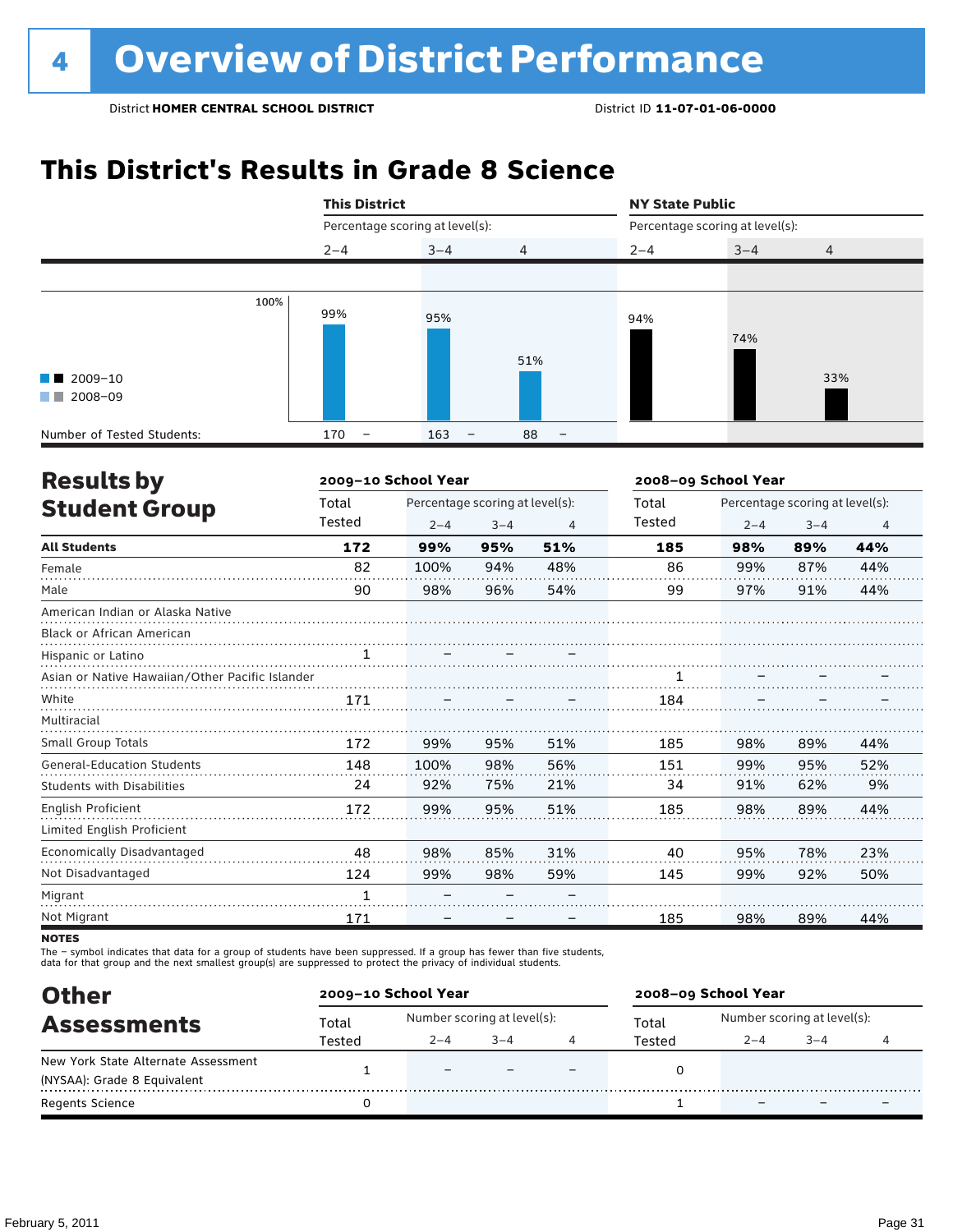### **This District's Total Cohort\* Results in Secondary-Level English after Four Years of Instruction**



| <b>Results by</b>                 | 2006 Cohort       |                                 |         |                | 2005 Cohort** |                                 |         |                |
|-----------------------------------|-------------------|---------------------------------|---------|----------------|---------------|---------------------------------|---------|----------------|
|                                   | Number            | Percentage scoring at level(s): |         |                | Number        | Percentage scoring at level(s): |         |                |
| <b>Student Group</b>              | of Students       | $2 - 4$                         | $3 - 4$ | $\overline{4}$ | of Students   | $2 - 4$                         | $3 - 4$ | $\overline{4}$ |
| <b>All Students</b>               | 193               | 83%                             | 77%     | 34%            | 180           | 88%                             | 86%     | 48%            |
| Female                            | 99                | 90%                             | 86%     | 36%            | 91            | 86%                             | 85%     | 48%            |
| Male                              | 94                | 76%                             | 68%     | 31%            | 89            | 91%                             | 88%     | 47%            |
| American Indian or Alaska Native  |                   |                                 |         |                |               |                                 |         |                |
| <b>Black or African American</b>  | $\frac{1}{\cdot}$ |                                 |         |                | 1             |                                 |         |                |
| Hispanic or Latino                | $\Lambda$         |                                 |         |                |               |                                 |         |                |
| Asian or Native Hawaiian/Other    |                   |                                 |         |                |               |                                 |         |                |
| Pacific Islander                  |                   |                                 |         |                |               |                                 |         |                |
| White                             | 188               | 83%                             | 77%     | 34%            | 179           |                                 |         |                |
| Multiracial                       |                   |                                 |         |                |               |                                 |         |                |
| Small Group Totals                | 5                 | 80%                             | 80%     | 20%            | 180           | 88%                             | 86%     | 48%            |
| <b>General-Education Students</b> | 154               | 91%                             | 88%     | 42%            | 151           | 93%                             | 92%     | 56%            |
| <b>Students with Disabilities</b> | 39                | 51%                             | 33%     | 3%             | 29            | 66%                             | 55%     | 3%             |
| English Proficient                | 193               | 83%                             | 77%     | 34%            | 180           | 88%                             | 86%     | 48%            |
| Limited English Proficient        |                   |                                 |         |                |               |                                 |         |                |
| Economically Disadvantaged        | 37                | 78%                             | 62%     | 8%             | 32            | 72%                             | 72%     | 28%            |
| Not Disadvantaged                 | 156               | 84%                             | 81%     | 40%            | 148           | 92%                             | 89%     | 52%            |
| Migrant                           |                   |                                 |         |                |               |                                 |         |                |
| Not Migrant                       | 193               | 83%                             | 77%     | 34%            | 180           | 88%                             | 86%     | 48%            |

**NOTES** 

The – symbol indicates that data for a group of students have been suppressed. If a group has fewer than five students,

data for that group and the next smallest group(s) are suppressed to protect the privacy of individual students.

 \* A total cohort consists of all students who first entered Grade 9 in a particular year, and all ungraded students with disabilities who reached their seventeenth birthday in that year, and were enrolled in the school/district for five months. Students are excluded from the cohort if they transferred to another school district, nonpublic school, or criminal justice facility, or left the U.S. and its territories or died before the report date. Statewide total cohort also includes students who were enrolled for fewer than five months.

 \*\* 2005 cohort data are those reported in the 2008–09 *Accountability and Overview Report*.